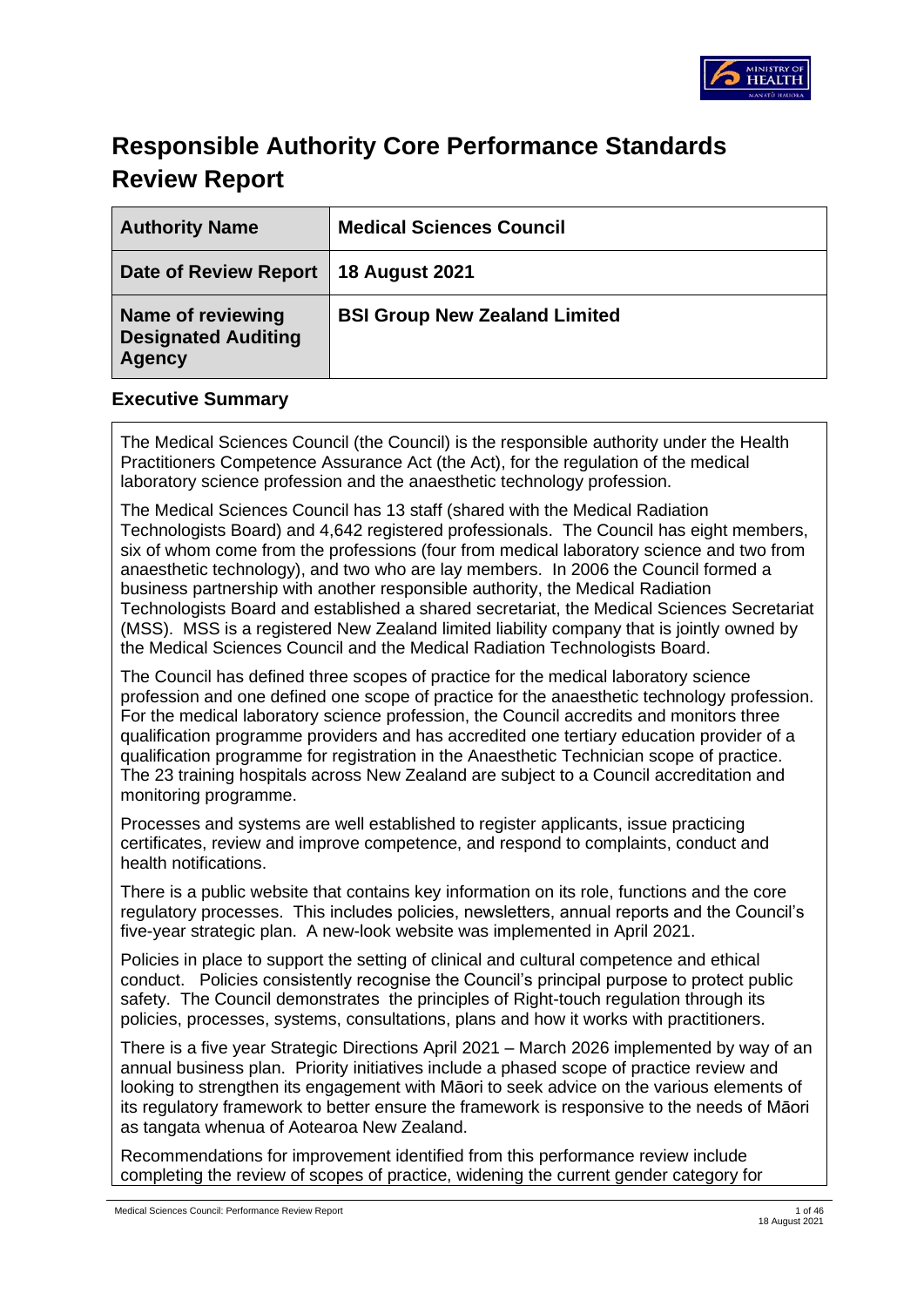

practitioners to self-identify (e.g., male/female/gender diverse), progressing the further review the two separate sets of CPD frameworks, improvement to the Notifications Register, supporting the cultural initiatives, publicly reporting on the ethnicity breakdown and adding a general search function to the website.

### **Recommendations**

The below table summarises the areas for improvement identified from this review with associated timeframes. Refer to the next section of the report for the full reviewer's comments associated with the recommendation.

| <b>Ref</b><br># | <b>Related core performance</b><br>standards                                                                                                                                                                                                                                                                                                                                                                                                                                                                                         | Rating    | <b>Risk</b><br>Level | <b>Recommendation</b>                                                                                                                                                                                                                                                                                                                                                                                                                                               | <b>Timeframe</b><br>(months /<br>date)                  |
|-----------------|--------------------------------------------------------------------------------------------------------------------------------------------------------------------------------------------------------------------------------------------------------------------------------------------------------------------------------------------------------------------------------------------------------------------------------------------------------------------------------------------------------------------------------------|-----------|----------------------|---------------------------------------------------------------------------------------------------------------------------------------------------------------------------------------------------------------------------------------------------------------------------------------------------------------------------------------------------------------------------------------------------------------------------------------------------------------------|---------------------------------------------------------|
| 1.2             | the RA has prescribed<br>qualifications aligned to those<br>competencies for each scope<br>of practice                                                                                                                                                                                                                                                                                                                                                                                                                               | PA        | L                    | The Council is encouraged to further<br>plan and progress the phased<br>approach reviews of the scopes of<br>practice for the medical laboratory<br>science profession and, once<br>underway, to be followed by the<br>anaesthetic technician scope of<br>practice.                                                                                                                                                                                                 | $6 - 12$<br>months<br>(up to 1<br><b>July 2022)</b>     |
| 2.1             | The RA maintains and<br>publishes an accessible,<br>accurate register of<br>registrants (including, where<br>permitted, any conditions on<br>their practice)                                                                                                                                                                                                                                                                                                                                                                         | PA        | L                    | It was identified that an improvement<br>for the registration process would be<br>for the gender categories of male /<br>female to also include the ability to<br>select gender diverse (or similar).<br>Could also include in all other areas<br>where practitioner feedback is sought<br>responses<br>consultation<br>e.g.<br>to<br>documents and an opportunity when<br>they apply for their APC renewal to<br>update their gender identity should<br>they wish. | 3 months<br>(15)<br>November<br>2021)                   |
| 3.1             | The RA has proportionate,<br>appropriate, transparent and<br>standards-based<br>mechanisms to:<br>Assure itself that<br>$\bullet$<br>applicants seeking<br>registration or the issuing<br>of a practicing certificate<br>meet, and are actively<br>maintaining, the required<br>standard<br>Review a health<br>$\bullet$<br>practitioner's<br>competence and practice<br>against the required<br>standard of competence<br>Improve and remediate<br>the competence of<br>practitioners found to be<br>below the required<br>standard | <b>PA</b> | L                    | The Council is encouraged to further<br>plan and further review the two<br>separate sets of CPD frameworks.                                                                                                                                                                                                                                                                                                                                                         | $12 - 16$<br>months<br>(up to $31$<br>December<br>2022) |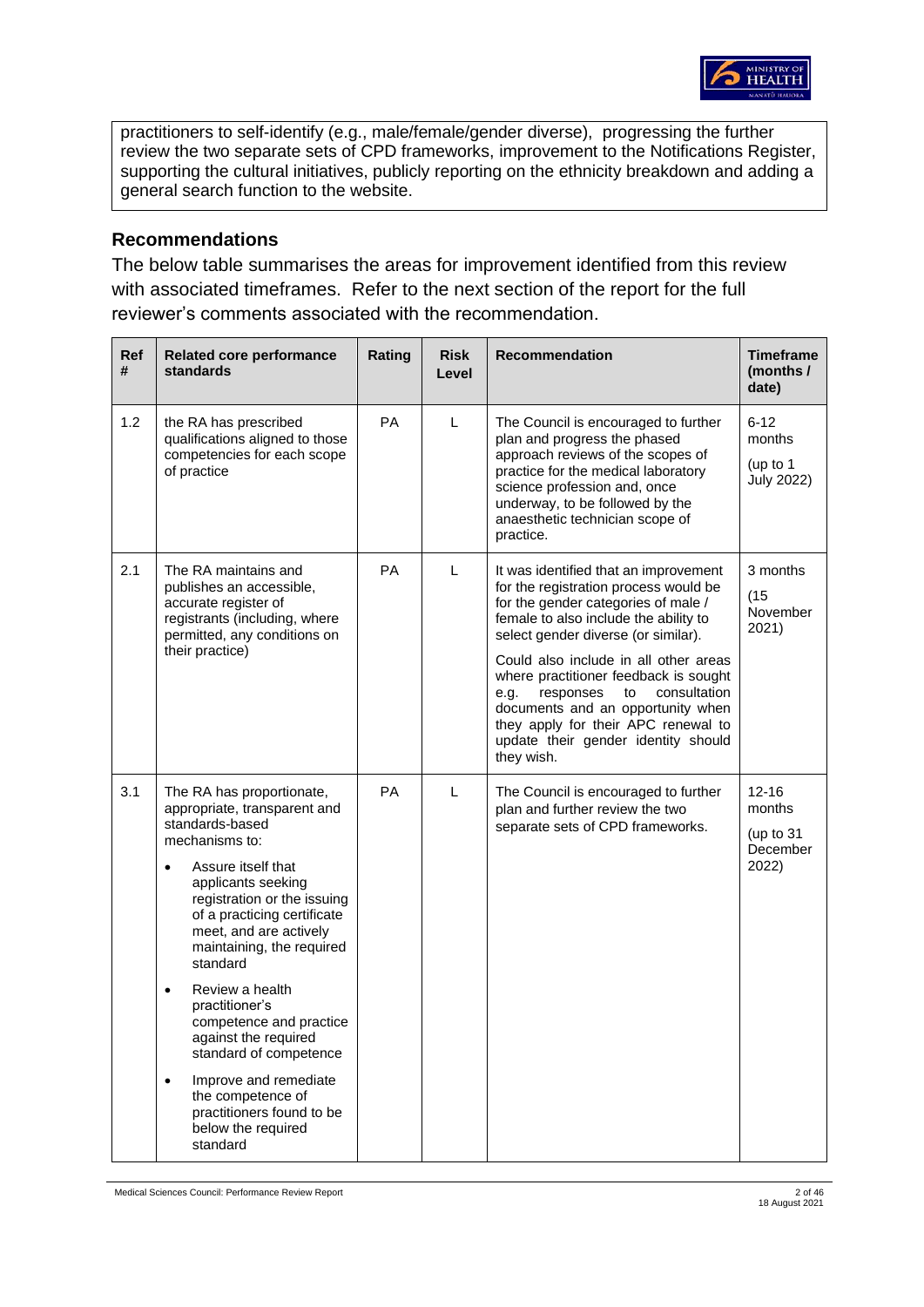

| <b>Ref</b><br># | <b>Related core performance</b><br>standards                                                                                                                                                                                                                                                                                                                        | Rating    | <b>Risk</b><br>Level | Recommendation                                                                                                                                                                                                                                                                                                                                                                                                                                                                                                                                                                                                                                                                                                                                               | <b>Timeframe</b><br>(months /<br>date)                                  |
|-----------------|---------------------------------------------------------------------------------------------------------------------------------------------------------------------------------------------------------------------------------------------------------------------------------------------------------------------------------------------------------------------|-----------|----------------------|--------------------------------------------------------------------------------------------------------------------------------------------------------------------------------------------------------------------------------------------------------------------------------------------------------------------------------------------------------------------------------------------------------------------------------------------------------------------------------------------------------------------------------------------------------------------------------------------------------------------------------------------------------------------------------------------------------------------------------------------------------------|-------------------------------------------------------------------------|
|                 | Promote the competence of<br>health practitioners                                                                                                                                                                                                                                                                                                                   |           |                      |                                                                                                                                                                                                                                                                                                                                                                                                                                                                                                                                                                                                                                                                                                                                                              |                                                                         |
| 4.2             | Identifying and responding in<br>a timely way to any complaint<br>or notification about a health<br>practitioner<br>Considering information<br>related to a health<br>practitioner's conduct or the<br>safety of the practitioner's<br>practice<br>Ensuring all parties to a<br>complaint are supported to<br>fully inform the authority's<br>consideration process | PA        | L                    | Regarding the "Notifications Register";<br>to explore if the register can be better<br>linked to the practitioner database<br>such as an automated process and<br>how this information is provided to the<br>Council.                                                                                                                                                                                                                                                                                                                                                                                                                                                                                                                                        | 6 months<br>(15)<br>February<br>2022)                                   |
| 6.1             | The RA sets standards of<br>clinical and cultural<br>competence and ethical<br>conduct that are:<br>Informed by relevant<br>$\bullet$<br>evidence<br>Clearly articulated and<br>$\bullet$<br>accessible                                                                                                                                                             | PA        | L                    | That the Council proceed with its plan<br>to review the competence standards,<br>informed by and aligned to the<br>principles of Te Tiriti o Waitangi as<br>articulated in Whakamaua (refer 10.1),<br>and informed by the consultations and<br>collaborations already planned.                                                                                                                                                                                                                                                                                                                                                                                                                                                                               | $6 - 12$<br>months<br>(up to 1<br><b>July 2022)</b>                     |
| 6.3             | Inclusive of one or more<br>competencies that enable<br>practitioners to interact<br>effectively and respectfully<br>with Māori                                                                                                                                                                                                                                     | PA        | L                    | That the Council proceed with its<br>planned review of the Cultural<br>Competence policy document, and<br>ensure that cultural safety is<br>incorporated as a key element within<br>the cultural competence requirement.<br>That in partnership with Māori, the<br>Council develop, adopt and promote<br>tikanga best practice guidelines for its<br>scopes of practice, and include these<br>in the requirements on practitioners.<br>That the Council (together with the<br><b>Medical Radiation Technologists</b><br>Board and the Medical Sciences<br>Secretariat) develop a plan for<br>developing te reo Māori and tikanga<br>Māori practices within the<br>organisations, commence activation<br>this plan and continue this activation<br>over time. | $6 - 12$<br>months<br>(up to $1$<br><b>July 2022</b><br>and<br>ongoing) |
| 9.2             | Provides clear, accurate, and<br>publicly accessible<br>information about its purpose,<br>functions and core regulatory<br>processes                                                                                                                                                                                                                                | <b>PA</b> | L                    | That the Council publicly report on the<br>ethnicity breakdown of its workforce<br>and this could be included in its<br>annual report.<br>There is also an opportunity to add a<br>general search function to the<br>website.                                                                                                                                                                                                                                                                                                                                                                                                                                                                                                                                | 3 months<br>(15)<br>November<br>2021)                                   |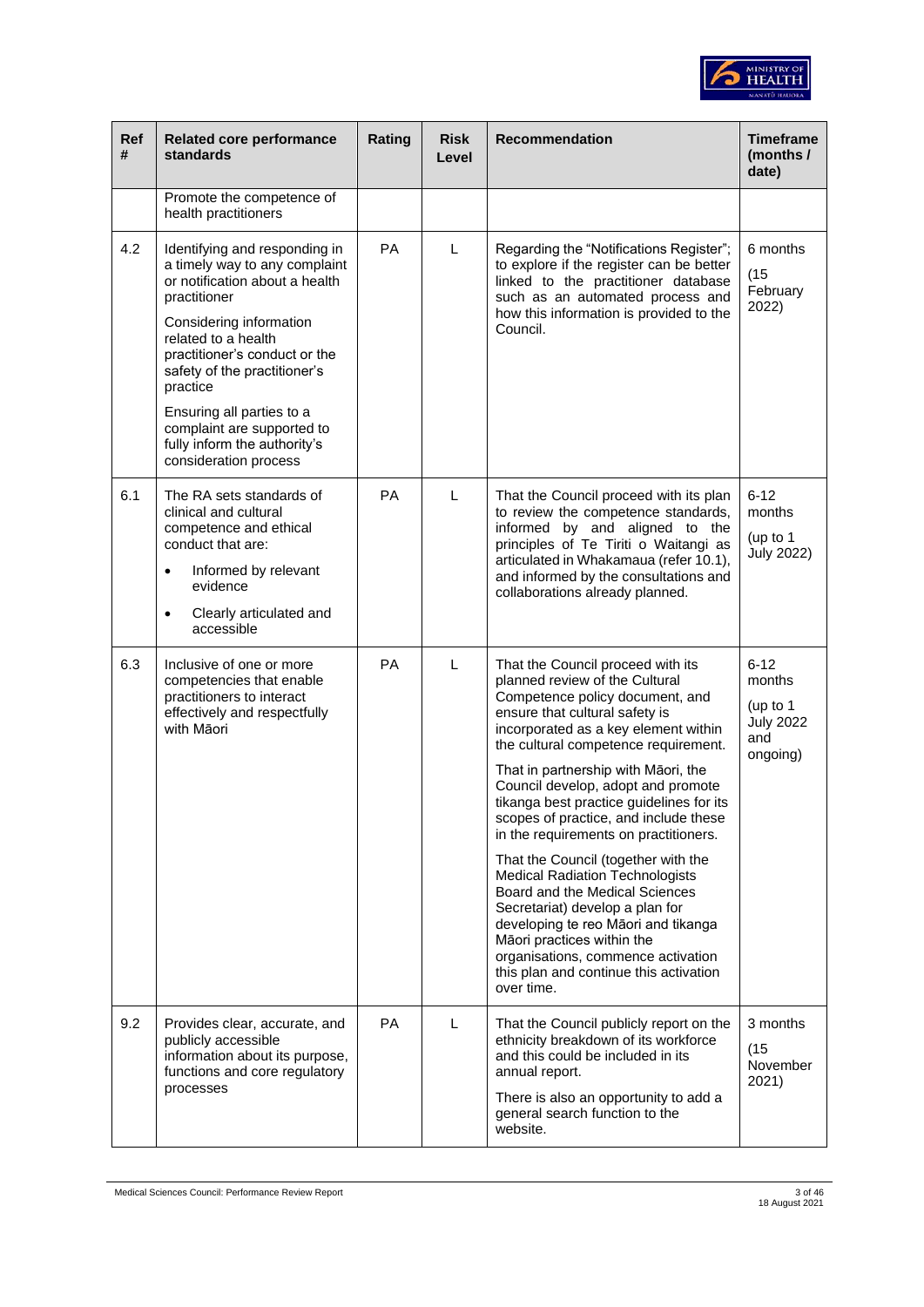

| <b>Ref</b><br># | <b>Related core performance</b><br>standards                                                                                                                                                                                                           | Rating    | <b>Risk</b><br>Level | <b>Recommendation</b>                                                                                                                                                                                                                                                                                                                                                                                                                                                                                                                                                                                                                                                                                                                                                                                                                                                                                                                                                                                                                                                                                                                                                                                       | <b>Timeframe</b><br>(months /<br>date)                                  |
|-----------------|--------------------------------------------------------------------------------------------------------------------------------------------------------------------------------------------------------------------------------------------------------|-----------|----------------------|-------------------------------------------------------------------------------------------------------------------------------------------------------------------------------------------------------------------------------------------------------------------------------------------------------------------------------------------------------------------------------------------------------------------------------------------------------------------------------------------------------------------------------------------------------------------------------------------------------------------------------------------------------------------------------------------------------------------------------------------------------------------------------------------------------------------------------------------------------------------------------------------------------------------------------------------------------------------------------------------------------------------------------------------------------------------------------------------------------------------------------------------------------------------------------------------------------------|-------------------------------------------------------------------------|
| 10.1            | The RA:<br>Ensures that the principles of<br>equity and of te Tiriti o<br>Waitangi/ the Treaty of<br>Waitangi (as articulated in<br>Whakamaua: Māori Health<br>Action Plan 2020-2025) are<br>followed in the<br>implementation of all its<br>functions | <b>PA</b> | L                    | That the Council shift its objective in<br>this area from "better ensuring the<br>framework is responsive to the needs<br>of Māori as tangata whenua of<br>Aotearoa New Zealand" to "aligning<br>its regulatory framework to the<br>principles of Te Tiriti o Waitangi (as<br>articulated in Whakamaua: Māori<br>Health Action Plan 2020-2025) and<br>operationalising the principles of Te<br>Tiriti in all its functions". The<br>principles of tino rangatiratanga and<br>of partnership can be used as the<br>foundations of this alignment, bringing<br>shape and focus to the principles of<br>active participation, equity and<br>options.<br>Also, that the Council proceed with its<br>planned work alongside the Medical<br>Radiation Technologists Board to<br>build a broad understanding of what<br>cultural competence in Māori contexts<br>and cultural safety in broader terms<br>might look like within the scopes of<br>the two RAs. The development and<br>operationalising of this understanding<br>can then be informed by the<br>planned engagement with<br>practitioners, alongside seeking<br>information from other RAs, as well<br>as other key thought leaders in the<br>sector. | $6 - 12$<br>months<br>(up to $1$<br><b>July 2022</b><br>and<br>ongoing) |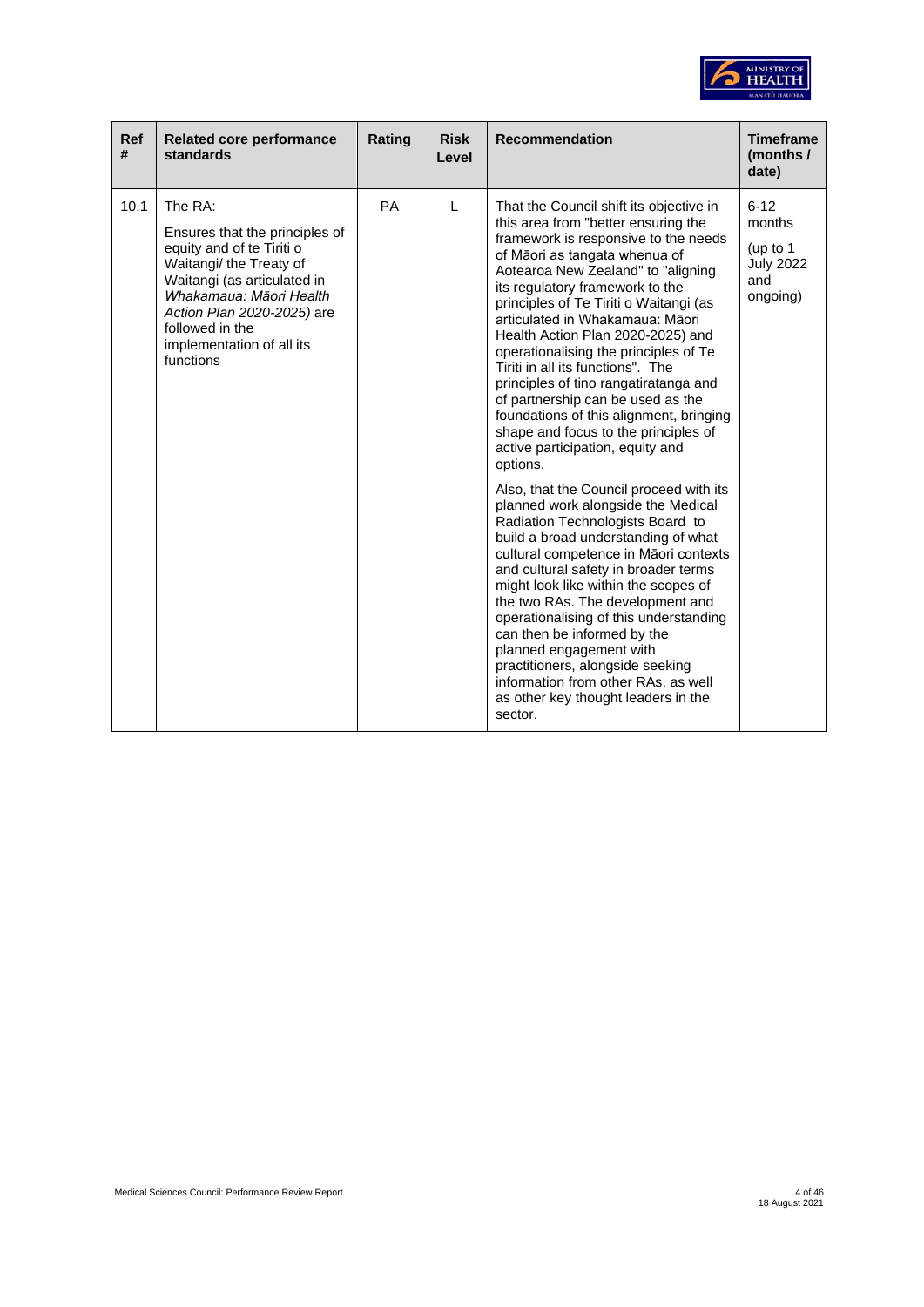

# **Functions under section 118 HPCA Act 2003 and their related core performance standards**

### **Purpose and requirements**

Responsible Authorities are designated under the Health Practitioners Competence Assurance Act 2003 (the Act) to fulfil certain functions. An amendment in 2019 to the Act adding section 122A, required a performance review of all Responsible Authorities be conducted within three years of enactment. The Ministry of Health (the Ministry) is responsible for the facilitation of these reviews.

Performance reviews provide assurance to the Crown and the public that responsible authorities are performing their functions efficiently and effectively. This includes the assurance that: the responsible authorities are carrying out their required functions in the interests of public safety, their activities focus on protecting the public without being compromised by professional self-interest, and their overall performance supports high public confidence in the regulatory system.

This initial performance reviews will assess a responsible authority's performance against the full set of Core Performance Standards. These standards are aligned with the functions under section 118 of the HCPA Act.

#### **Risk management**

Identify the degree of risk to patient safety and/or public confidence that is associated with the level of attainment the responsible authority achieves for each criterion. Review the 'risk' in relation to its possible impact based on the consequence and likelihood of harm occurring if the responsible authority does not fully attain the criterion. Use the risk management matrix when the audit result for any criterion is partially attained or unattained.

To use the risk management matrix, you need to:

- 1. consider what consequences for consumer safety might follow from the responsible authority achieving partially attained or unattained for a criterion, within a range from extreme/actual harm to negligible risk of harm occurring
- 2. consider how likely it is that this adverse event will occur due to the provider achieving partially attained or unattained for a criterion, within a range from being almost certain to occur to rare
- 3. plot the findings on the risk assessment matrix to identify the level of risk, and prioritise risks in relation to severity
- 4. approve the appropriate action the provider must take to eliminate or minimise risk within the timeframe. Note that timeframes are set based on full resolution of the requirement, which may include a systems change or staff training programme. Anything requiring urgent attention is identified in the report, along with any longer timeframe needed to make sustainable change.

**The Risk management matrix uses a probability versus impact quadrant with the following risk categories: low, low-med, medium and high.**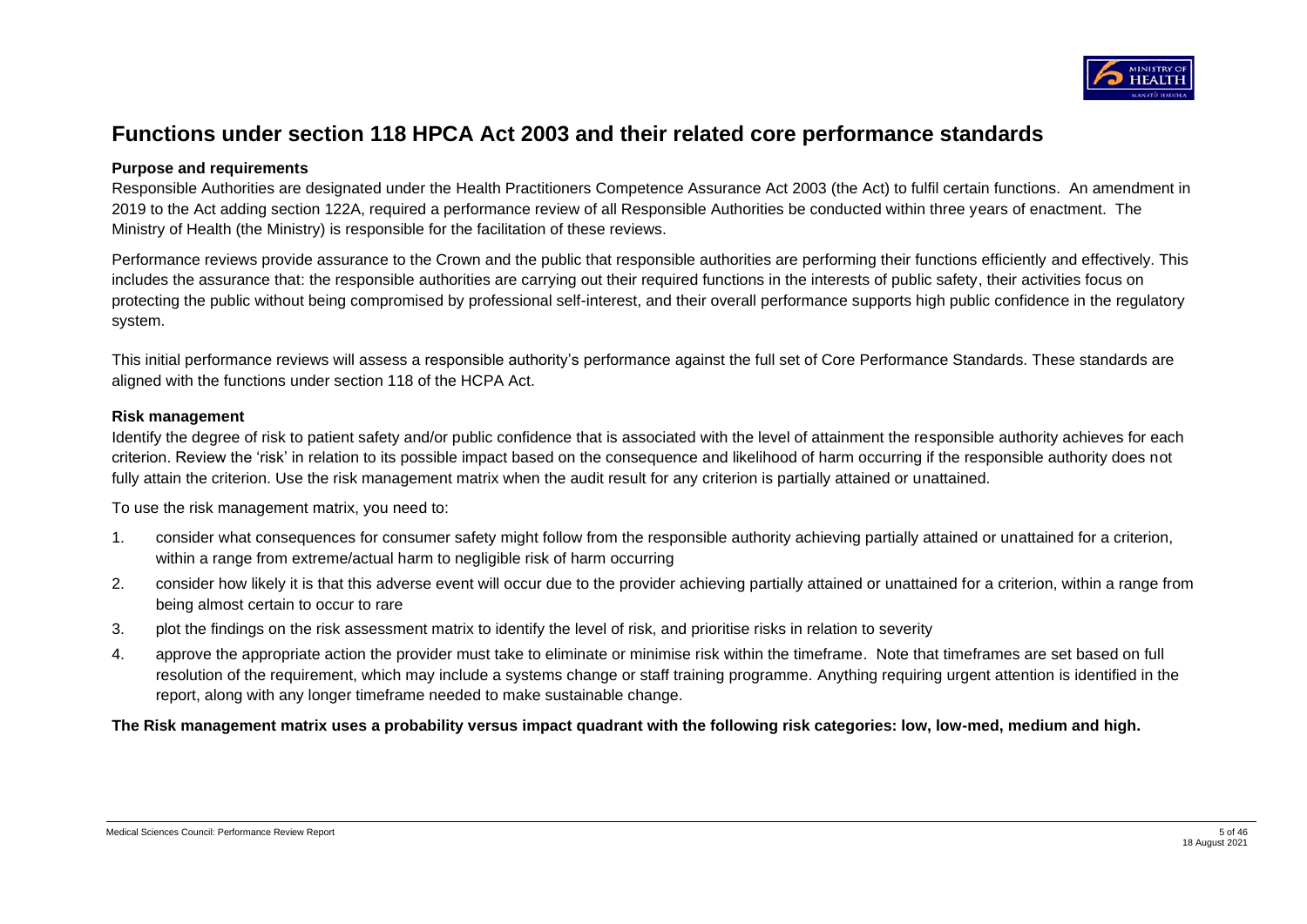

|      | Function 1: Section 118a) To prescribe the qualifications required for scopes of practice within the profession, and, for that purpose, to<br>accredit and monitor educational institutions and degrees, courses of studies, or programmes |                                                                                                                                                                                                                                                                                                                                                                                                                                                                                                                                                                           |                      |                                                        |                |                                        |  |
|------|--------------------------------------------------------------------------------------------------------------------------------------------------------------------------------------------------------------------------------------------|---------------------------------------------------------------------------------------------------------------------------------------------------------------------------------------------------------------------------------------------------------------------------------------------------------------------------------------------------------------------------------------------------------------------------------------------------------------------------------------------------------------------------------------------------------------------------|----------------------|--------------------------------------------------------|----------------|----------------------------------------|--|
| Ref# | Related core performance standards                                                                                                                                                                                                         | <b>Reviewer's comments</b>                                                                                                                                                                                                                                                                                                                                                                                                                                                                                                                                                | Rating<br>(FA/PA/UA) | <b>Risk Level if</b><br><b>PA/UA</b><br>(L, L-M, M, H) | Recommendation | <b>Timeframe</b><br>(months /<br>date) |  |
| 1.1  | the RA has defined clear and coherent<br>competencies for each scope of<br>practice                                                                                                                                                        | The Council has defined three scopes of<br>practice for the medical laboratory science<br>profession: Medical Laboratory Scientist,<br>Medical Laboratory Technician, and Pre-<br>Analytical Medical Laboratory Technician.<br>There are then two streams of registration<br>for each of these scopes - full registration<br>and provisional registration.                                                                                                                                                                                                                | FA                   |                                                        |                |                                        |  |
|      |                                                                                                                                                                                                                                            | Full registration allows Medical Laboratory<br>Scientists to practise independently while<br>provisional registration requires them to<br>complete a period of supervised practice.<br>Medical Laboratory Technicians and Pre-<br>Analytical Medical Laboratory Technicians<br>with full registration take full responsibility for<br>their practice with general oversight from an<br>appropriately qualified and registered health<br>practitioner. Provisional registration for the<br>latter practitioners requires them complete a<br>period of supervised practice. |                      |                                                        |                |                                        |  |
|      |                                                                                                                                                                                                                                            | Scope of Practice for the Medical Laboratory<br>Science is identified in the New Zealand<br>Gazette Notice - 1 June 2021 (2021-Apr-<br>MSC Scopes Gazette Notice (MLS))                                                                                                                                                                                                                                                                                                                                                                                                   |                      |                                                        |                |                                        |  |
|      |                                                                                                                                                                                                                                            | The Council has defined one scope of<br>practice for the anaesthetic technology<br>profession: Anaesthetic Technician.                                                                                                                                                                                                                                                                                                                                                                                                                                                    |                      |                                                        |                |                                        |  |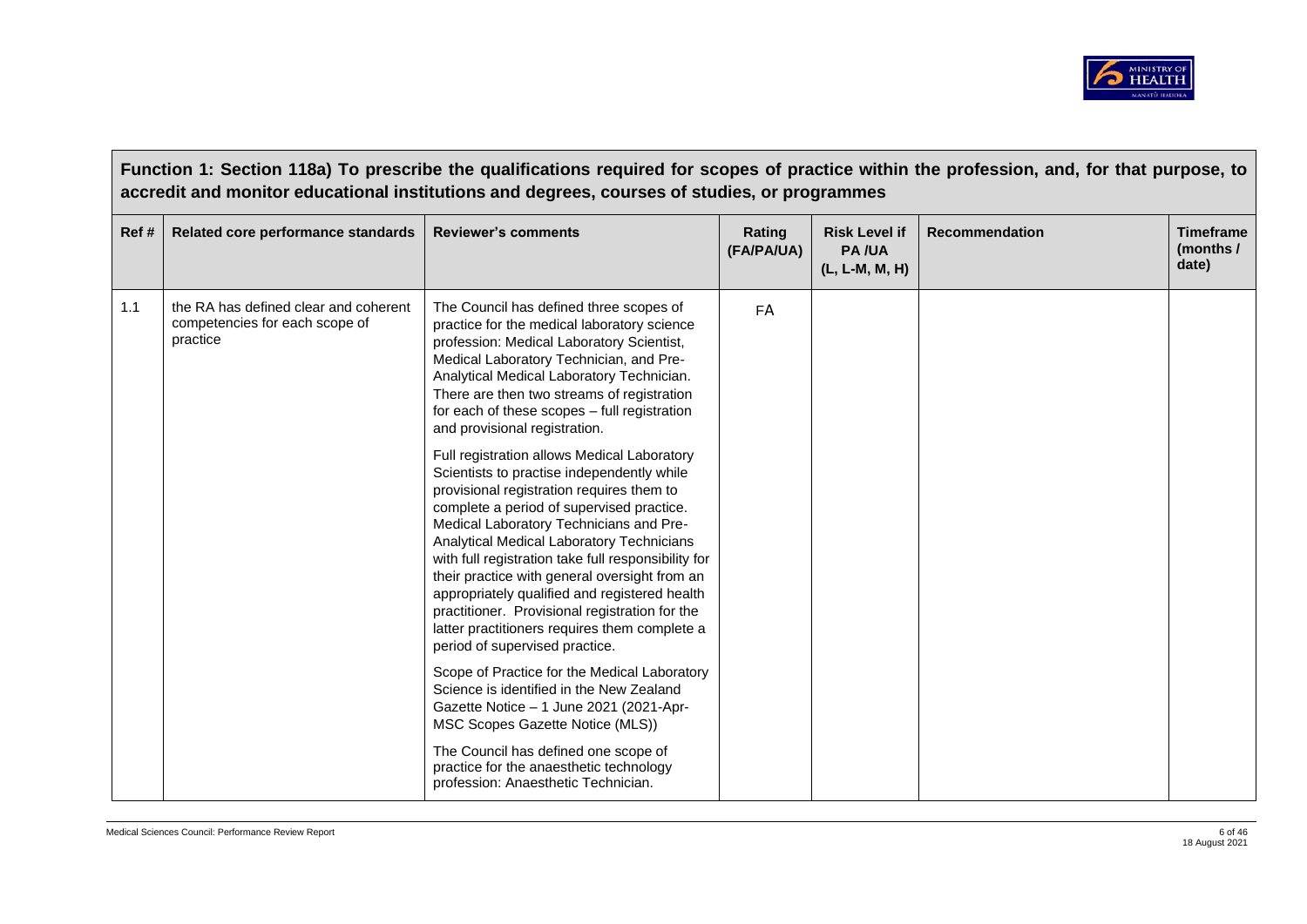

|       |                                                                                                     | Function 1: Section 118a) To prescribe the qualifications required for scopes of practice within the profession, and, for that purpose, to<br>accredit and monitor educational institutions and degrees, courses of studies, or programmes                                                                                                                                                          |                      |                                                        |                                                                                                                                                                                   |                                                     |
|-------|-----------------------------------------------------------------------------------------------------|-----------------------------------------------------------------------------------------------------------------------------------------------------------------------------------------------------------------------------------------------------------------------------------------------------------------------------------------------------------------------------------------------------|----------------------|--------------------------------------------------------|-----------------------------------------------------------------------------------------------------------------------------------------------------------------------------------|-----------------------------------------------------|
| Ref # | Related core performance standards                                                                  | <b>Reviewer's comments</b>                                                                                                                                                                                                                                                                                                                                                                          | Rating<br>(FA/PA/UA) | <b>Risk Level if</b><br><b>PA/UA</b><br>(L, L-M, M, H) | <b>Recommendation</b>                                                                                                                                                             | <b>Timeframe</b><br>(months /<br>date)              |
|       |                                                                                                     | Scope of practice for Practice of Anaesthetic<br>Technology in New Zealand dated 10/4/14<br>(2014-May-MSC Scope Gazette Notice<br>(AT))                                                                                                                                                                                                                                                             |                      |                                                        |                                                                                                                                                                                   |                                                     |
| 1.2   | the RA has prescribed qualifications<br>aligned to those competencies for each<br>scope of practice | All scopes have prescribed qualifications for<br>the purpose of registration, and these are<br>set out in the Council's gazette notices for<br>scopes and qualifications (Policy And<br>Guidelines: Gazette Notices).                                                                                                                                                                               | PA                   | L                                                      | The Council is encouraged to further<br>plan and progress the phased<br>approach reviews of the scopes of<br>practice (inclusive of prescribed<br>qualifications) for the medical | $6 - 12$<br>months<br>(up to 1<br><b>July 2022)</b> |
|       |                                                                                                     | In addition to accrediting and monitoring<br>qualification programmes provided within<br>Aotearoa New Zealand, the Council has a<br>clearly documented process for considering<br>the appropriateness of qualifications held by<br>overseas-trained practitioners who are<br>seeking registration here (Policy:<br>qualification assessments for overseas-<br>trained practitioners).               |                      |                                                        | laboratory science profession and,<br>once underway, to be followed by the<br>anaesthetic technician scope of<br>practice.                                                        |                                                     |
|       |                                                                                                     | In 2021 the Council is scheduled to<br>commence a review of the scopes of<br>practice for the medical laboratory science<br>profession which will include a review of the<br>associated qualifications. This purpose of<br>this review is to ensure the regulatory<br>framework remains fit for purpose into the<br>future, especially as diagnostic medical<br>laboratory practices continue to be |                      |                                                        |                                                                                                                                                                                   |                                                     |
|       |                                                                                                     | influenced by rapidly changing technological<br>advances. The review takes note of the<br>2020 Simpson Report (Review of the New<br>Zealand Health System) which highlighted                                                                                                                                                                                                                        |                      |                                                        |                                                                                                                                                                                   |                                                     |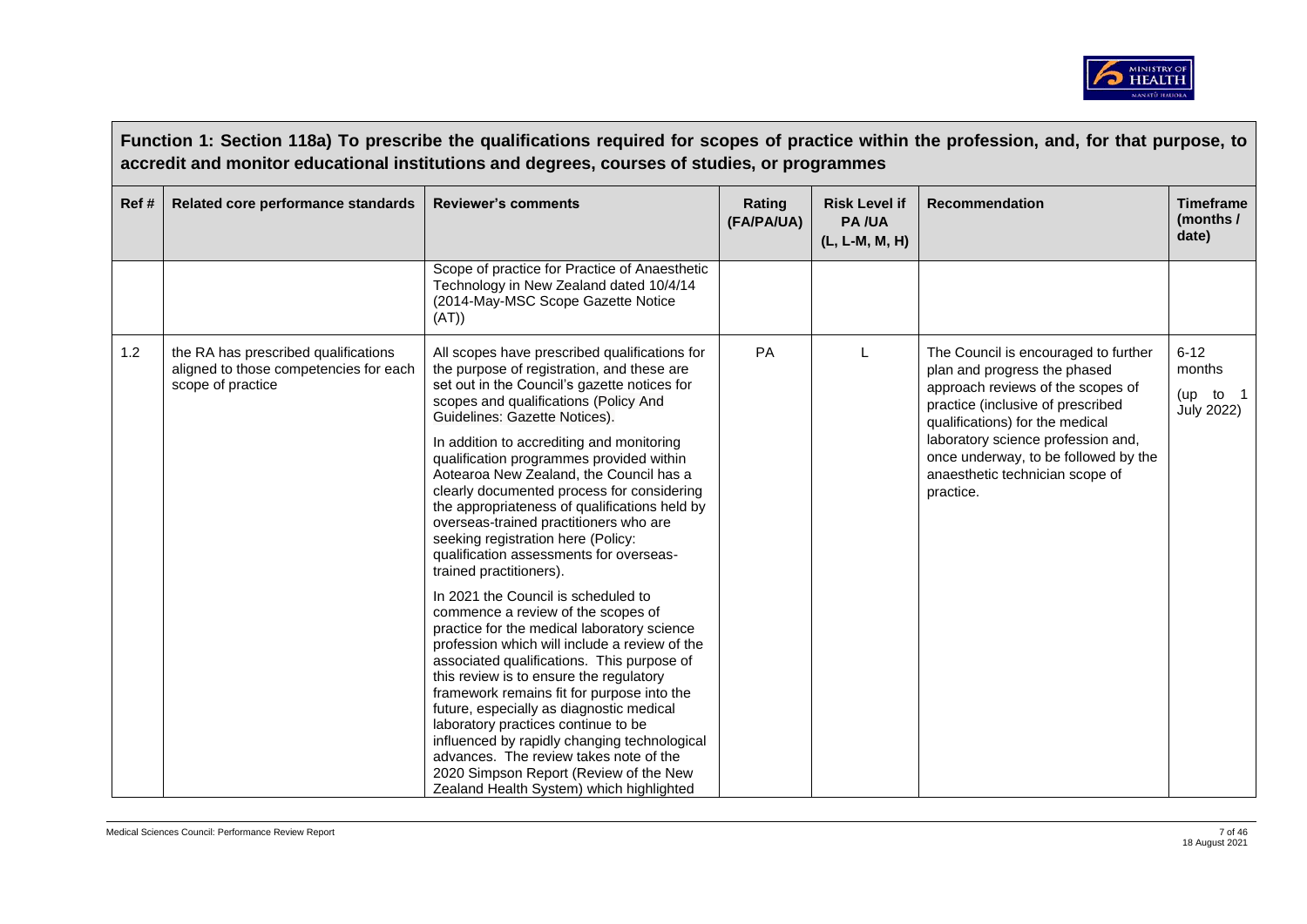

|       |                                                                                                                                                                                                                                                               | Function 1: Section 118a) To prescribe the qualifications required for scopes of practice within the profession, and, for that purpose, to<br>accredit and monitor educational institutions and degrees, courses of studies, or programmes                                                                                                                                                                                                                                                                                                                                                                                                                                                                                                          |                      |                                                        |                       |                                        |
|-------|---------------------------------------------------------------------------------------------------------------------------------------------------------------------------------------------------------------------------------------------------------------|-----------------------------------------------------------------------------------------------------------------------------------------------------------------------------------------------------------------------------------------------------------------------------------------------------------------------------------------------------------------------------------------------------------------------------------------------------------------------------------------------------------------------------------------------------------------------------------------------------------------------------------------------------------------------------------------------------------------------------------------------------|----------------------|--------------------------------------------------------|-----------------------|----------------------------------------|
| Ref # | Related core performance standards                                                                                                                                                                                                                            | <b>Reviewer's comments</b>                                                                                                                                                                                                                                                                                                                                                                                                                                                                                                                                                                                                                                                                                                                          | Rating<br>(FA/PA/UA) | <b>Risk Level if</b><br><b>PA/UA</b><br>(L, L-M, M, H) | <b>Recommendation</b> | <b>Timeframe</b><br>(months /<br>date) |
|       |                                                                                                                                                                                                                                                               | the need for responsible authorities to move<br>towards more consumer-focused and<br>competency-based approaches to<br>regulation. The Council will keep this as a<br>critical reference point when undertaking the<br>scopes of practice review.<br>A review of the anaesthetic technician scope<br>of practice will be undertaken once the<br>medical laboratory sciences scopes review<br>is underway. Taking a phased approach to<br>these scopes reviews enables a timely<br>framework of review without undue pressure<br>on available resources and/or increased<br>costs.                                                                                                                                                                   |                      |                                                        |                       |                                        |
| 1.3   | the RA has timely, proportionate, and<br>transparent accreditation and<br>monitoring mechanisms to assure itself<br>that the education providers and<br>programmes it accredits deliver<br>graduates who are competent to<br>practise the relevant profession | Policy And Guidelines: Accreditation Of<br>Anaesthetic Technician Training Hospitals is<br>in place. The prescribed New Zealand<br>qualification for anaesthetic technicians<br>(Diploma in Applied Sciences - Anaesthetic<br>Technology) has three distinct components:<br>1. An academic programme of learning<br>(currently via distance learning through the<br>Auckland University of Technology); and 2.<br>Clinical-based training within an accredited<br>training hospital in New Zealand; and 3. An<br>anaesthetic technician registration<br>examination.<br>All of the above components are accredited<br>by the Council in accordance with its<br>responsibilities under the Act. Academic<br>study and clinical-based training occurs | <b>FA</b>            |                                                        |                       |                                        |

 $\sqrt{ }$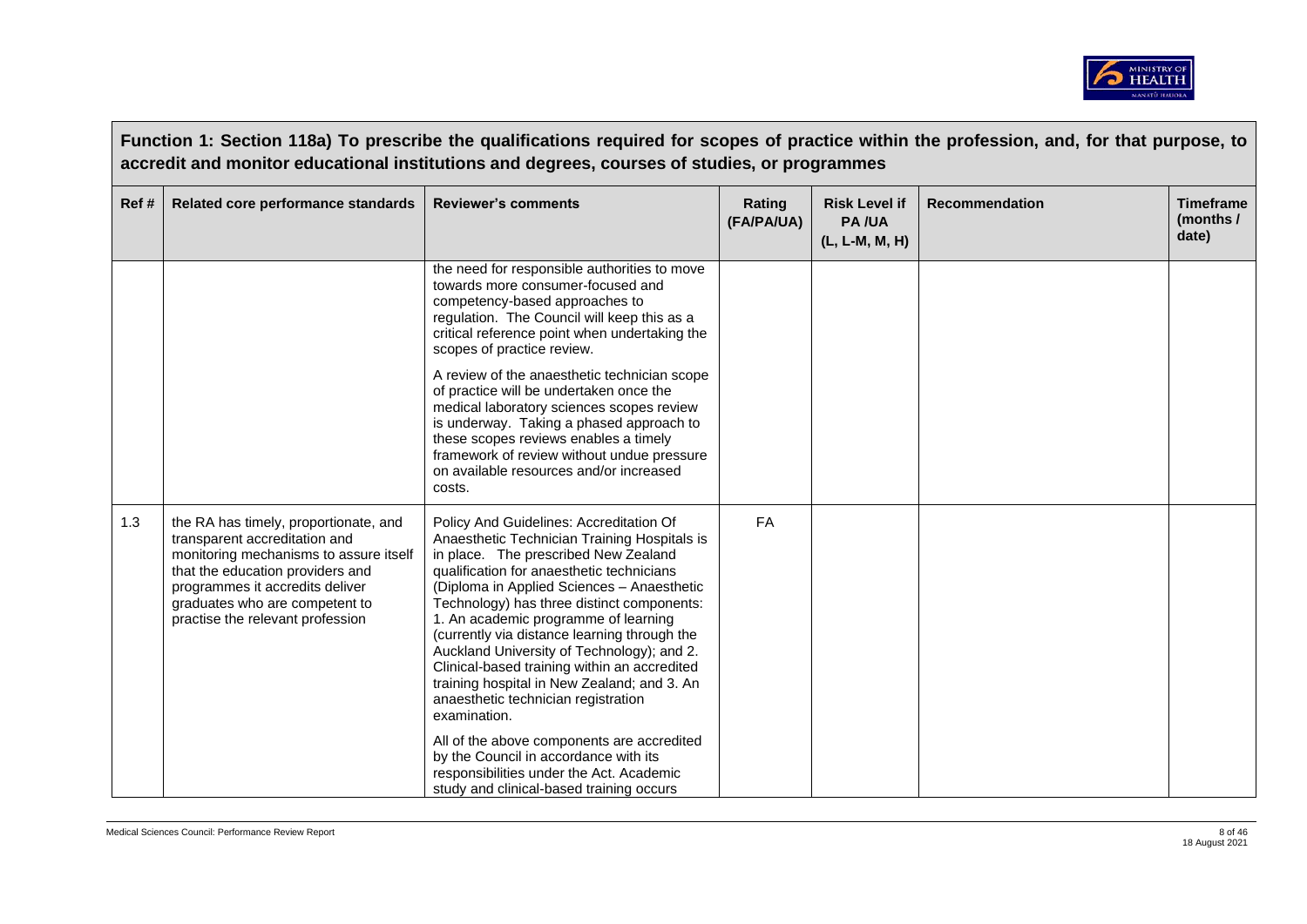

|       | Function 1: Section 118a) To prescribe the qualifications required for scopes of practice within the profession, and, for that purpose, to<br>accredit and monitor educational institutions and degrees, courses of studies, or programmes |                                                                                                                                                                                                                                                                                                                                                                                                                                               |                      |                                                        |                       |                                        |  |  |
|-------|--------------------------------------------------------------------------------------------------------------------------------------------------------------------------------------------------------------------------------------------|-----------------------------------------------------------------------------------------------------------------------------------------------------------------------------------------------------------------------------------------------------------------------------------------------------------------------------------------------------------------------------------------------------------------------------------------------|----------------------|--------------------------------------------------------|-----------------------|----------------------------------------|--|--|
| Ref # | Related core performance standards                                                                                                                                                                                                         | <b>Reviewer's comments</b>                                                                                                                                                                                                                                                                                                                                                                                                                    | Rating<br>(FA/PA/UA) | <b>Risk Level if</b><br><b>PA/UA</b><br>(L, L-M, M, H) | <b>Recommendation</b> | <b>Timeframe</b><br>(months /<br>date) |  |  |
|       |                                                                                                                                                                                                                                            | simultaneously and are prerequisite to<br>trainees sitting the registration examination.<br>Accreditation is attestation that a hospital<br>has adequate and appropriate resources,<br>systems and processes in place to support a<br>clinical training programme for trainee<br>anaesthetic technicians while simultaneously<br>protecting the health and safety of patients.<br>Monitoring processes are in place for the<br>accreditation. |                      |                                                        |                       |                                        |  |  |
|       |                                                                                                                                                                                                                                            | Policy And Guidelines: Accreditation Of<br>Prescribed New Zealand Qualifications is in<br>place for both tertiary and non-tertiary<br>education providers. Includes accreditation<br>and monitoring of a qualification programme.<br>Accreditation is the status granted in<br>recognition that a qualification meets the<br>standards to be prescribed as a medical<br>laboratory science or anaesthetic technology<br>qualification.        |                      |                                                        |                       |                                        |  |  |
|       |                                                                                                                                                                                                                                            | Standards are in place for medical<br>laboratory science qualification programme<br>or an anaesthetic technology. Providers<br>seeking accreditation are currently assessed<br>against five standards:1.Governance and<br>Quality Assurance, 2.Qualification<br>Programme, 3. Public Safety, 4. Assessment<br>and 5. The Student Experience.                                                                                                  |                      |                                                        |                       |                                        |  |  |
|       |                                                                                                                                                                                                                                            | For the medical laboratory science<br>profession, the Council accredits and<br>monitors three qualification programme                                                                                                                                                                                                                                                                                                                         |                      |                                                        |                       |                                        |  |  |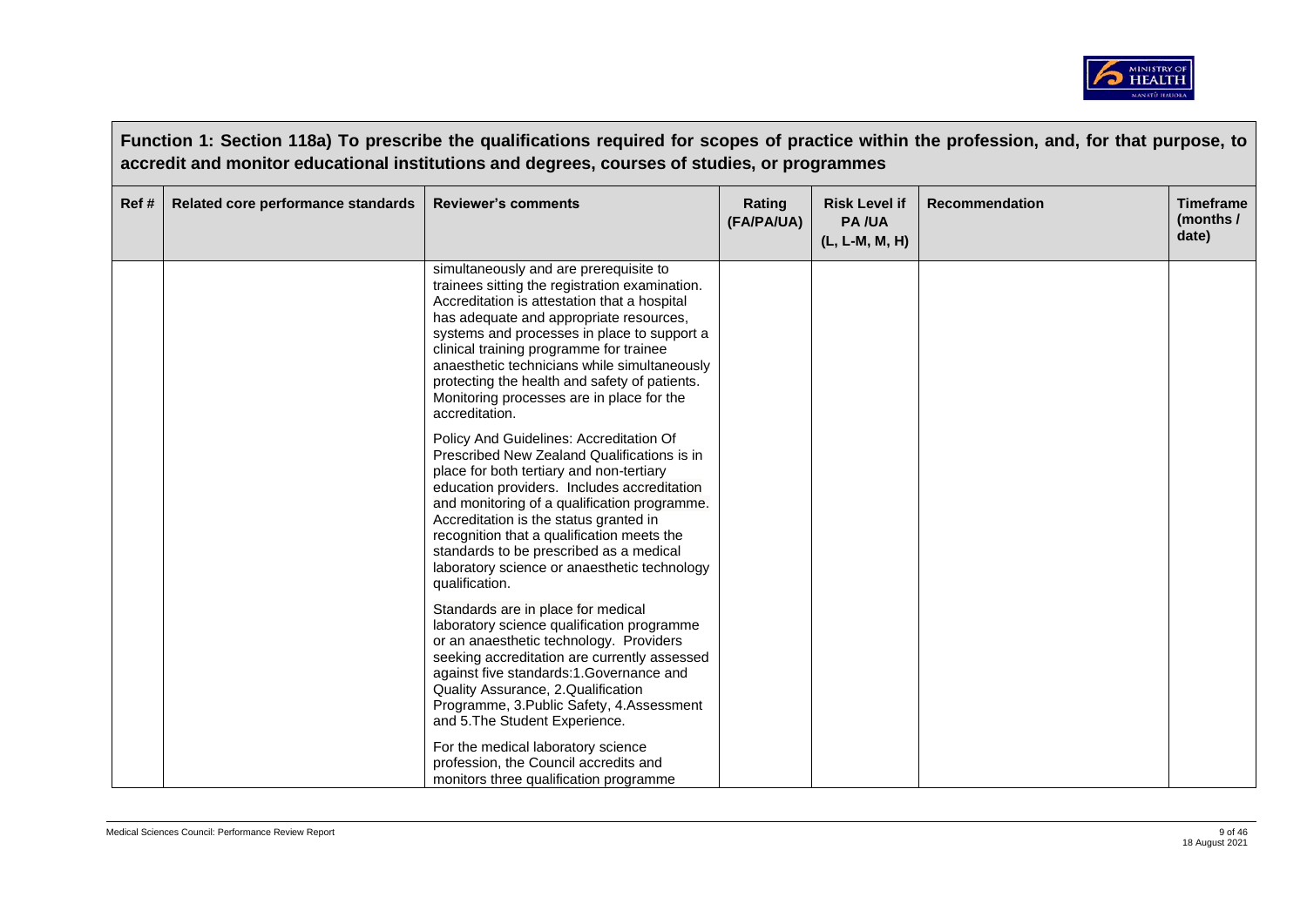

|      |                                    | Function 1: Section 118a) To prescribe the qualifications required for scopes of practice within the profession, and, for that purpose, to<br>accredit and monitor educational institutions and degrees, courses of studies, or programmes                                                                                                                                                                                                                                                                                                                                                                                    |                      |                                                        |                |                                        |
|------|------------------------------------|-------------------------------------------------------------------------------------------------------------------------------------------------------------------------------------------------------------------------------------------------------------------------------------------------------------------------------------------------------------------------------------------------------------------------------------------------------------------------------------------------------------------------------------------------------------------------------------------------------------------------------|----------------------|--------------------------------------------------------|----------------|----------------------------------------|
| Ref# | Related core performance standards | <b>Reviewer's comments</b>                                                                                                                                                                                                                                                                                                                                                                                                                                                                                                                                                                                                    | Rating<br>(FA/PA/UA) | <b>Risk Level if</b><br><b>PA/UA</b><br>(L, L-M, M, H) | Recommendation | <b>Timeframe</b><br>(months /<br>date) |
|      |                                    | providers, two related to the Medical<br>Laboratory Scientist scope and the other to<br>the Medical Laboratory Technician and Pre-<br>Analytical Medical Laboratory Technician<br>scopes.                                                                                                                                                                                                                                                                                                                                                                                                                                     |                      |                                                        |                |                                        |
|      |                                    | The Medical Laboratory Scientist<br>qualifications are set at a level-7 bachelor's<br>degree on the New Zealand Qualifications<br>Framework. The qualification programme<br>for the Medical Laboratory Technician and<br>Pre-Analytical Medical Laboratory<br>Technician scopes are based on an<br>apprenticeship model with the trainees being<br>employed by a laboratory and then<br>undertaking a syllabus of learning and<br>examination which are provided through a<br>professional body.                                                                                                                              |                      |                                                        |                |                                        |
|      |                                    | The Council has accredited one tertiary<br>education provider of a qualification<br>programme for registration in the<br>Anaesthetic Technician scope of practice.<br>The current programme is based on an<br>apprenticeship model with trainees being<br>employed by a training hospital and then<br>completing a level-5 diploma in anaesthetic<br>technology via distance learning with the<br>tertiary education provider. The current<br>diploma level qualification for Anaesthetic<br>Technicians is being replaced by a level-7<br>bachelor's degree with the first student<br>intake scheduled for 2022. The Council |                      |                                                        |                |                                        |
|      |                                    | agreed it was appropriate to move the level                                                                                                                                                                                                                                                                                                                                                                                                                                                                                                                                                                                   |                      |                                                        |                |                                        |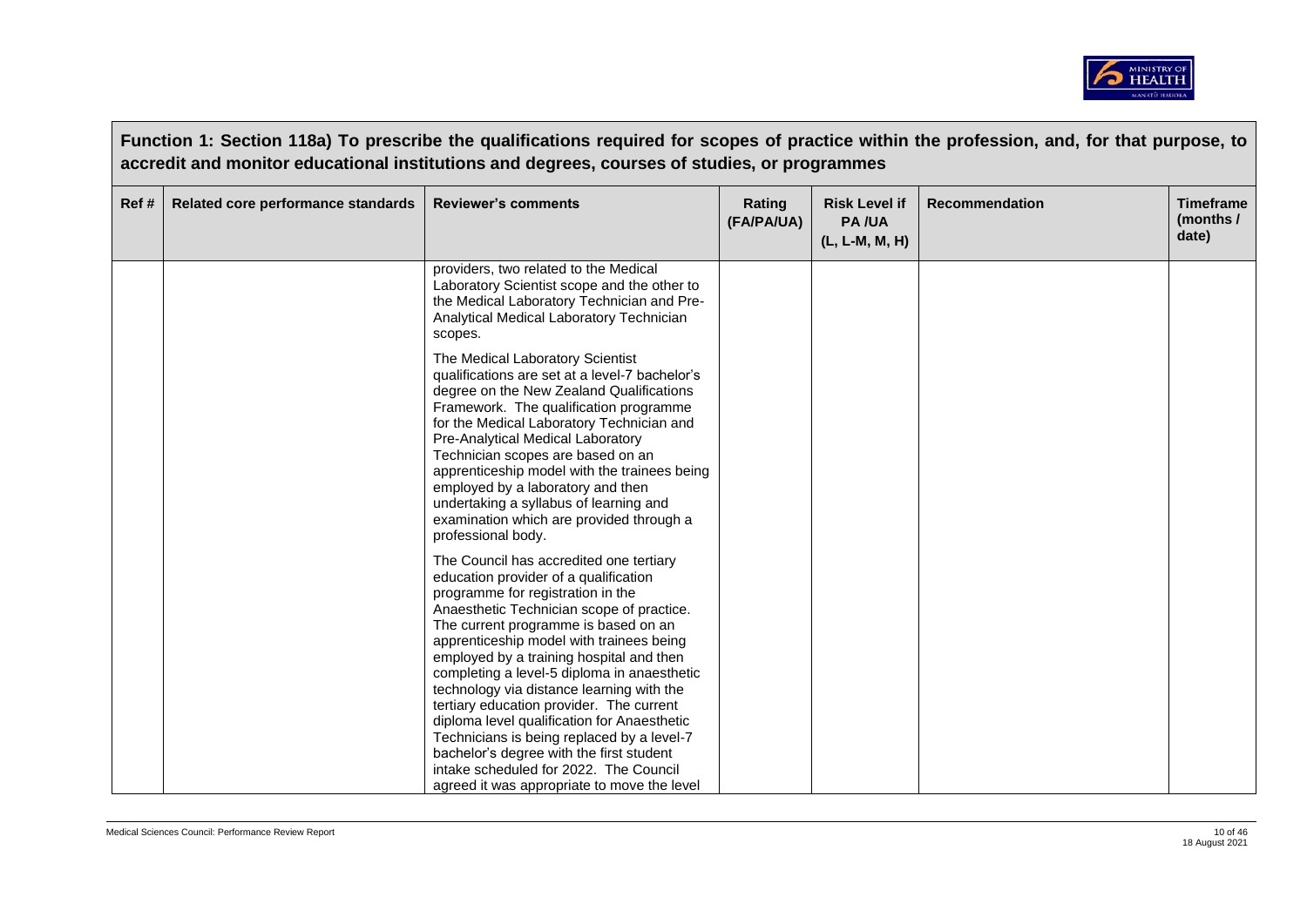

|       | Function 1: Section 118a) To prescribe the qualifications required for scopes of practice within the profession, and, for that purpose, to<br>accredit and monitor educational institutions and degrees, courses of studies, or programmes |                                                                                                                                                                                                                                                                                                                                                                                                                                                                          |                      |                                                        |                       |                                        |  |  |
|-------|--------------------------------------------------------------------------------------------------------------------------------------------------------------------------------------------------------------------------------------------|--------------------------------------------------------------------------------------------------------------------------------------------------------------------------------------------------------------------------------------------------------------------------------------------------------------------------------------------------------------------------------------------------------------------------------------------------------------------------|----------------------|--------------------------------------------------------|-----------------------|----------------------------------------|--|--|
| Ref # | Related core performance standards                                                                                                                                                                                                         | <b>Reviewer's comments</b>                                                                                                                                                                                                                                                                                                                                                                                                                                               | Rating<br>(FA/PA/UA) | <b>Risk Level if</b><br><b>PA/UA</b><br>(L, L-M, M, H) | <b>Recommendation</b> | <b>Timeframe</b><br>(months /<br>date) |  |  |
|       |                                                                                                                                                                                                                                            | of the qualification prescribed for registration<br>as an Anaesthetic Technician to a bachelor's<br>degree especially as a level 7 qualification (a<br>higher level of learning) will produce<br>graduates who are better able to practise<br>flexibly within the perioperative environment.<br>The Council engaged in a communication<br>and consultation process with the profession<br>and representatives from key stakeholder<br>groups to work through the issues. |                      |                                                        |                       |                                        |  |  |
|       |                                                                                                                                                                                                                                            | The 23 training hospitals for Anaesthetic<br>Technicians across New Zealand are also<br>subject to a Council accreditation and<br>monitoring programme. Advised that when<br>the qualification changes to the level-7<br>bachelor's degree that this training hospital<br>accreditation will no longer be required.                                                                                                                                                      |                      |                                                        |                       |                                        |  |  |
|       |                                                                                                                                                                                                                                            | Accreditation and monitoring of the<br>programmes and the educational institutions<br>are framed within a set of consistently<br>applied standards. Accreditation Review<br>Reports have been completed with the<br>following education providers.                                                                                                                                                                                                                       |                      |                                                        |                       |                                        |  |  |
|       |                                                                                                                                                                                                                                            | Ara Institute of Canterbury Ltd. -<br>Diploma in Applied Science (Pre-<br>Analytical Technician Pathway)<br>Auckland University of Technology<br>(AUT) - Diploma in Applied Science<br>(Anaesthetic Technology Pathway and<br>Graduate Certificate in Applied Science<br>(Anaesthetic Technology Pathway)                                                                                                                                                                |                      |                                                        |                       |                                        |  |  |

 $\sqrt{ }$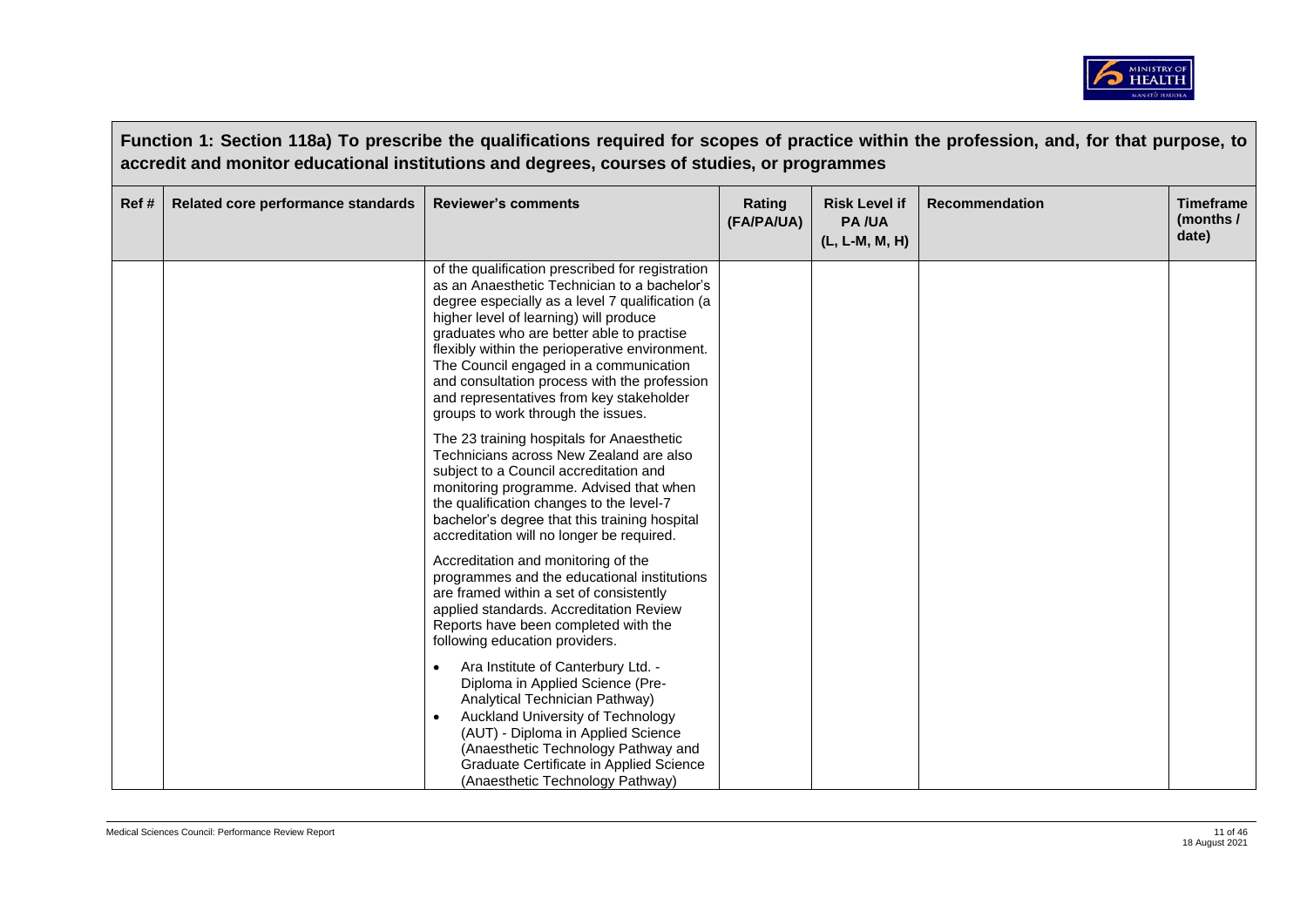

|      | Function 1: Section 118a) To prescribe the qualifications required for scopes of practice within the profession, and, for that purpose, to<br>accredit and monitor educational institutions and degrees, courses of studies, or programmes |                                                                                                                                                                                                                                                                                                                                      |                      |                                                        |                       |                                        |  |  |
|------|--------------------------------------------------------------------------------------------------------------------------------------------------------------------------------------------------------------------------------------------|--------------------------------------------------------------------------------------------------------------------------------------------------------------------------------------------------------------------------------------------------------------------------------------------------------------------------------------|----------------------|--------------------------------------------------------|-----------------------|----------------------------------------|--|--|
| Ref# | Related core performance standards                                                                                                                                                                                                         | <b>Reviewer's comments</b>                                                                                                                                                                                                                                                                                                           | Rating<br>(FA/PA/UA) | <b>Risk Level if</b><br><b>PA/UA</b><br>(L, L-M, M, H) | <b>Recommendation</b> | <b>Timeframe</b><br>(months /<br>date) |  |  |
|      |                                                                                                                                                                                                                                            | Auckland University of Technology<br>(AUT) - Bachelor of Medical Laboratory<br>Science (BMLS) and Graduate Diploma<br>in Science<br>New Zealand Institute of Medical<br>Laboratory Science (NZIMLS) -<br>Qualified Medical Laboratory Technician<br>(QMLT)<br>University of Otago - Bachelor of<br>Medical Laboratory Science (BMLS) |                      |                                                        |                       |                                        |  |  |
|      |                                                                                                                                                                                                                                            | Accredited providers are required to submit<br>an annual report to the Council. Annual<br>Reports of these education providers<br>sighted from $2017 - 2020$ .                                                                                                                                                                       |                      |                                                        |                       |                                        |  |  |
|      |                                                                                                                                                                                                                                            | The 2020 reports show the change from<br>previously receiving the provider's annual<br>report to receiving the "accreditation<br>qualification programme - annual report<br>template."                                                                                                                                               |                      |                                                        |                       |                                        |  |  |
|      |                                                                                                                                                                                                                                            | All accredited programmes must<br>demonstrate alignment with the clinical and<br>cultural competence standards, and the<br>ethical standards required of medical<br>laboratory science practitioners, and<br>anaesthetic technicians, as set by the<br>Council.                                                                      |                      |                                                        |                       |                                        |  |  |
|      |                                                                                                                                                                                                                                            | In keeping with the right-touch-regulation<br>principle of proportionality, the Council's<br>2019 review of the accreditation standards<br>qualification programmes in Aotearoa New                                                                                                                                                  |                      |                                                        |                       |                                        |  |  |

 $\sqrt{ }$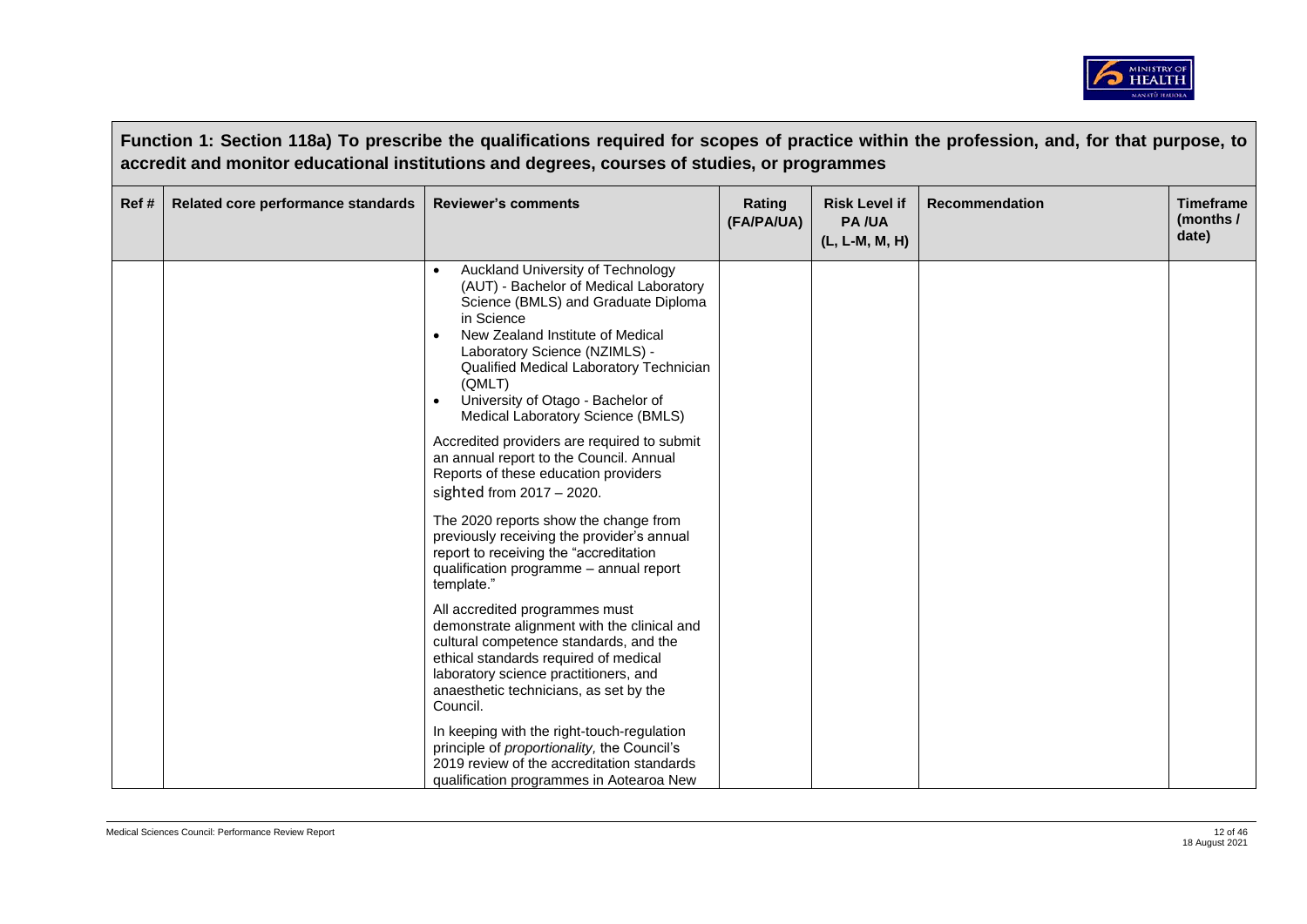

|       | Function 1: Section 118a) To prescribe the qualifications required for scopes of practice within the profession, and, for that purpose, to<br>accredit and monitor educational institutions and degrees, courses of studies, or programmes |                                                                                                                                                                                                                                                                                                                                                                                                                                                                                                                                                       |                      |                                                        |                       |                                        |  |  |
|-------|--------------------------------------------------------------------------------------------------------------------------------------------------------------------------------------------------------------------------------------------|-------------------------------------------------------------------------------------------------------------------------------------------------------------------------------------------------------------------------------------------------------------------------------------------------------------------------------------------------------------------------------------------------------------------------------------------------------------------------------------------------------------------------------------------------------|----------------------|--------------------------------------------------------|-----------------------|----------------------------------------|--|--|
| Ref # | Related core performance standards                                                                                                                                                                                                         | <b>Reviewer's comments</b>                                                                                                                                                                                                                                                                                                                                                                                                                                                                                                                            | Rating<br>(FA/PA/UA) | <b>Risk Level if</b><br><b>PA/UA</b><br>(L, L-M, M, H) | <b>Recommendation</b> | <b>Timeframe</b><br>(months /<br>date) |  |  |
|       |                                                                                                                                                                                                                                            | Zealand took cognisance of the substantial<br>experience demonstrated by the qualification<br>providers accredited at that point in time,<br>and at the same time allowing for the entry<br>of new (and previously non-accredited)<br>qualification programmes.                                                                                                                                                                                                                                                                                       |                      |                                                        |                       |                                        |  |  |
|       |                                                                                                                                                                                                                                            | The Council does not accredit a qualification<br>programme for a set period however, an<br>accredited provider is subject to an ongoing<br>programme of monitoring by the Council. A<br>programme remains accredited only if the<br>Council continues to be satisfied that both<br>the programme and the qualification provider<br>meet the accreditation standards. If, during<br>the monitoring process, it is found that the<br>standards are no longer being met, the<br>Council may impose conditions or revoke<br>accreditation of a programme. |                      |                                                        |                       |                                        |  |  |
|       |                                                                                                                                                                                                                                            | Monitoring allows for early intervention by<br>the Council if concerns are raised about an<br>accredited qualification and maximises the<br>likelihood that students enrolled in the<br>programme can complete their studies and<br>graduate with a qualification recognised by<br>the Council.                                                                                                                                                                                                                                                       |                      |                                                        |                       |                                        |  |  |
|       |                                                                                                                                                                                                                                            | Commencing 2020, each year the<br>monitoring programme focuses on a<br>particular quality aspect. For the 2020 year,<br>the Council's monitoring programme focused<br>on the impacts of the Covid-19 pandemic<br>with a particular focus on strategies to                                                                                                                                                                                                                                                                                             |                      |                                                        |                       |                                        |  |  |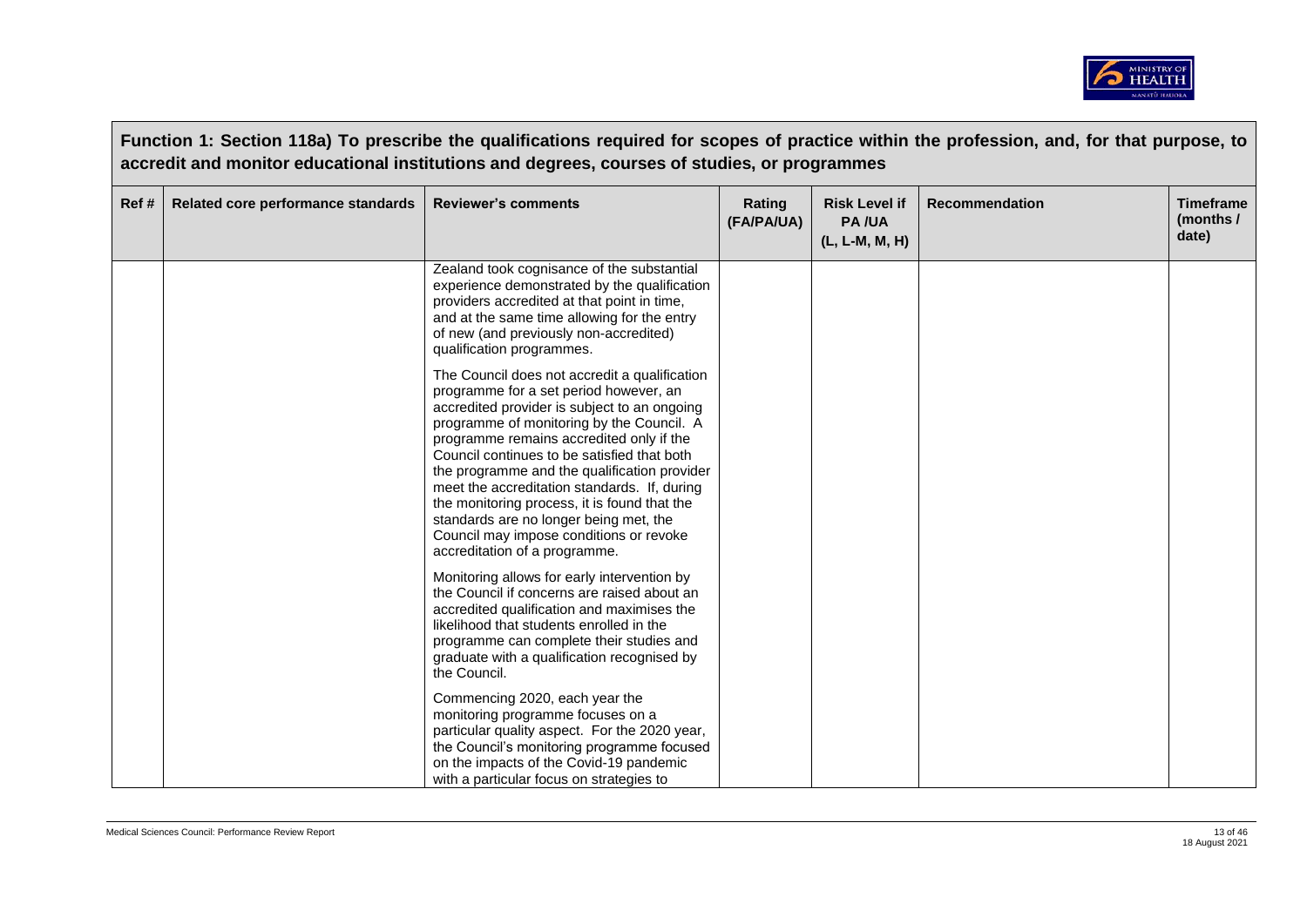

|      | Function 1: Section 118a) To prescribe the qualifications required for scopes of practice within the profession, and, for that purpose, to<br>accredit and monitor educational institutions and degrees, courses of studies, or programmes |                                                                                                                                                                                                                                                                                                                                                                                |                      |                                                        |                       |                                          |  |  |
|------|--------------------------------------------------------------------------------------------------------------------------------------------------------------------------------------------------------------------------------------------|--------------------------------------------------------------------------------------------------------------------------------------------------------------------------------------------------------------------------------------------------------------------------------------------------------------------------------------------------------------------------------|----------------------|--------------------------------------------------------|-----------------------|------------------------------------------|--|--|
| Ref# | Related core performance standards                                                                                                                                                                                                         | <b>Reviewer's comments</b>                                                                                                                                                                                                                                                                                                                                                     | Rating<br>(FA/PA/UA) | <b>Risk Level if</b><br><b>PA/UA</b><br>(L, L-M, M, H) | <b>Recommendation</b> | <b>Timeframe</b><br>(months $/$<br>date) |  |  |
|      |                                                                                                                                                                                                                                            | ensure graduates were able to meet the<br>requirements of the clinical practice papers.<br>In 2021 the monitoring programme will be<br>focusing on student assessments.<br>Ongoing monitoring work plan for 2021<br>includes standard message and reporting<br>template for the accredited providers to<br>complete and return with results being<br>tracked in a spreadsheet. |                      |                                                        |                       |                                          |  |  |
| 1.4  | the RA takes appropriate actions<br>where concerns are identified                                                                                                                                                                          | The Council has processes in place to<br>monitor an accredited education provider or<br>training hospital where concerns are<br>identified. Identified that an anaesthetic<br>technician training hospital was monitored in<br>2018.                                                                                                                                           | FA                   |                                                        |                       |                                          |  |  |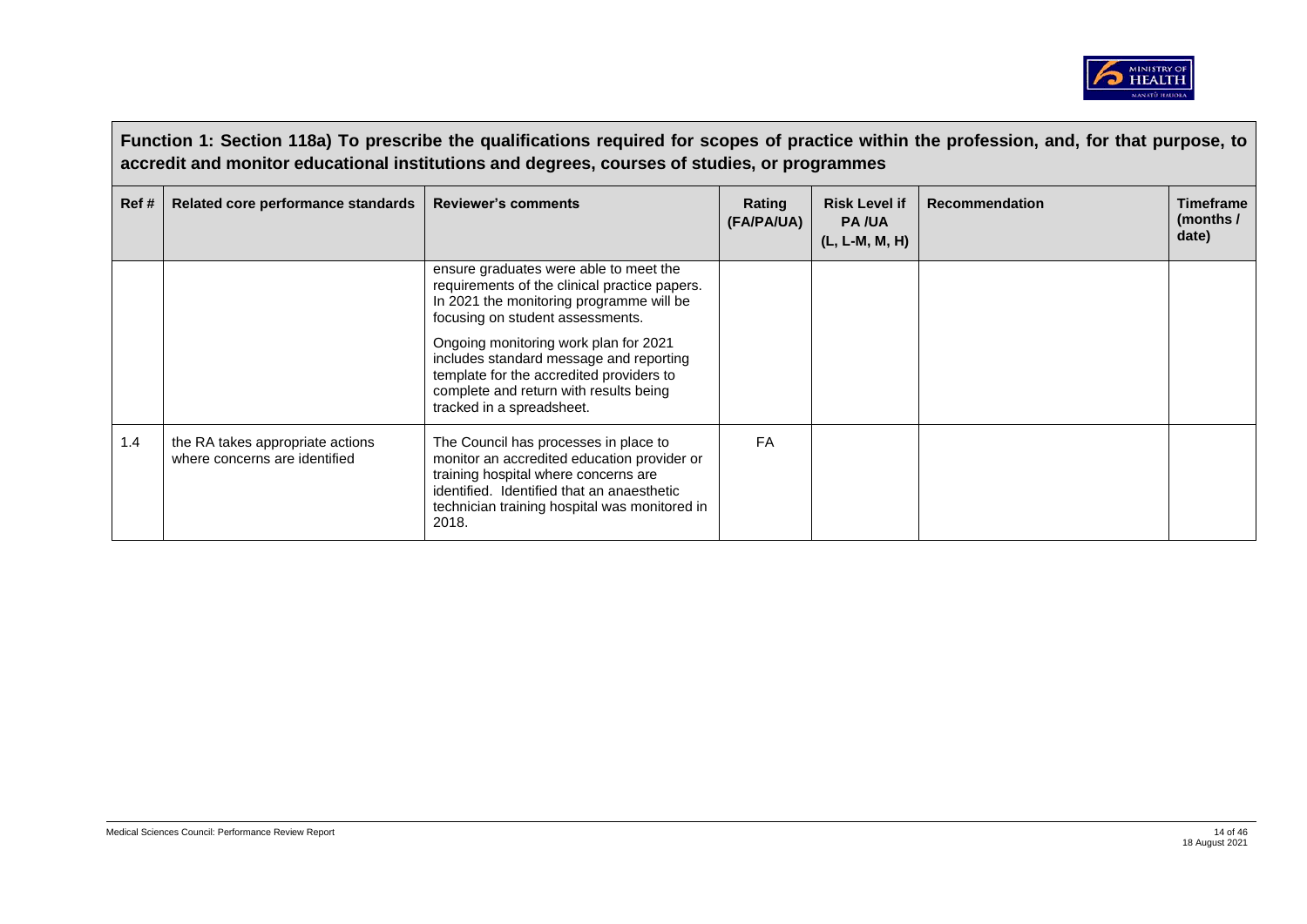

|          | Function 2: Section 118b) To authorise the registration of health practitioners under this Act, and to maintain registers.<br>Section 118c) To consider applications for annual practicing certificates |                                                                                                                                                                                                                                                                                                                                                                                                                                                                                                                                                                                                                                                                                                                                                                                                                                                                                                                                                                                                                                                                                                                                                                                                                                                                               |                      |                                                        |                                                                                                                                                                                                                                                                                                                                                                                                                                                            |                                        |  |  |  |
|----------|---------------------------------------------------------------------------------------------------------------------------------------------------------------------------------------------------------|-------------------------------------------------------------------------------------------------------------------------------------------------------------------------------------------------------------------------------------------------------------------------------------------------------------------------------------------------------------------------------------------------------------------------------------------------------------------------------------------------------------------------------------------------------------------------------------------------------------------------------------------------------------------------------------------------------------------------------------------------------------------------------------------------------------------------------------------------------------------------------------------------------------------------------------------------------------------------------------------------------------------------------------------------------------------------------------------------------------------------------------------------------------------------------------------------------------------------------------------------------------------------------|----------------------|--------------------------------------------------------|------------------------------------------------------------------------------------------------------------------------------------------------------------------------------------------------------------------------------------------------------------------------------------------------------------------------------------------------------------------------------------------------------------------------------------------------------------|----------------------------------------|--|--|--|
| Ref<br># | Related core performance standards                                                                                                                                                                      | <b>Reviewer's comments</b>                                                                                                                                                                                                                                                                                                                                                                                                                                                                                                                                                                                                                                                                                                                                                                                                                                                                                                                                                                                                                                                                                                                                                                                                                                                    | Rating<br>(FA/PA/UA) | <b>Risk Level if</b><br><b>PA/UA</b><br>(L, L-M, M, H) | <b>Recommendation</b>                                                                                                                                                                                                                                                                                                                                                                                                                                      | <b>Timeframe</b><br>(months /<br>date) |  |  |  |
| 2.1      | The RA maintains and publishes an<br>accessible, accurate register of<br>registrants (including, where permitted,<br>any conditions on their practice)                                                  | The Council's register is published on its<br>website and is updated automatically in real<br>time. Advised that a printed copy of the<br>register would be available on request.<br>Conditions on practice are specifically stated<br>in all cases except for those related to health<br>issues. Where a practitioner has conditions<br>on their practice due to health concerns the<br>condition on the register is normally stated<br>as "please contact the Council for conditions<br>regarding scope of practice". This alerts the<br>reader to the fact that the practitioner is<br>subject to conditions on their practice and<br>therefore acts to protect public health and<br>safety while at the same time protecting the<br>privacy of the practitioner in terms of<br>sensitive health information, when<br>appropriate.<br>There is a policy in place for Managing The<br>Register. The currency of the register is<br>reviewed on a regular basis with the last<br>review completed in 2020.<br>An overview of the registration process<br>(practitioner facing) was provided to the<br>review team. This included, but not limited<br>to, an overseas example, cultural<br>competency, police clearance, first language<br>and checking qualification status. | PA                   |                                                        | It was identified that an improvement<br>for the registration process would be<br>for the gender categories of male /<br>female to also include the ability to<br>select gender diverse (or similar).<br>Could also include in all other areas<br>where practitioner feedback is sought<br>e.g. responses to consultation<br>documents and an opportunity when<br>they apply for their APC renewal to<br>update their gender identity should<br>they wish. | 3 months<br>(15)<br>November<br>2021)  |  |  |  |

 $\blacksquare$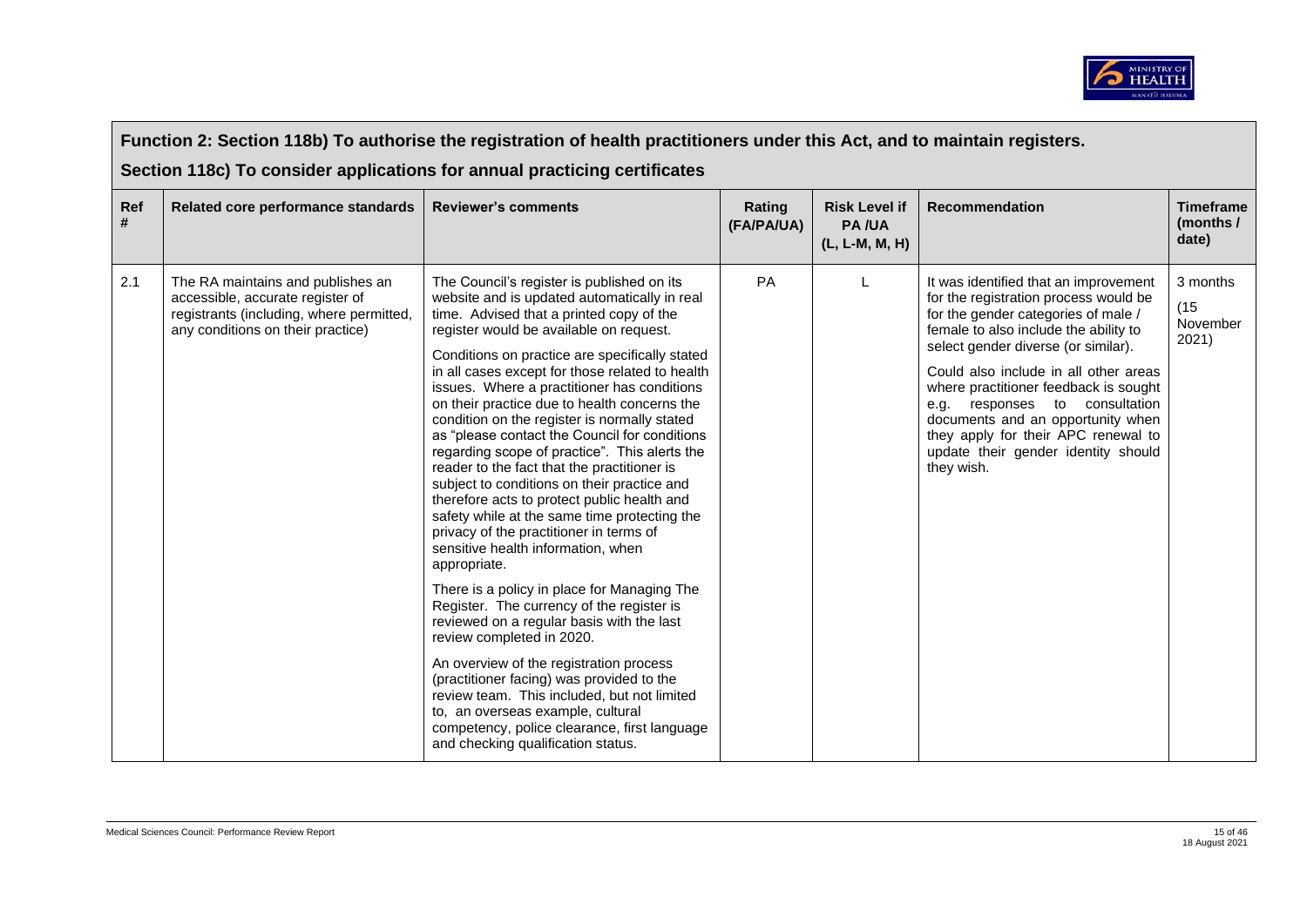

|          | Function 2: Section 118b) To authorise the registration of health practitioners under this Act, and to maintain registers.                                                                                                                                                                                                  |                                                                                                                                                                                                                                                                                                                                                                                                                                                                                                                                                                                                                                                                                                                                                                                                                                                                                                                                                                                                                                                                                                                                                                                                                                                                                                                                                                   |                      |                                                        |                       |                                        |  |  |  |
|----------|-----------------------------------------------------------------------------------------------------------------------------------------------------------------------------------------------------------------------------------------------------------------------------------------------------------------------------|-------------------------------------------------------------------------------------------------------------------------------------------------------------------------------------------------------------------------------------------------------------------------------------------------------------------------------------------------------------------------------------------------------------------------------------------------------------------------------------------------------------------------------------------------------------------------------------------------------------------------------------------------------------------------------------------------------------------------------------------------------------------------------------------------------------------------------------------------------------------------------------------------------------------------------------------------------------------------------------------------------------------------------------------------------------------------------------------------------------------------------------------------------------------------------------------------------------------------------------------------------------------------------------------------------------------------------------------------------------------|----------------------|--------------------------------------------------------|-----------------------|----------------------------------------|--|--|--|
|          | Section 118c) To consider applications for annual practicing certificates                                                                                                                                                                                                                                                   |                                                                                                                                                                                                                                                                                                                                                                                                                                                                                                                                                                                                                                                                                                                                                                                                                                                                                                                                                                                                                                                                                                                                                                                                                                                                                                                                                                   |                      |                                                        |                       |                                        |  |  |  |
| Ref<br># | Related core performance standards                                                                                                                                                                                                                                                                                          | <b>Reviewer's comments</b>                                                                                                                                                                                                                                                                                                                                                                                                                                                                                                                                                                                                                                                                                                                                                                                                                                                                                                                                                                                                                                                                                                                                                                                                                                                                                                                                        | Rating<br>(FA/PA/UA) | <b>Risk Level if</b><br><b>PA/UA</b><br>(L, L-M, M, H) | <b>Recommendation</b> | <b>Timeframe</b><br>(months /<br>date) |  |  |  |
| 2.2      | The RA has clear, transparent, and<br>timely mechanisms to consider<br>applications and to:<br>Register applicants who meet all<br>statutory requirements for<br>registration<br>Issue practicing certificates to<br>applicants in a timely manner<br>Manage any requests for reviews of<br>decisions made under delegation | Registration applications are managed<br>through a dedicated team within MSS who<br>work under the supervision of the Council<br>Registrar. The 4-member team manages all<br>registration and recertification applications<br>for both the Council and the Medical<br>Radiation Technologists Board. Advised that<br>over the five-year period from 2016 to 2020,<br>registration applications for the Council<br>averaged 562 per year, with an average<br>"declined application" rate of 5%. Approved<br>registration applications from overseas<br>trained practitioners averaged at 29% over<br>this five-year period.<br>In the 2020 business year, the Council<br>issued a total of 4642 practising certificates.<br>Between 2016 and 2020 the number of<br>practising certificates issued by the Council<br>increased by 15%.<br>The registration process is articulated on the<br>Council's website which was upgraded in<br>April this year.<br>After a public consultation process in 2018<br>the Council is scheduled to introduce an<br>online examination as another pathway to<br>registration. Development of the<br>examinations is still in progress with an<br>expected rollout date later in 2021. This<br>pathway is primarily offered to overseas<br>trained practitioners who do not have a<br>formal academic qualification that is deemed | <b>FA</b>            |                                                        |                       |                                        |  |  |  |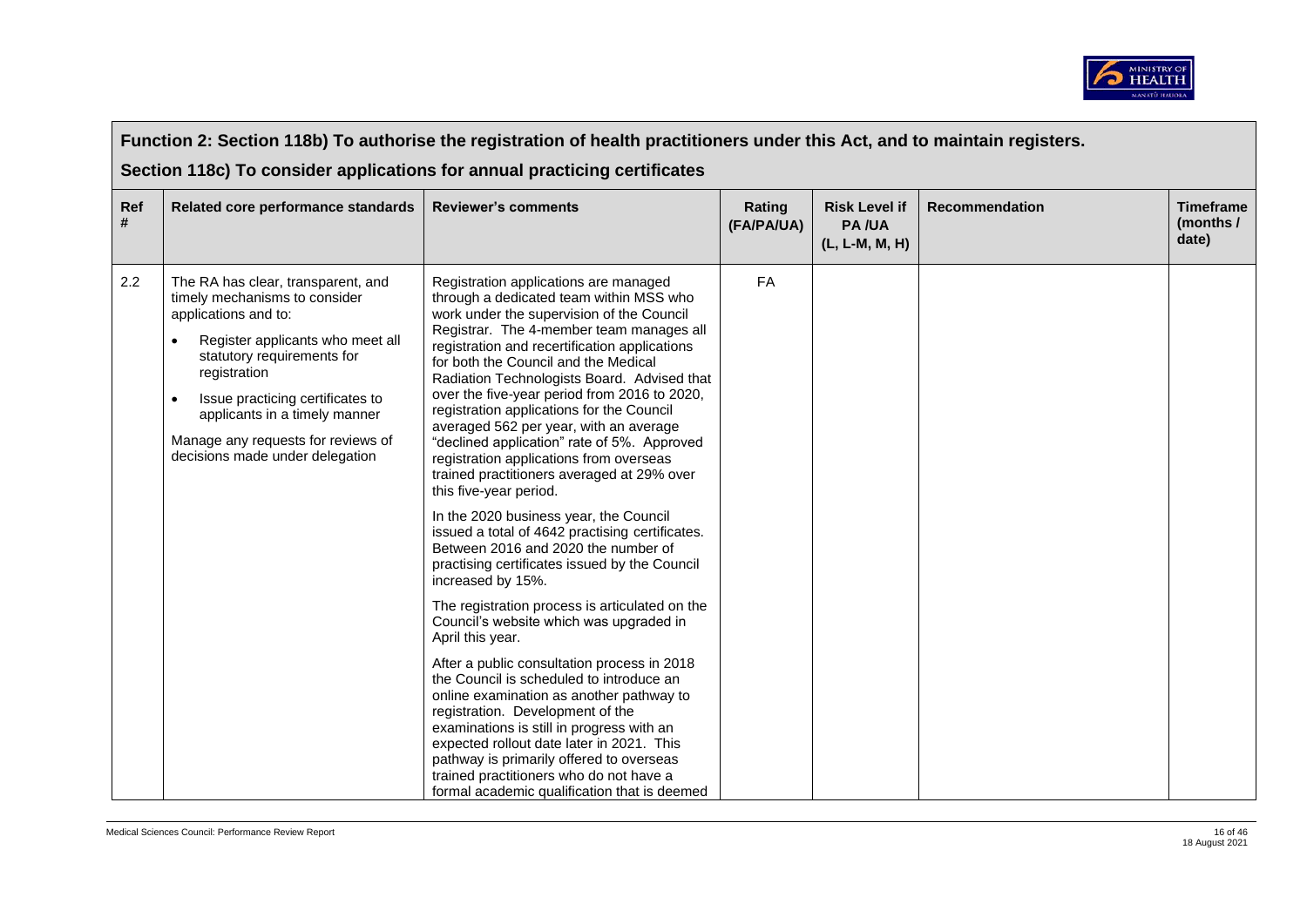

|          | Function 2: Section 118b) To authorise the registration of health practitioners under this Act, and to maintain registers.<br>Section 118c) To consider applications for annual practicing certificates |                                                                                                                                                                                                                                                                                                                                                                                                                                                                                                                                                                                                                                                                                                                                                                                                                                                                                                                                                                                                                                                                                                                                                                                                                                                                                                                                                                                                                                                                                              |                      |                                                        |                |                                        |  |  |
|----------|---------------------------------------------------------------------------------------------------------------------------------------------------------------------------------------------------------|----------------------------------------------------------------------------------------------------------------------------------------------------------------------------------------------------------------------------------------------------------------------------------------------------------------------------------------------------------------------------------------------------------------------------------------------------------------------------------------------------------------------------------------------------------------------------------------------------------------------------------------------------------------------------------------------------------------------------------------------------------------------------------------------------------------------------------------------------------------------------------------------------------------------------------------------------------------------------------------------------------------------------------------------------------------------------------------------------------------------------------------------------------------------------------------------------------------------------------------------------------------------------------------------------------------------------------------------------------------------------------------------------------------------------------------------------------------------------------------------|----------------------|--------------------------------------------------------|----------------|----------------------------------------|--|--|
| Ref<br># | Related core performance standards                                                                                                                                                                      | <b>Reviewer's comments</b>                                                                                                                                                                                                                                                                                                                                                                                                                                                                                                                                                                                                                                                                                                                                                                                                                                                                                                                                                                                                                                                                                                                                                                                                                                                                                                                                                                                                                                                                   | Rating<br>(FA/PA/UA) | <b>Risk Level if</b><br><b>PA/UA</b><br>(L, L-M, M, H) | Recommendation | <b>Timeframe</b><br>(months /<br>date) |  |  |
|          |                                                                                                                                                                                                         | as equivalent to, or as satisfactory as, the<br>New Zealand prescribed qualifications, but<br>who have significant clinical experience. In<br>the longer term, an online examination will<br>replace the Work Based Assessment<br>registration pathway for anaesthetic<br>technicians. The latter is a practical-based<br>assessment of a practitioner's competence<br>carried out in the clinical environment.<br>Council correspondence clearly sets out<br>applicants' rights to have delegated<br>decisions reviewed by the Council. There is<br>a well-established process for considering<br>requests for reviews of registration and/or<br>recertification decisions which includes the<br>practitioner being given opportunities to meet<br>with Council representatives to discuss their<br>case. Reviews are undertaken by Council<br>members who were not involved in the initial<br>decision, thereby ensuring impartiality. In a<br>number of instances these face-to-face<br>meetings have provided the Council with<br>additional information which has led to a<br>subsequent decision to grant registration (in<br>some cases this has involved the imposition<br>of conditions on practice as a mechanism for<br>protecting public health and safety).<br>The management of registration and<br>practising certificate applications is guided<br>by a series of policy and procedure<br>documents which, as a minimum, are<br>reviewed on a two-yearly cycle. Policies are |                      |                                                        |                |                                        |  |  |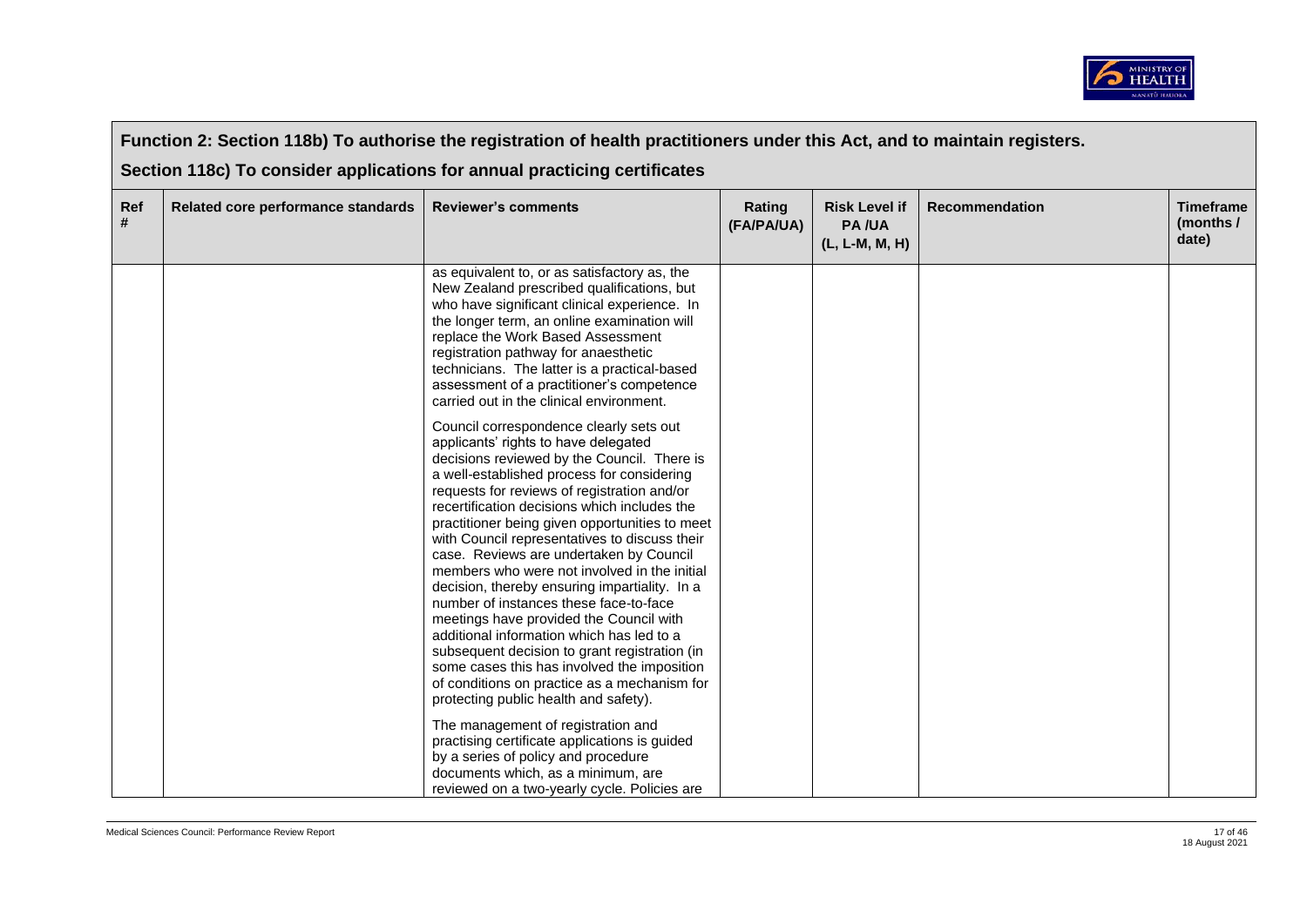

|          | Function 2: Section 118b) To authorise the registration of health practitioners under this Act, and to maintain registers. |                                                                                                                                                                                                                                                                                                                                                                                                                                                                                                                                                                                                                                                                                                                                                                                                                                                                                                                                                                                                                                                                                                                                                                                           |                      |                                                        |                       |                                        |  |  |  |
|----------|----------------------------------------------------------------------------------------------------------------------------|-------------------------------------------------------------------------------------------------------------------------------------------------------------------------------------------------------------------------------------------------------------------------------------------------------------------------------------------------------------------------------------------------------------------------------------------------------------------------------------------------------------------------------------------------------------------------------------------------------------------------------------------------------------------------------------------------------------------------------------------------------------------------------------------------------------------------------------------------------------------------------------------------------------------------------------------------------------------------------------------------------------------------------------------------------------------------------------------------------------------------------------------------------------------------------------------|----------------------|--------------------------------------------------------|-----------------------|----------------------------------------|--|--|--|
|          | Section 118c) To consider applications for annual practicing certificates                                                  |                                                                                                                                                                                                                                                                                                                                                                                                                                                                                                                                                                                                                                                                                                                                                                                                                                                                                                                                                                                                                                                                                                                                                                                           |                      |                                                        |                       |                                        |  |  |  |
| Ref<br># | Related core performance standards                                                                                         | <b>Reviewer's comments</b>                                                                                                                                                                                                                                                                                                                                                                                                                                                                                                                                                                                                                                                                                                                                                                                                                                                                                                                                                                                                                                                                                                                                                                | Rating<br>(FA/PA/UA) | <b>Risk Level if</b><br><b>PA/UA</b><br>(L, L-M, M, H) | <b>Recommendation</b> | <b>Timeframe</b><br>(months /<br>date) |  |  |  |
|          |                                                                                                                            | aligned to the relevant sections of the Act<br>and include a reference to other related<br>documents to ensure the various rules and<br>standards are joined up and implemented<br>fairly (in alignment with the right touch<br>regulation principle of consistency).<br>Examples of policy documents include but<br>are not limited to: Registration, Practising<br>Certificates, Examinations Policy And<br>Guidelines, Locum Practice, Criminal<br>History, English Language Proficiency,<br>Return To Practice, etc. All new polices and<br>revised polices where it is proposed to make<br>significant changes to the intent of the<br>current version, are subject to a public<br>consultation process to assist the Council<br>with issuing a final published version.<br>All overseas applications are subject to a<br>qualification assessment which is managed<br>through the MSS staff team and based on a<br>set of standard criteria which are consistently<br>applied to all applications. The assessment<br>utilises international databases of<br>educational information.<br>The Council has clearly stated delegations<br>that are applied to all regulatory functions. |                      |                                                        |                       |                                        |  |  |  |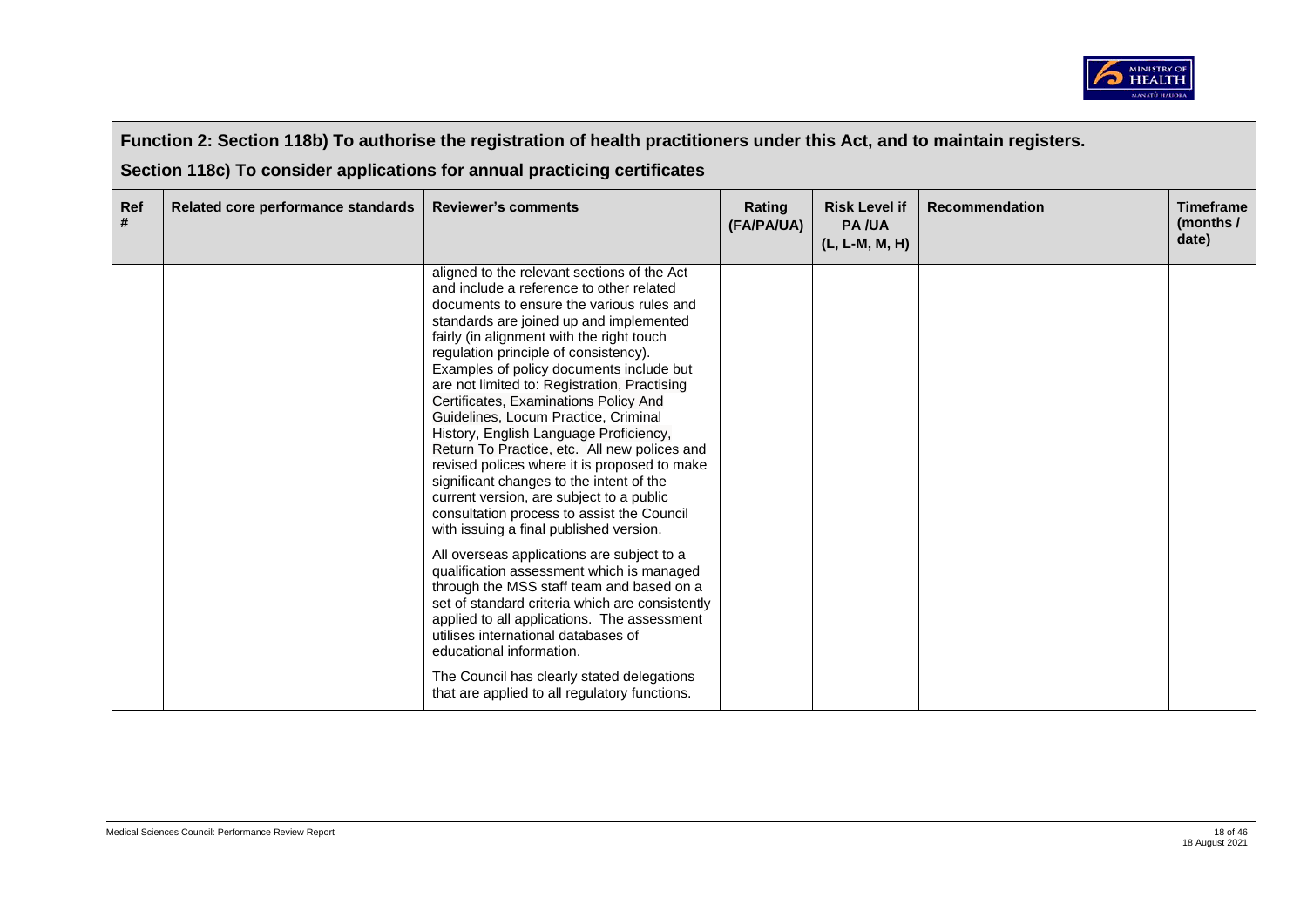

**Function 3: Section 118d) To review and promote the competence of health practitioners.** 

**Section 118e) To recognise, accredit, and set programmes to ensure the ongoing competence of health practitioners.** 

**Section 118k) To promote education and training in the profession**

| Ref# | Related core performance standards                                                                                                                                                                                                                                                                                                                                                                                                                                                                                                            | <b>Reviewer's comments</b>                                                                                                                                                                                                                                                                                                                                                                                                                                                                                                                                                                                                                                                                                                                                                                                                                                                                                                                                                                                                                                                                                                                                                                                                                                                                                         | Rating<br>(FA/PA/UA) | <b>Risk Level if</b><br><b>PA/UA</b><br>(L, L-M, M, H) | <b>Recommendation</b>                                                                                       | <b>Timeframe</b><br>(months /<br>date)                  |
|------|-----------------------------------------------------------------------------------------------------------------------------------------------------------------------------------------------------------------------------------------------------------------------------------------------------------------------------------------------------------------------------------------------------------------------------------------------------------------------------------------------------------------------------------------------|--------------------------------------------------------------------------------------------------------------------------------------------------------------------------------------------------------------------------------------------------------------------------------------------------------------------------------------------------------------------------------------------------------------------------------------------------------------------------------------------------------------------------------------------------------------------------------------------------------------------------------------------------------------------------------------------------------------------------------------------------------------------------------------------------------------------------------------------------------------------------------------------------------------------------------------------------------------------------------------------------------------------------------------------------------------------------------------------------------------------------------------------------------------------------------------------------------------------------------------------------------------------------------------------------------------------|----------------------|--------------------------------------------------------|-------------------------------------------------------------------------------------------------------------|---------------------------------------------------------|
| 3.1  | The RA has proportionate, appropriate,<br>transparent and standards-based<br>mechanisms to:<br>Assure itself that applicants<br>seeking registration or the issuing<br>of a practicing certificate meet,<br>and are actively maintaining, the<br>required standard<br>Review a health practitioner's<br>competence and practice against<br>the required standard of<br>competence<br>Improve and remediate the<br>competence of practitioners found<br>to be below the required standard<br>Promote the competence of health<br>practitioners | There are established Registration And<br><b>Recertification Procedures - Reference</b><br>Booklet For The MSS registrations And<br>Recertification Team.<br>Polices in place for CPD and Supervision for<br>both the Recertification Of Anaesthetic<br><b>Technicians and Recertification Of Medical</b><br>Laboratory Science Practitioners.<br>All overseas trained practitioners in the<br>medical laboratory science profession are<br>normally granted provisional registration<br>which requires them to complete a specified<br>period of supervised practice. At the end of<br>the supervised period of practice<br>practitioners must be signed-off from a<br>nominated supervisor attesting that they<br>meet the required competencies for the<br>relevant scope of practice. This mechanism<br>helps the Council to satisfy itself that the<br>practitioner is safe and competent to<br>practise within Aotearoa New Zealand.<br>Professional Standards Competence Review<br>Operational Manual Nov 2020 provides for:<br>Competence reviews are designed to assist<br>practitioners to improve their practice. They<br>are based on a collegial and educative<br>approach. Competence reviews are to be<br>fair, constructive, supportive and educative.<br>Reviews may be general, focused or mixed | PA                   |                                                        | The Council is encouraged to further<br>plan and further review the two<br>separate sets of CPD frameworks. | $12 - 16$<br>months<br>(up to $31$<br>December<br>2022) |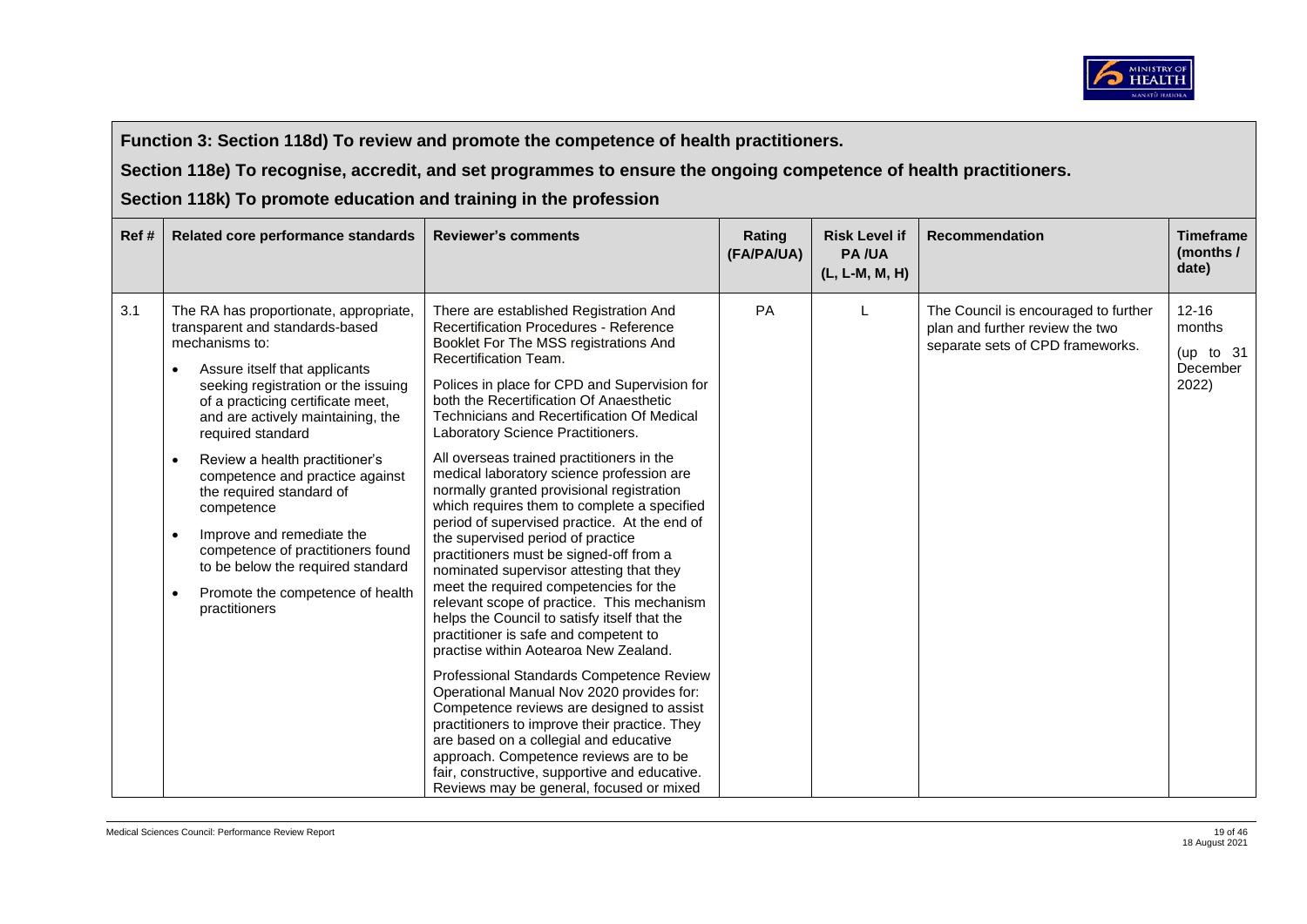

**Function 3: Section 118d) To review and promote the competence of health practitioners.** 

**Section 118e) To recognise, accredit, and set programmes to ensure the ongoing competence of health practitioners.** 

**Section 118k) To promote education and training in the profession**

| Ref# | Related core performance standards | <b>Reviewer's comments</b>                                                                                                                                                                                                                                                                                                                                                                                                                                                                                                 | Rating<br>(FA/PA/UA) | <b>Risk Level if</b><br><b>PA/UA</b><br>(L, L-M, M, H) | <b>Recommendation</b> | <b>Timeframe</b><br>(months /<br>date) |
|------|------------------------------------|----------------------------------------------------------------------------------------------------------------------------------------------------------------------------------------------------------------------------------------------------------------------------------------------------------------------------------------------------------------------------------------------------------------------------------------------------------------------------------------------------------------------------|----------------------|--------------------------------------------------------|-----------------------|----------------------------------------|
|      |                                    | depending on the terms of reference. The<br>methods adopted will depend on the nature<br>of the review to be undertaken.                                                                                                                                                                                                                                                                                                                                                                                                   |                      |                                                        |                       |                                        |
|      |                                    | Practising certificates (APC) are issued on<br>an annual cycle and a core component of<br>the renewal process requires practitioners to<br>make a statutory declaration that they have<br>undergone a performance appraisal in the<br>previous 12-month period and there have<br>been no concerns raised as to their<br>competence. This is checked by the Council<br>as a component of the annual CPD audit<br>programme.                                                                                                 |                      |                                                        |                       |                                        |
|      |                                    | All practitioners are required to undertake<br>continuing professional development (CPD)<br>and the Council audits 20% of all current<br>APC holders each year. The sampling of<br>practitioners is spread across all scopes of<br>practice. CPD is monitored on the basis of a<br>2-year cycle $-$ biennium $-$ which is aligned to<br>calendar years. The registrations team mark<br>each CPD portfolio to criteria and follow-up<br>with the practitioner as necessary. CPD<br>audit report is provided to the Council. |                      |                                                        |                       |                                        |
|      |                                    | The Council currently has two distinct CPD<br>frameworks for the two different professions<br>of medical laboratory science and<br>anaesthetic technology. Medical laboratory<br>science practitioners are expected to                                                                                                                                                                                                                                                                                                     |                      |                                                        |                       |                                        |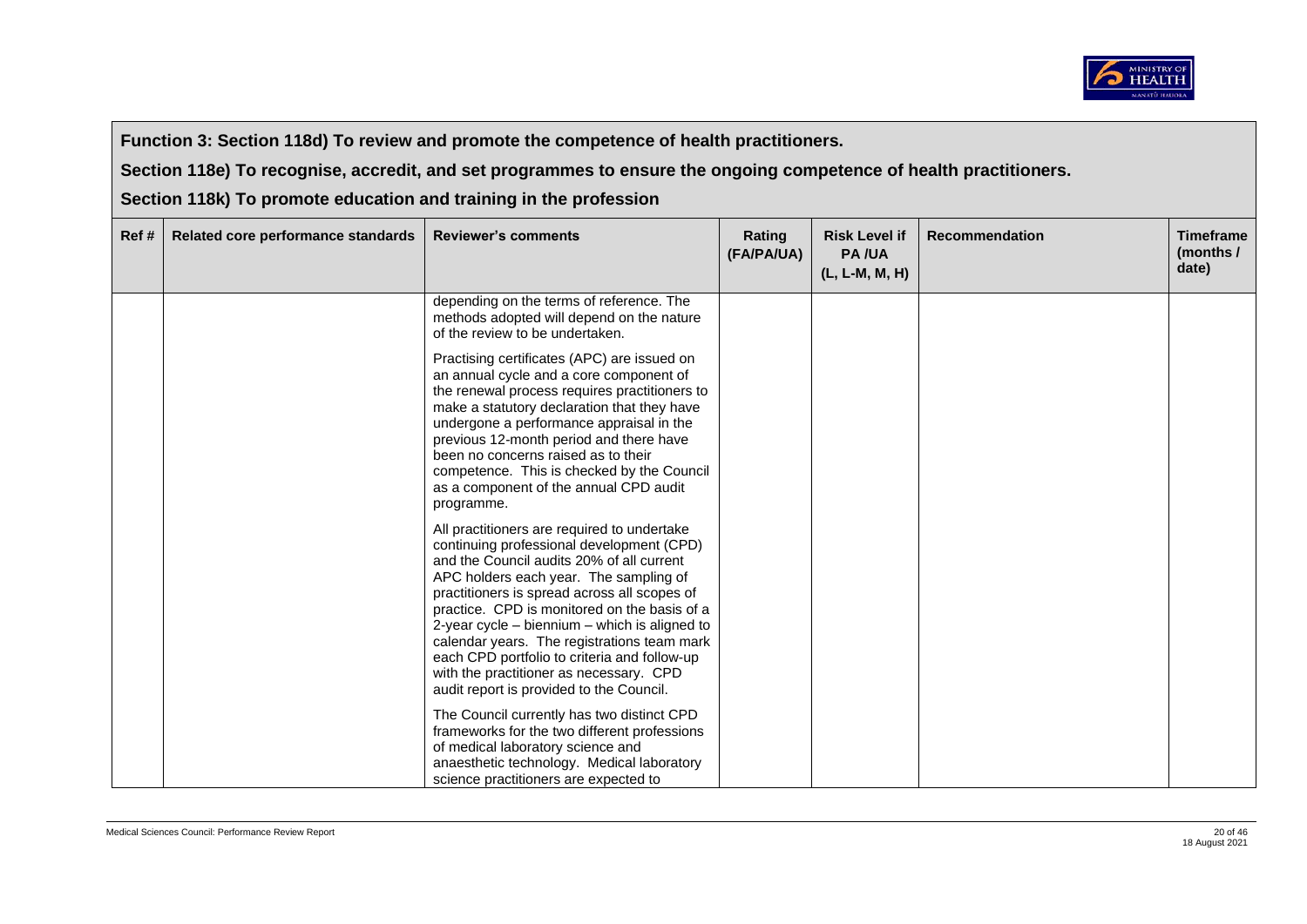

**Function 3: Section 118d) To review and promote the competence of health practitioners.** 

**Section 118e) To recognise, accredit, and set programmes to ensure the ongoing competence of health practitioners.** 

**Section 118k) To promote education and training in the profession**

| Ref# | Related core performance standards | <b>Reviewer's comments</b>                                                                                                                                                                                                                                                                                                                                                   | Rating<br>(FA/PA/UA) | <b>Risk Level if</b><br><b>PA/UA</b><br>(L, L-M, M, H) | <b>Recommendation</b> | <b>Timeframe</b><br>(months /<br>date) |
|------|------------------------------------|------------------------------------------------------------------------------------------------------------------------------------------------------------------------------------------------------------------------------------------------------------------------------------------------------------------------------------------------------------------------------|----------------------|--------------------------------------------------------|-----------------------|----------------------------------------|
|      |                                    | manage their CPD through a provider<br>approved by the Council while Anaesthetic<br>Technicians have an option of self-managing<br>their CPD and/or doing their CPD through a<br>third-party provider.                                                                                                                                                                       |                      |                                                        |                       |                                        |
|      |                                    | The Council has published a set of CPD<br>standards for each of the professions that<br>practitioners are expected to meet. In<br>addition, the Council has published a set of<br>accreditation standards that providers of<br>CPD programmes (medical laboratory<br>science) must meet in order to be granted<br>an "approved provider" status.                             |                      |                                                        |                       |                                        |
|      |                                    | The Council has acknowledged that having<br>two separate sets of CPD standards which<br>are based on fundamentally different<br>approaches for the two professions, is not<br>ideal and a further review of the CPD<br>frameworks is to be undertaken to be<br>scheduled for 2022                                                                                            |                      |                                                        |                       |                                        |
|      |                                    | In its 2021-2022 business year the Council<br>plans to review its requirements in terms of<br>CPD and demonstration of cultural<br>competence. This is in alignment with the<br>Council's strategic focus on reviewing its<br>standards framework for cultural<br>competence in respect of the ongoing<br>competence of health practitioners<br>registered with the Council. |                      |                                                        |                       |                                        |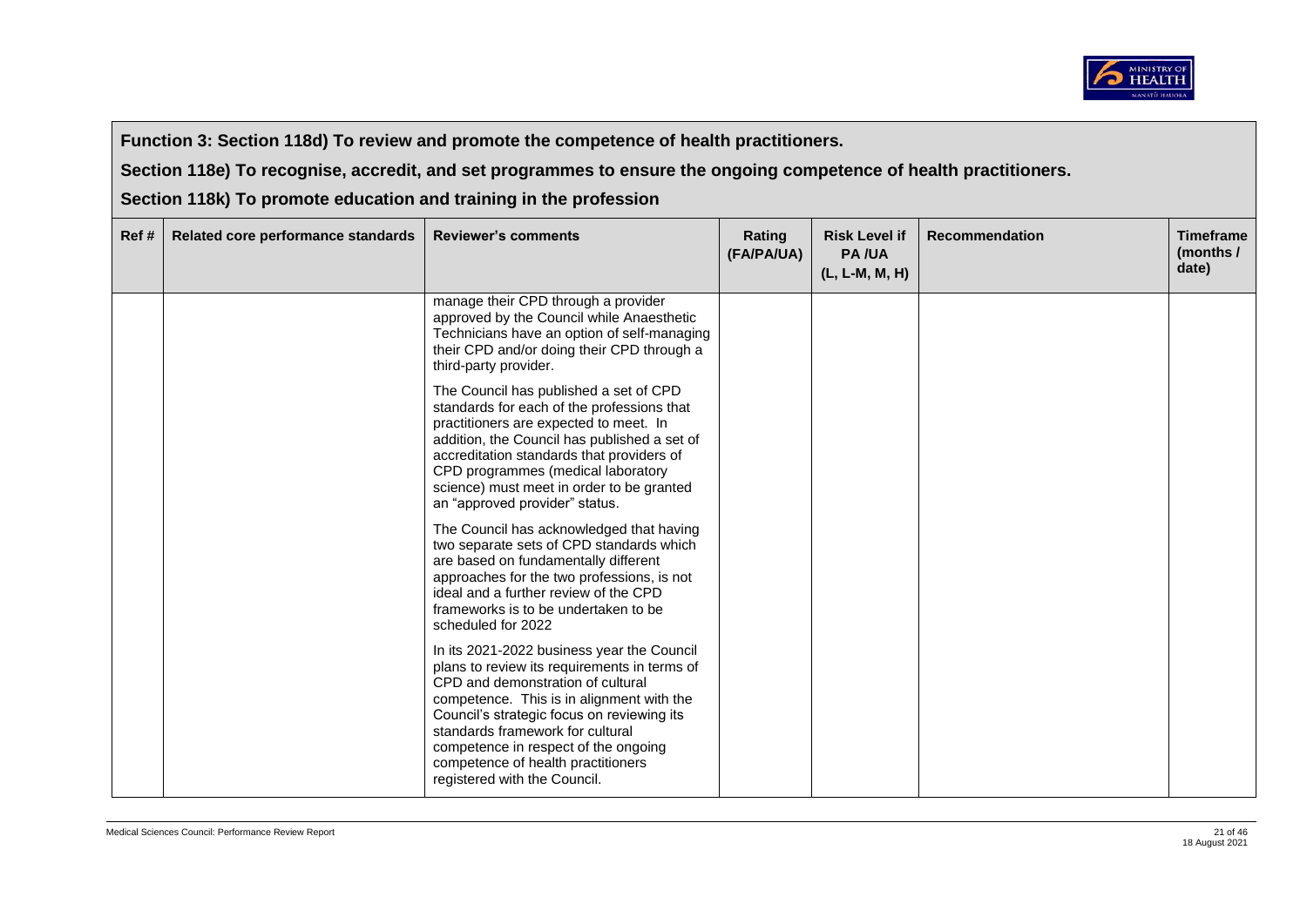

| Ref# | Related core performance standards                                                                                                                                                                                                                                                                                                                                         | <b>Reviewer's comments</b>                                                                                                                                                                                                                                                                                                                                                                                                                                                            | Rating<br>(FA/PA/UA) | <b>Risk Level if</b><br><b>PA/UA</b><br>(L, L-M, M, H) | <b>Recommendation</b>                                                                                                                                                                                                       | <b>Timeframe</b><br>(months/<br>date) |
|------|----------------------------------------------------------------------------------------------------------------------------------------------------------------------------------------------------------------------------------------------------------------------------------------------------------------------------------------------------------------------------|---------------------------------------------------------------------------------------------------------------------------------------------------------------------------------------------------------------------------------------------------------------------------------------------------------------------------------------------------------------------------------------------------------------------------------------------------------------------------------------|----------------------|--------------------------------------------------------|-----------------------------------------------------------------------------------------------------------------------------------------------------------------------------------------------------------------------------|---------------------------------------|
| 4.1  | The RA has appropriate, timely,<br>transparent, fair, and proportionate<br>mechanisms for:<br>Providing clear, easily accessible<br>public information about how to raise<br>concerns or make a notification about a<br>health practitioner                                                                                                                                | The MSC website includes how the public<br>can raise a concern about a practitioner.<br>This includes categories of competence,<br>conduct or health. The complaints process<br>is explained and a complains document can<br>be accessed by the public.<br>Notifications policy is available to the public<br>under resources on the website.<br>Any decisions by the Health Practitioners<br>Disciplinary Tribunal (HPDT) are published<br>on the website.                           | <b>FA</b>            |                                                        |                                                                                                                                                                                                                             |                                       |
| 4.2  | Identifying and responding in a<br>$\bullet$<br>timely way to any complaint or<br>notification about a health<br>practitioner<br>Considering information related to<br>a health practitioner's conduct or<br>the safety of the practitioner's<br>practice<br>Ensuring all parties to a complaint<br>are supported to fully inform the<br>authority's consideration process | Advised that while the number of<br>notifications received by the Council are<br>relatively small, some of those have<br>presented with a degree of complexity and a<br>corresponding impact on the resources<br>required to manage them.<br>There are documented policies and<br>procedures in place to guide Council<br>members and staff through the processes to<br>ensure public health and safety is<br>maintained and there is compliance with the<br>requirements of the Act. | PA                   |                                                        | "Notifications<br>Regarding<br>the<br>Register"; to explore if the register can<br>be better linked to the practitioner<br>database such as an automated<br>process and how this information is<br>provided to the Council. | 6 months<br>(15)<br>February<br>2022) |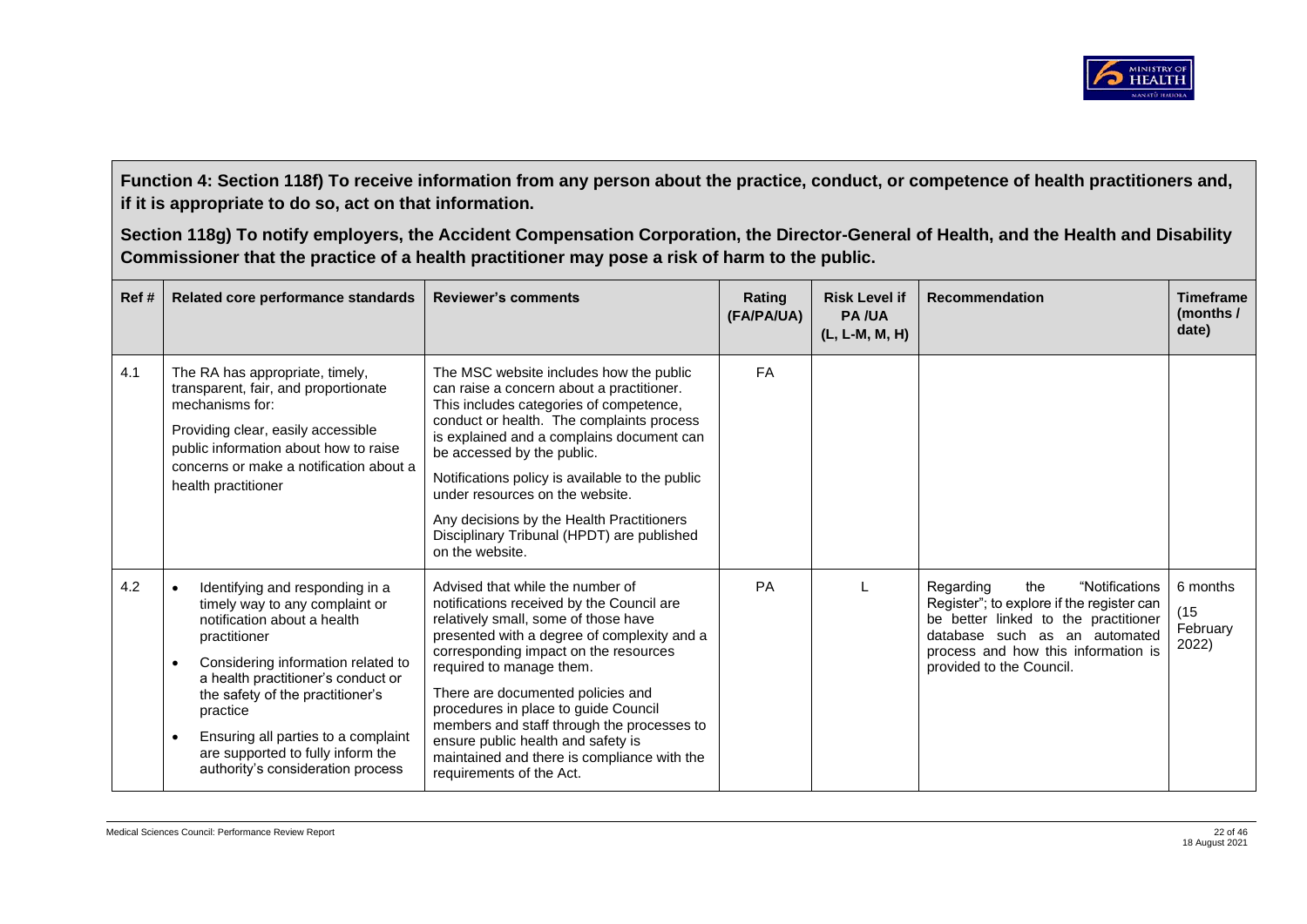

| Ref # | Related core performance standards | <b>Reviewer's comments</b>                                                                                                                                                                                                                                                                                                                                                                                                                   | Rating<br>(FA/PA/UA) | <b>Risk Level if</b><br><b>PA/UA</b><br>(L, L-M, M, H) | <b>Recommendation</b> | <b>Timeframe</b><br>(months $/$<br>date) |
|-------|------------------------------------|----------------------------------------------------------------------------------------------------------------------------------------------------------------------------------------------------------------------------------------------------------------------------------------------------------------------------------------------------------------------------------------------------------------------------------------------|----------------------|--------------------------------------------------------|-----------------------|------------------------------------------|
|       |                                    | This includes Policy And Guideline:<br>Notifications that sets out the policy and<br>guidelines for the investigation process for<br>complaints or concerns relating to<br>competence, health and conduct made<br>under the Act.                                                                                                                                                                                                             |                      |                                                        |                       |                                          |
|       |                                    | The Professional Standards Committee,<br>which comprises Council members from the<br>profession plus a lay member, has<br>delegated authority to make decisions in<br>respect of notifications received and advise<br>the Registrar on the approach to be taken<br>with each notification. The delegations are<br>in accordance with the provisions under the<br>Act. (Included in the Professional Standards)<br><b>Operational Manual)</b> |                      |                                                        |                       |                                          |
|       |                                    | The Council's Professional Standards<br>Committee (the Committee) has delegated<br>authority to oversee the processes for all<br>notifications.                                                                                                                                                                                                                                                                                              |                      |                                                        |                       |                                          |
|       |                                    | The Council is updated at each of its two-<br>monthly meetings on the status of<br>notifications with calls for formal resolutions<br>to be made in respect of any individual case<br>as required. If a full-Council discussion<br>and/or decision is required outside of the<br>two-monthly meeting schedule, the Registrar                                                                                                                 |                      |                                                        |                       |                                          |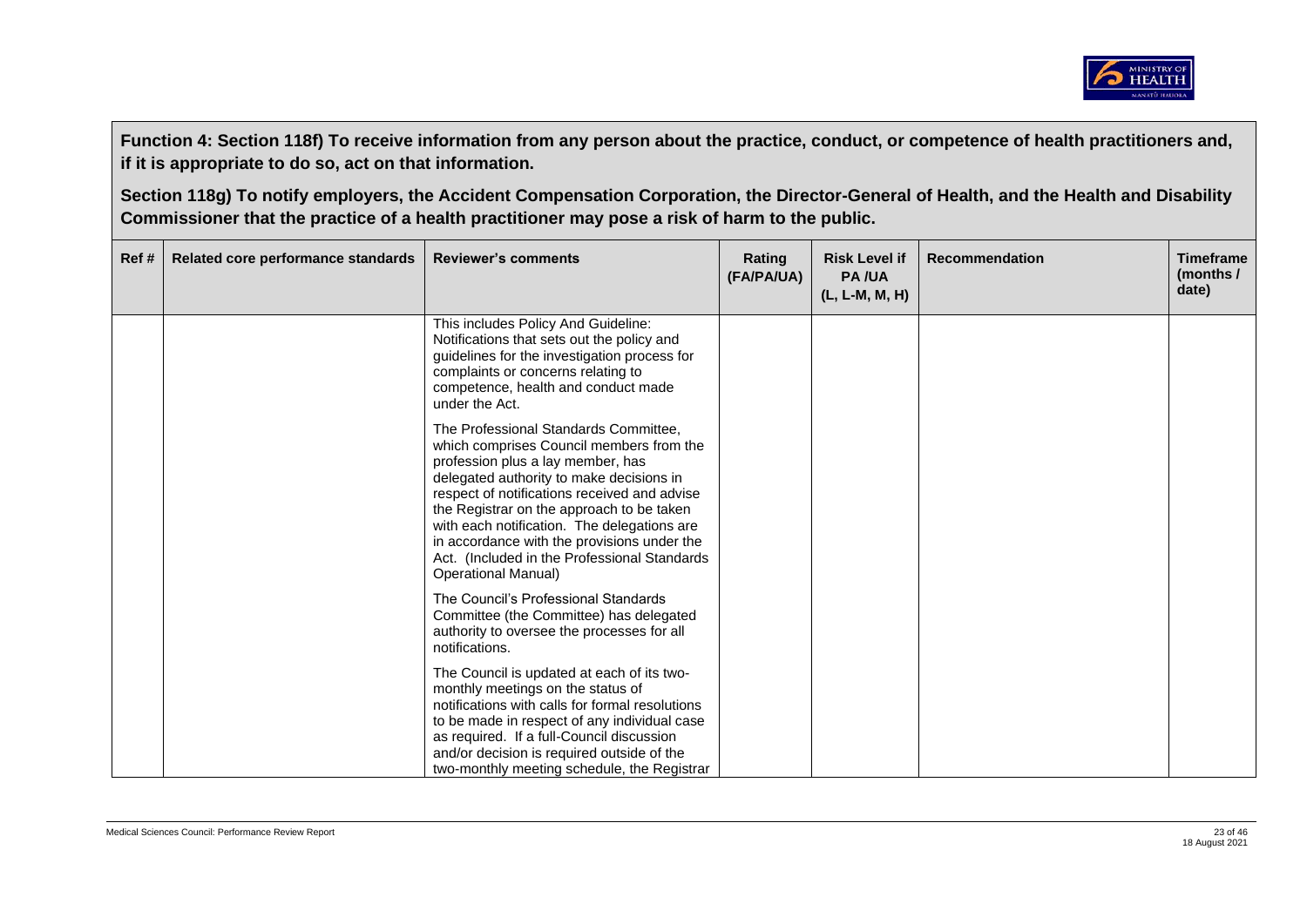

| Ref # | Related core performance standards | <b>Reviewer's comments</b>                                                                                                                                                                                                                                                                                                                                                                                                                                                                                                                                                                                                                                                                                                                       | Rating<br>(FA/PA/UA) | <b>Risk Level if</b><br><b>PA/UA</b><br>(L, L-M, M, H) | <b>Recommendation</b> | <b>Timeframe</b><br>(months $/$<br>date) |
|-------|------------------------------------|--------------------------------------------------------------------------------------------------------------------------------------------------------------------------------------------------------------------------------------------------------------------------------------------------------------------------------------------------------------------------------------------------------------------------------------------------------------------------------------------------------------------------------------------------------------------------------------------------------------------------------------------------------------------------------------------------------------------------------------------------|----------------------|--------------------------------------------------------|-----------------------|------------------------------------------|
|       |                                    | arranges for an extraordinary meeting to be<br>convened via video conferencing.                                                                                                                                                                                                                                                                                                                                                                                                                                                                                                                                                                                                                                                                  |                      |                                                        |                       |                                          |
|       |                                    | Discussion with Council representatives<br>confirmed the Professional Standards<br>Committee's processes and reporting to the<br>Council.                                                                                                                                                                                                                                                                                                                                                                                                                                                                                                                                                                                                        |                      |                                                        |                       |                                          |
|       |                                    | Professional Standards Professional<br>Conduct Operational Manual states that<br>Professional Conduct Committees (PCC)<br>undertake investigations into a practitioner's<br>alleged professional misconduct. Following<br>its investigation, a PCC can order that the<br>practitioner appears before the Health<br>Practitioners Disciplinary Tribunal (HPDT).<br>The Committee has delegated authority to<br>determine whether a notification is to be<br>investigated by a PCC and approve the<br>appointment of a PCC. The Council's input<br>into the PCC process ceases upon<br>appointment of the PCC. The PCC takes full<br>responsibility for the management of the<br>investigation process and any subsequent<br>referral to the HPDT. |                      |                                                        |                       |                                          |
|       |                                    | The Registrar's regular report to the Council<br>includes updated information regarding<br>complaints, a Professional Standards                                                                                                                                                                                                                                                                                                                                                                                                                                                                                                                                                                                                                  |                      |                                                        |                       |                                          |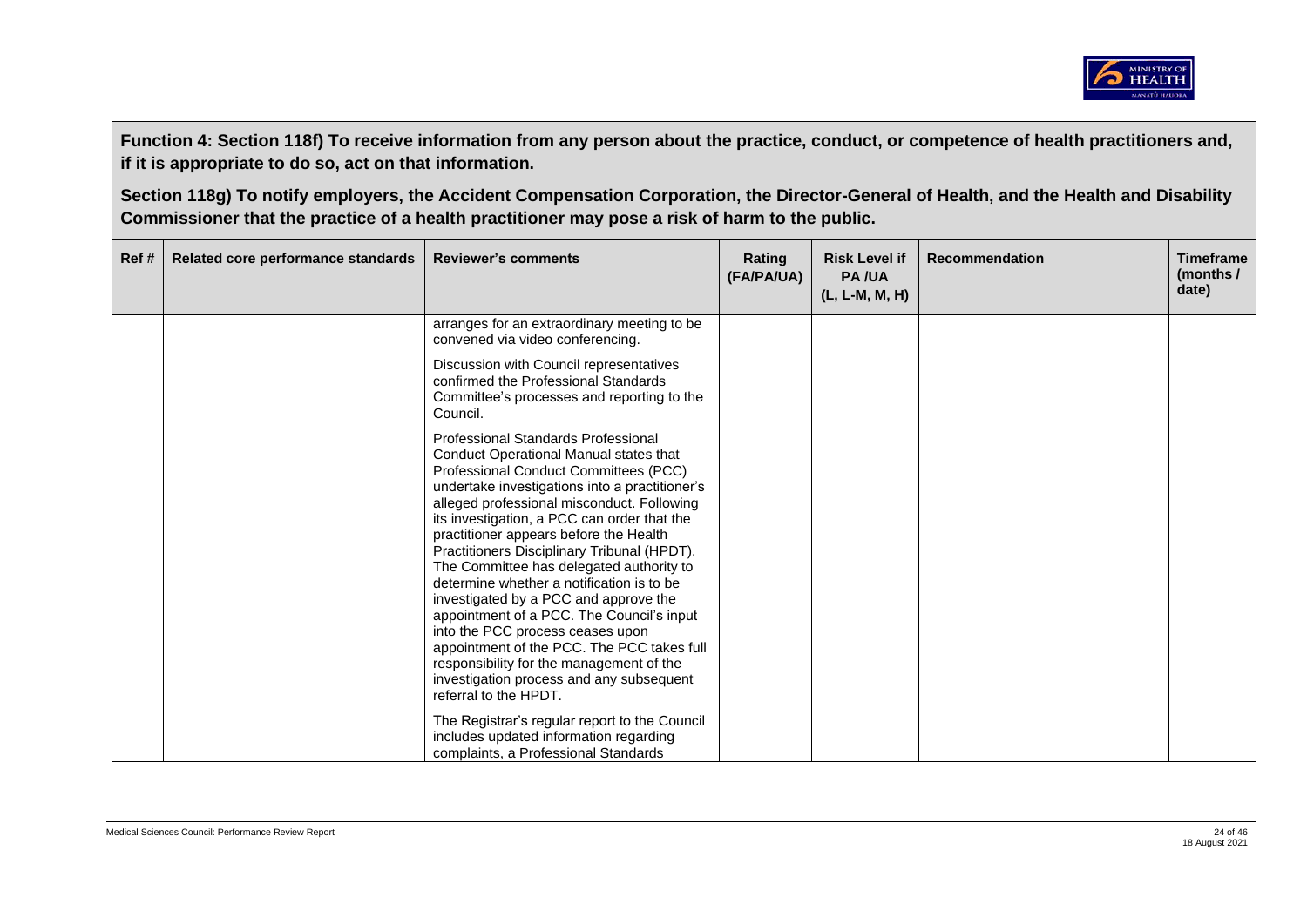

| Ref# | Related core performance standards | <b>Reviewer's comments</b>                                                                                                                                                                                                                                                                                                                                                                                                                                                                                                                                                                                                                                                                                                                                                                                                                                                                                                                                                                                                                                                                                                                                                                                                       | Rating<br>(FA/PA/UA) | <b>Risk Level if</b><br><b>PA/UA</b><br>(L, L-M, M, H) | <b>Recommendation</b> | <b>Timeframe</b><br>(months $/$<br>date) |
|------|------------------------------------|----------------------------------------------------------------------------------------------------------------------------------------------------------------------------------------------------------------------------------------------------------------------------------------------------------------------------------------------------------------------------------------------------------------------------------------------------------------------------------------------------------------------------------------------------------------------------------------------------------------------------------------------------------------------------------------------------------------------------------------------------------------------------------------------------------------------------------------------------------------------------------------------------------------------------------------------------------------------------------------------------------------------------------------------------------------------------------------------------------------------------------------------------------------------------------------------------------------------------------|----------------------|--------------------------------------------------------|-----------------------|------------------------------------------|
|      |                                    | Committee update, and HPDT decisions (if<br>any).<br>MRTB Competence Case Sample and<br>MRTB Conduct Case Sample provided for<br>this performance review. Also, examples<br>reviewed and discussed with the Registrar<br>for competence notification, conduct<br>notification, and PCC.<br>Advised that in 2020, and in accordance with<br>the 2019 edition of the Health Practitioners<br>Competence Assurance Act 2003 (sections<br>157 and 157A-157I), the Council consulted<br>on, and subsequently adopted a new policy<br>on the Publication of Practitioners Subject to<br>an Order or Direction. Development of the<br>policy was assisted through a collaborative<br>approach with other responsible authorities,<br>inclusive of legal expert review and advice<br>prior to finalising and publishing the policy.<br>This policy document articulates the<br>principles and processes the Council will<br>follow when considering whether to publish<br>the name of a practitioner about whom an<br>order or direction has been made. The<br>Council may use a variety of media to<br>publish a notice including (without limitation):<br>websites, newsletters, news media, online<br>publications, and social media. |                      |                                                        |                       |                                          |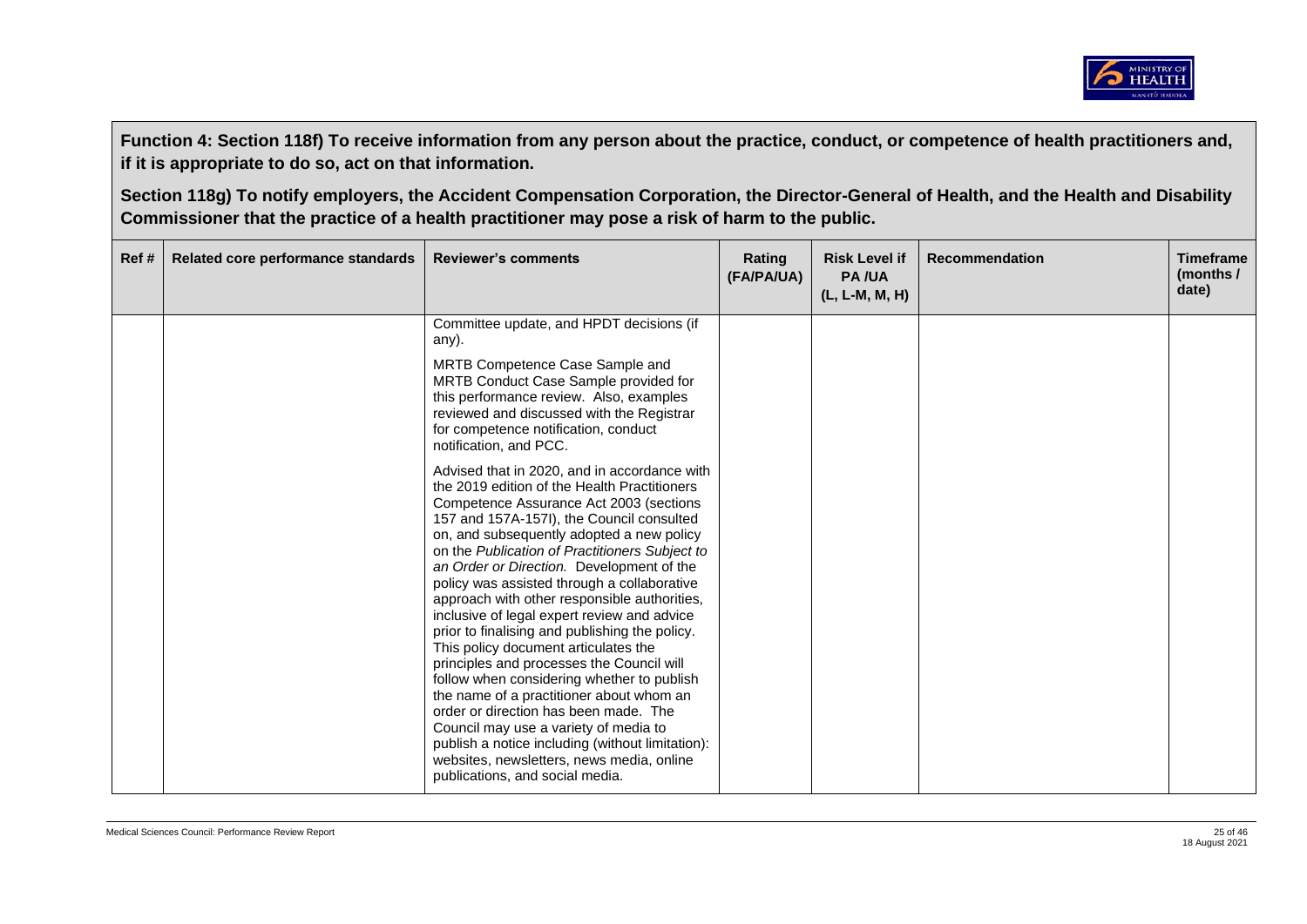

| Ref # | Related core performance standards                                                                                                                                            | <b>Reviewer's comments</b>                                                                                                                                                                                                                                                                                                                                                                                                                                                                | Rating<br>(FA/PA/UA) | <b>Risk Level if</b><br><b>PA/UA</b><br>$(L, L-M, M, H)$ | <b>Recommendation</b> | Timeframe<br>(months /<br>date) |
|-------|-------------------------------------------------------------------------------------------------------------------------------------------------------------------------------|-------------------------------------------------------------------------------------------------------------------------------------------------------------------------------------------------------------------------------------------------------------------------------------------------------------------------------------------------------------------------------------------------------------------------------------------------------------------------------------------|----------------------|----------------------------------------------------------|-----------------------|---------------------------------|
|       |                                                                                                                                                                               | The Council maintains a "Notifications"<br>Register" inclusive of both historical and<br>current cases. This register is in an excel<br>spreadsheet with information transferred<br>manually to the practitioner database.                                                                                                                                                                                                                                                                |                      |                                                          |                       |                                 |
| 4.3   | Enabling action, such as informing<br>appropriate parties (including those<br>specified in section $118(q)$ ) that a<br>practitioner may pose a risk of harm to<br>the public | Professional Standards Operational Manual<br>includes: If the Council believes the<br>practitioner under review may pose a risk of<br>harm to the public, they must notify the<br>following people: - The Accident<br>Compensation Corporation - The Director-<br>General of Health - The Health and Disability<br>Commissioner - Any person who, to the<br>knowledge of the Council, is the employer of<br>the practitioner. There is a threshold test to<br>determine the risk of harm. | <b>FA</b>            |                                                          |                       |                                 |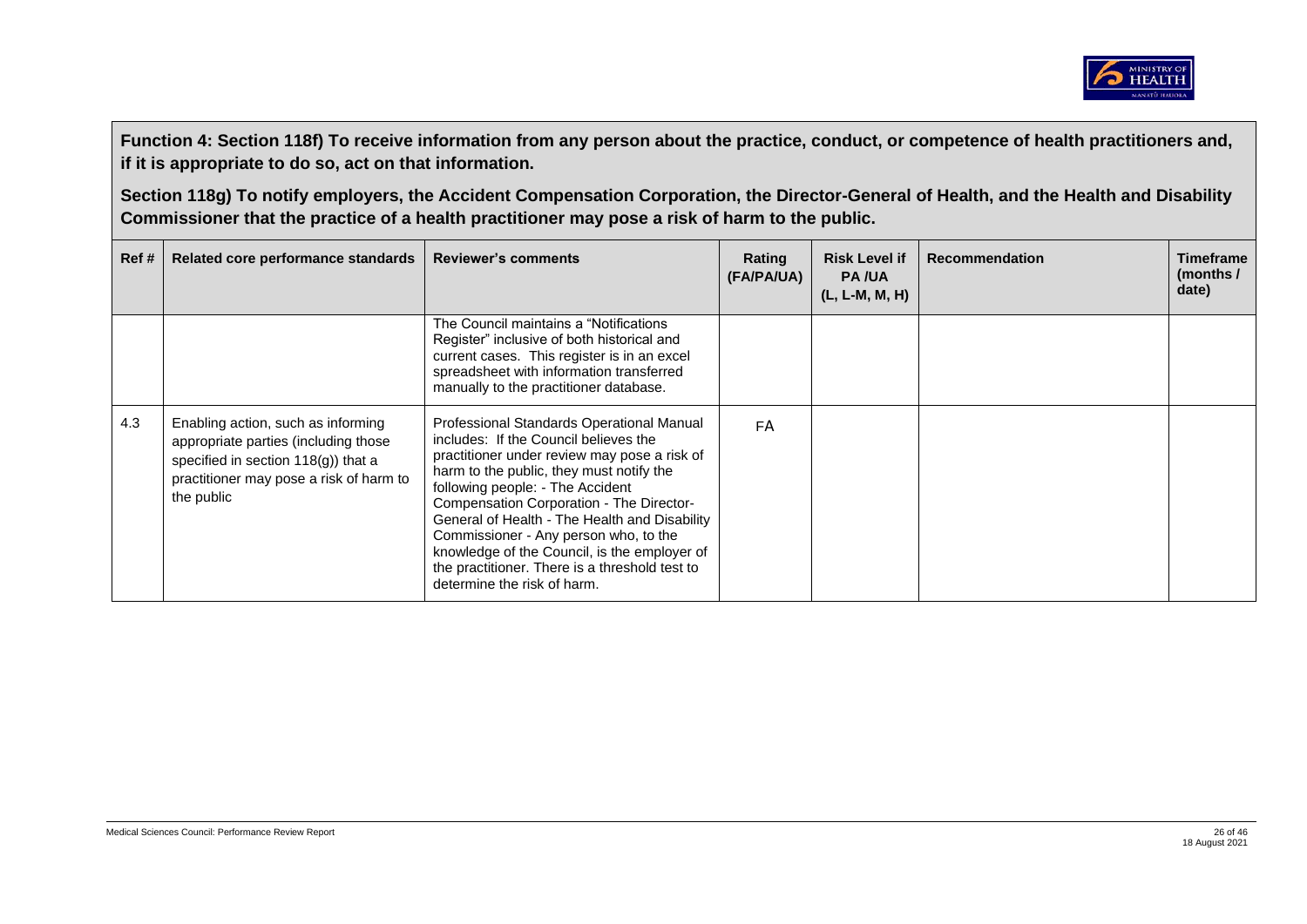

| Function 5: Section 118h) To consider the cases of health practitioners who may be unable to perform the functions required for the<br>practice of the profession. |                                                                                                                                                                                                                                                                                                                                              |                                                                                                                                                                                                                                                                                                                                                                                                                                                                                                                                                                                                                                                                                                                                                                                                                                                                                                                                                                                                                                                                                                                                                                                                                                                                               |                      |                                                        |                       |                                        |  |
|--------------------------------------------------------------------------------------------------------------------------------------------------------------------|----------------------------------------------------------------------------------------------------------------------------------------------------------------------------------------------------------------------------------------------------------------------------------------------------------------------------------------------|-------------------------------------------------------------------------------------------------------------------------------------------------------------------------------------------------------------------------------------------------------------------------------------------------------------------------------------------------------------------------------------------------------------------------------------------------------------------------------------------------------------------------------------------------------------------------------------------------------------------------------------------------------------------------------------------------------------------------------------------------------------------------------------------------------------------------------------------------------------------------------------------------------------------------------------------------------------------------------------------------------------------------------------------------------------------------------------------------------------------------------------------------------------------------------------------------------------------------------------------------------------------------------|----------------------|--------------------------------------------------------|-----------------------|----------------------------------------|--|
| Ref#                                                                                                                                                               | Related core performance standards                                                                                                                                                                                                                                                                                                           | <b>Reviewer's comments</b>                                                                                                                                                                                                                                                                                                                                                                                                                                                                                                                                                                                                                                                                                                                                                                                                                                                                                                                                                                                                                                                                                                                                                                                                                                                    | Rating<br>(FA/PA/UA) | <b>Risk Level if</b><br><b>PA/UA</b><br>(L, L-M, M, H) | <b>Recommendation</b> | <b>Timeframe</b><br>(months /<br>date) |  |
| 5.1                                                                                                                                                                | The RA has clear and transparent<br>mechanisms to:<br>Receive, review, and make<br>decisions regarding notifications<br>about health practitioners who may<br>be unable to perform the functions<br>required for the practice of the<br>profession<br>Take appropriate, timely, and<br>$\bullet$<br>proportionate action to minimise<br>risk | The Council has received a small number<br>of notifications over recent years in respect<br>of concerns raised about a practitioner's<br>health and the impact of those concerns on<br>their ability to practise.<br>Advised that a pastoral approach is often<br>taken as a first step in the Council's review<br>process, with the practitioner being<br>contacted via a phone call rather than a<br>formal written letter being the starting point<br>of communications with the practitioner.<br>This has been found to be a good way of<br>engaging the practitioner and has<br>sometimes led to the voluntary<br>surrendering of their practising certificate<br>while they access the necessary medical<br>care to address their health concern.<br>As per Policy And Guideline: Notifications,<br>the Council decides whether an issue of<br>competence, health or conduct exists and<br>takes appropriate action, including<br>determining whether the practitioner poses<br>a risk of serious harm to the public. The<br>Council has the power to restrict a<br>practitioner's scope of practice or suspend<br>their registration on an interim basis, during<br>an investigation.<br>A full risk assessment is always<br>undertaken before any decision is made as | <b>FA</b>            |                                                        |                       |                                        |  |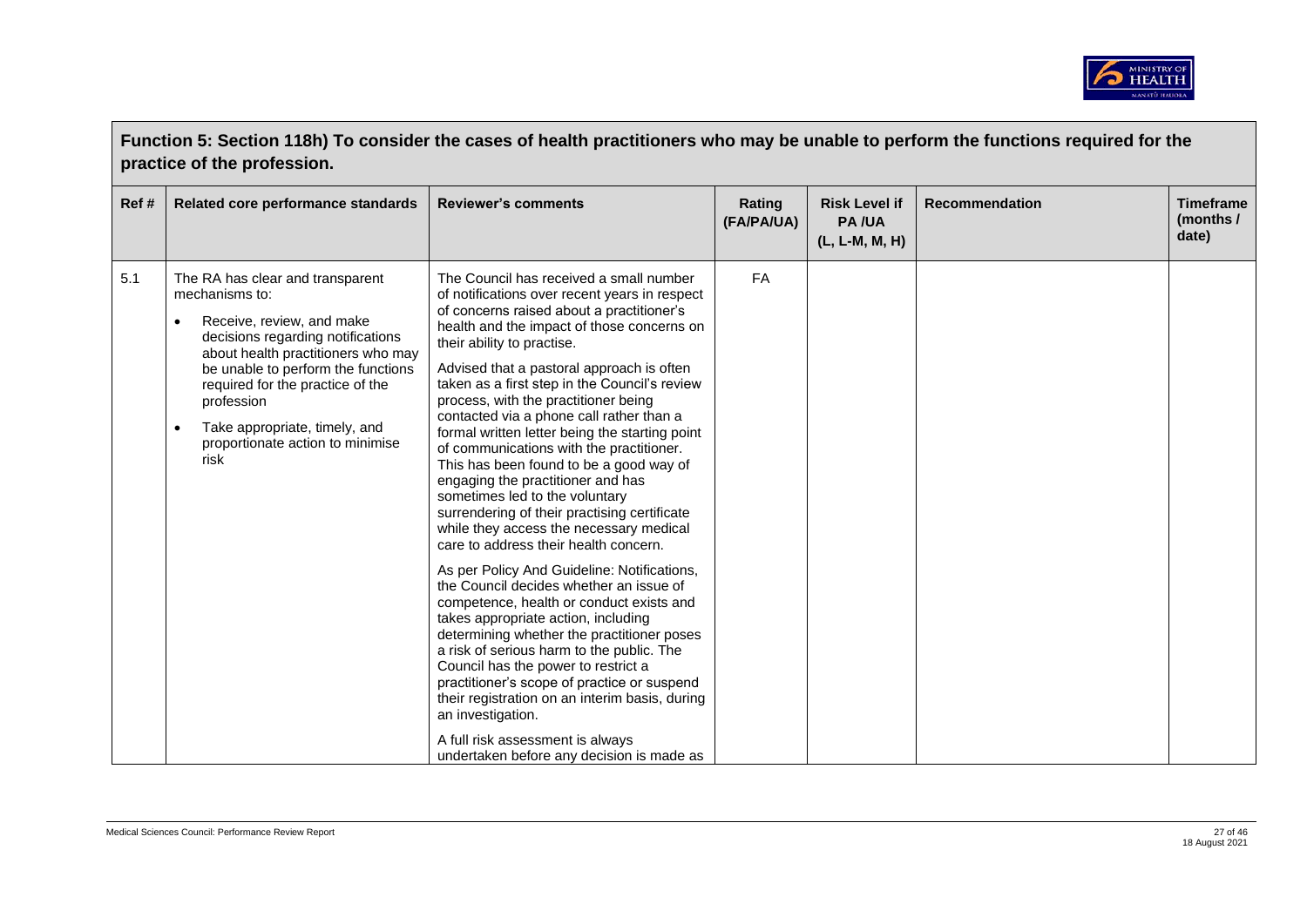

|      | Function 5: Section 118h) To consider the cases of health practitioners who may be unable to perform the functions required for the<br>practice of the profession. |                                                                                       |                      |                                                        |                |                                        |  |  |
|------|--------------------------------------------------------------------------------------------------------------------------------------------------------------------|---------------------------------------------------------------------------------------|----------------------|--------------------------------------------------------|----------------|----------------------------------------|--|--|
| Ref# | Related core performance standards                                                                                                                                 | <b>Reviewer's comments</b>                                                            | Rating<br>(FA/PA/UA) | <b>Risk Level if</b><br><b>PA/UA</b><br>(L, L-M, M, H) | Recommendation | <b>Timeframe</b><br>(months /<br>date) |  |  |
|      |                                                                                                                                                                    | to the approach to be used with each<br>health-related notification.                  |                      |                                                        |                |                                        |  |  |
|      |                                                                                                                                                                    | Also, example reviewed and discussed<br>with the Registrar for a health notification. |                      |                                                        |                |                                        |  |  |

 $\blacksquare$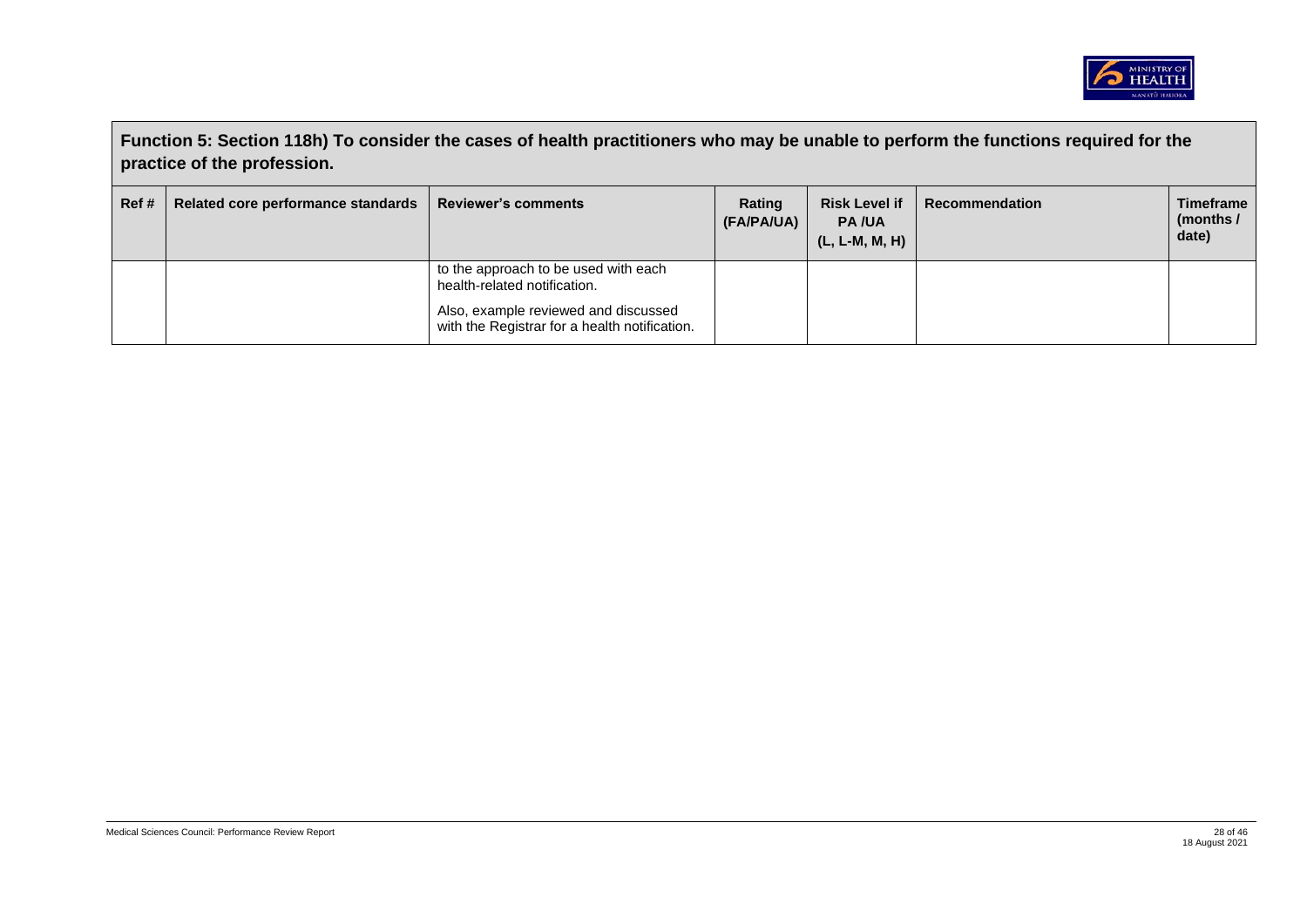

|      | Function 6: Section 118i) To set standards of clinical competence, cultural competence (including competencies that will enable effective<br>and respectful interaction with Māori), and ethical conduct to be observed by health practitioners of the profession. |                                                                                                                                                                                                                                                                                                                                                                                                                                                                                                                                                                                                                                                                                                                                                                                                                                                                                                                                                                                                                                                                                                                                                                                                                                                                                                                                                                                                                                                              |                      |                                                        |                                                                                                                                                                                                                                                                                   |                                                     |  |  |  |
|------|--------------------------------------------------------------------------------------------------------------------------------------------------------------------------------------------------------------------------------------------------------------------|--------------------------------------------------------------------------------------------------------------------------------------------------------------------------------------------------------------------------------------------------------------------------------------------------------------------------------------------------------------------------------------------------------------------------------------------------------------------------------------------------------------------------------------------------------------------------------------------------------------------------------------------------------------------------------------------------------------------------------------------------------------------------------------------------------------------------------------------------------------------------------------------------------------------------------------------------------------------------------------------------------------------------------------------------------------------------------------------------------------------------------------------------------------------------------------------------------------------------------------------------------------------------------------------------------------------------------------------------------------------------------------------------------------------------------------------------------------|----------------------|--------------------------------------------------------|-----------------------------------------------------------------------------------------------------------------------------------------------------------------------------------------------------------------------------------------------------------------------------------|-----------------------------------------------------|--|--|--|
| Ref# | Related core performance standards                                                                                                                                                                                                                                 | <b>Reviewer's comments</b>                                                                                                                                                                                                                                                                                                                                                                                                                                                                                                                                                                                                                                                                                                                                                                                                                                                                                                                                                                                                                                                                                                                                                                                                                                                                                                                                                                                                                                   | Rating<br>(FA/PA/UA) | <b>Risk Level if</b><br><b>PA/UA</b><br>(L, L-M, M, H) | <b>Recommendation</b>                                                                                                                                                                                                                                                             | <b>Timeframe</b><br>(months /<br>date)              |  |  |  |
| 6.1  | The RA sets standards of clinical and<br>cultural competence and ethical<br>conduct that are:<br>Informed by relevant evidence<br>Clearly articulated and accessible                                                                                               | Polices in place to support the setting of<br>clinical and cultural competence and ethical<br>conduct include: A) Cultural Competence<br>that sets out the Council's expectations of all<br>registered medical laboratory science and<br>anaesthetic technology practitioners in<br>respect of cultural competence. It<br>acknowledges Te Tiriti o Waitangi and<br>cultural competence in practice by way of<br>self-reflection, information and education<br>and skills. B) Competence Standards for<br>Medical Laboratory Science Practitioners in<br>Aotearoa New Zealand that identify the<br>minimum knowledge, skills and professional<br>attributes necessary for practice. Key<br>competencies are arranged within a number<br>of integrated themes called Domains.<br>Domain 1: Professional and Ethical Conduct<br>Domain 2: Communication and<br>Collaboration Domain 3: Evidence-Based<br>Practice and Professional Learning Domain<br>4: Safety of Practice and Risk Management<br>Domain 5: Specific scope of practices.<br>There are competence Standards for<br>anaesthetic technology practitioners. C)<br>Code Of Ethical Conduct For Medical<br>Laboratory Science And Anaesthetic<br>Technology Practitioners In Aotearoa New<br>Zealand to describe the conduct or<br>behaviour expected registered medical<br>laboratory science and anaesthetic<br>technology practitioners. The Council<br>acknowledges that many medical laboratory | PA                   |                                                        | That the Council proceed with its plan<br>to review the competence standards,<br>informed by and aligned to the<br>principles of Te Tiriti o Waitangi as<br>articulated in Whakamaua (refer<br>10.1), and informed by the<br>consultations and collaborations<br>already planned. | $6 - 12$<br>months<br>(up to 1<br><b>July 2022)</b> |  |  |  |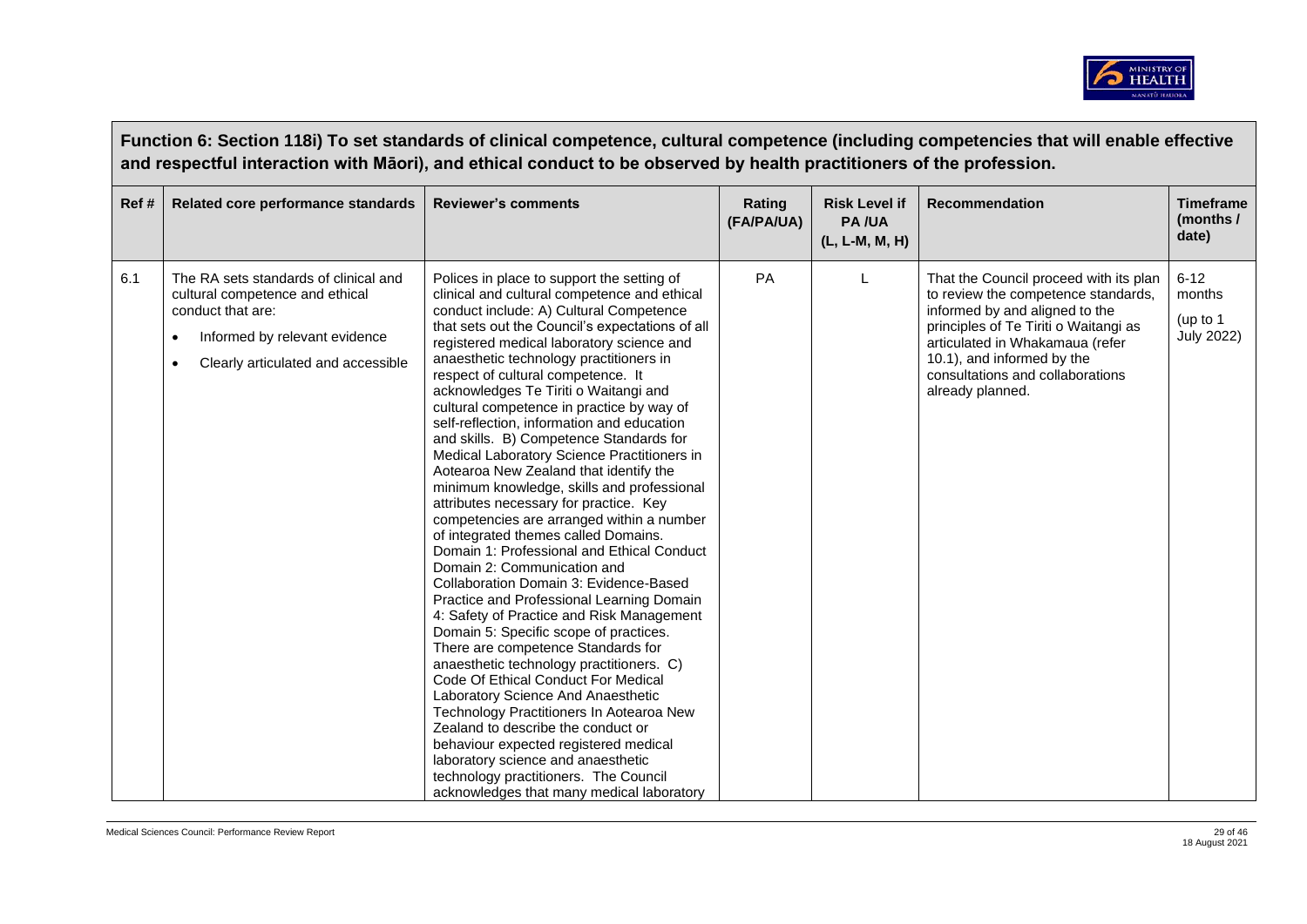

|       | Function 6: Section 118i) To set standards of clinical competence, cultural competence (including competencies that will enable effective<br>and respectful interaction with Māori), and ethical conduct to be observed by health practitioners of the profession. |                                                                                                                                                                                                                                                                                                                                                                                                                                                   |                      |                                                        |                |                                        |  |  |
|-------|--------------------------------------------------------------------------------------------------------------------------------------------------------------------------------------------------------------------------------------------------------------------|---------------------------------------------------------------------------------------------------------------------------------------------------------------------------------------------------------------------------------------------------------------------------------------------------------------------------------------------------------------------------------------------------------------------------------------------------|----------------------|--------------------------------------------------------|----------------|----------------------------------------|--|--|
| Ref # | Related core performance standards                                                                                                                                                                                                                                 | <b>Reviewer's comments</b>                                                                                                                                                                                                                                                                                                                                                                                                                        | Rating<br>(FA/PA/UA) | <b>Risk Level if</b><br><b>PA/UA</b><br>(L, L-M, M, H) | Recommendation | <b>Timeframe</b><br>(months /<br>date) |  |  |
|       |                                                                                                                                                                                                                                                                    | science practitioners do not usually have a<br>direct interaction with patients when<br>performing their work. However, this does<br>not negate their duty of care in ensuring that<br>they maintain patient confidentiality and treat<br>all of the human samples within the<br>laboratory with the same respect as they<br>would if the interaction was with the patient<br>in their entirety.                                                  |                      |                                                        |                |                                        |  |  |
|       |                                                                                                                                                                                                                                                                    | The Code is set out in a framework of 5<br>principles: 1) Patient Health and Wellbeing,<br>2) Patient-Centred Service Delivery, 3)<br>Collaborative Practice to Optimise Health<br>Outcomes, 4) Honesty and Integrity, and 5)<br>Responsibility for Professional Decisions.                                                                                                                                                                       |                      |                                                        |                |                                        |  |  |
|       |                                                                                                                                                                                                                                                                    | The Council has explicit policy and<br>processes for consulting on core regulation<br>standards. This helps to ensure its<br>regulatory frameworks are well informed by<br>current practice and the lens of a wide range<br>of stakeholders. The Council is currently<br>considering what can be done to improve<br>their approach to ensuring ongoing<br>regulatory framework reviews are inclusive<br>of a Māori perspective. This has involved |                      |                                                        |                |                                        |  |  |
|       |                                                                                                                                                                                                                                                                    | seeking expert advice from a national Māori<br>advisory agency within the health sector (Te<br>Tumu Whakarae). This work is being<br>managed as a joint initiative with the Medical<br>Radiation Technologists Board. The Council<br>is also engaged with the other 15 RAs who<br>are collectively considering potential                                                                                                                          |                      |                                                        |                |                                        |  |  |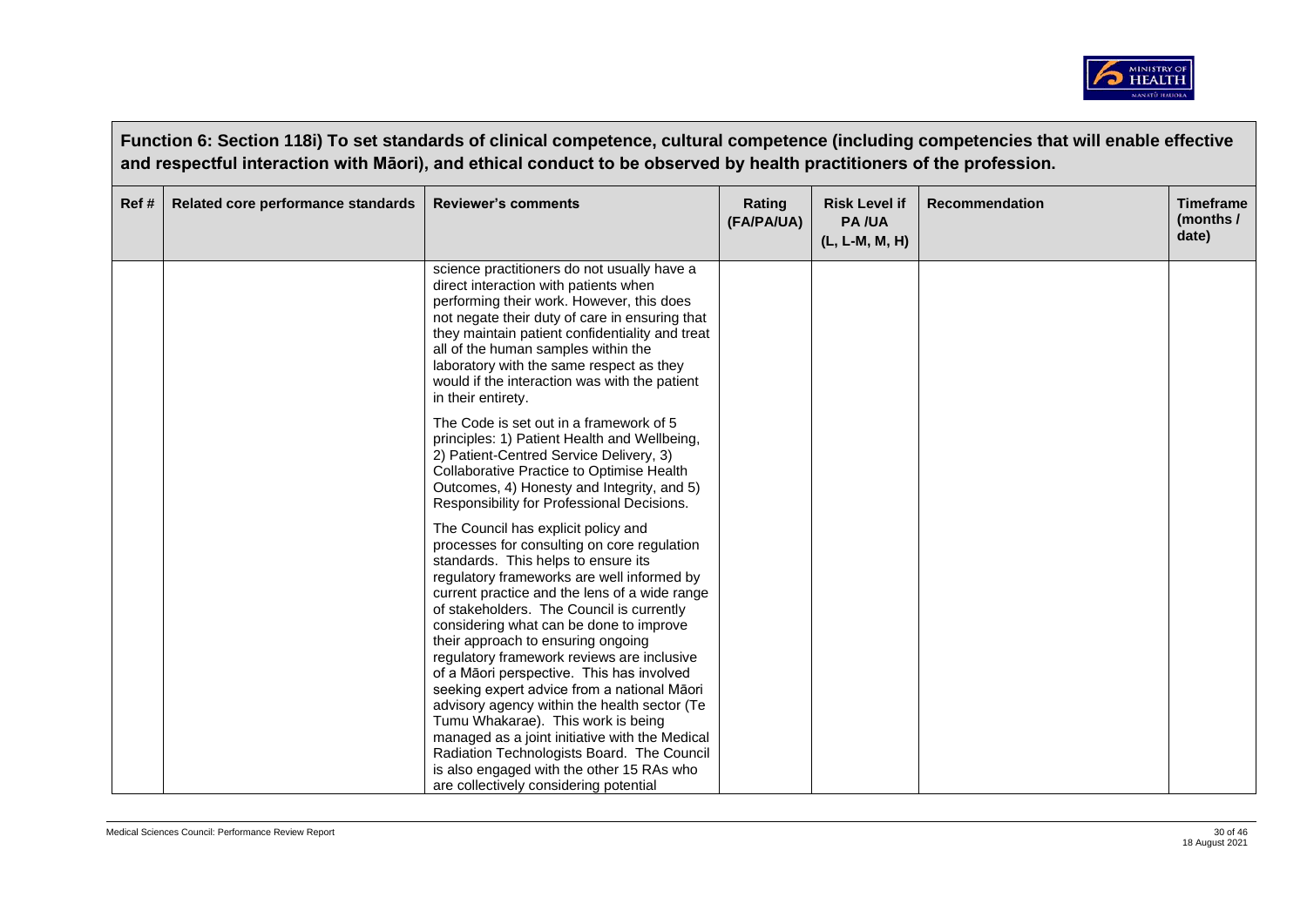

|      | Function 6: Section 118i) To set standards of clinical competence, cultural competence (including competencies that will enable effective<br>and respectful interaction with Māori), and ethical conduct to be observed by health practitioners of the profession. |                                                                                                                                                                                                                                                                                                                                                                                                                                                                                                           |                      |                                                        |                |                                        |  |  |
|------|--------------------------------------------------------------------------------------------------------------------------------------------------------------------------------------------------------------------------------------------------------------------|-----------------------------------------------------------------------------------------------------------------------------------------------------------------------------------------------------------------------------------------------------------------------------------------------------------------------------------------------------------------------------------------------------------------------------------------------------------------------------------------------------------|----------------------|--------------------------------------------------------|----------------|----------------------------------------|--|--|
| Ref# | Related core performance standards                                                                                                                                                                                                                                 | <b>Reviewer's comments</b>                                                                                                                                                                                                                                                                                                                                                                                                                                                                                | Rating<br>(FA/PA/UA) | <b>Risk Level if</b><br><b>PA/UA</b><br>(L, L-M, M, H) | Recommendation | <b>Timeframe</b><br>(months /<br>date) |  |  |
|      |                                                                                                                                                                                                                                                                    | collaborative approaches to various aspects<br>of health regulation.                                                                                                                                                                                                                                                                                                                                                                                                                                      |                      |                                                        |                |                                        |  |  |
|      |                                                                                                                                                                                                                                                                    | A revision of the competence standards is<br>scheduled for 2021, and again this will<br>include input from the two professions to<br>develop a proposed revised version prior to<br>being issued for public consultation.                                                                                                                                                                                                                                                                                 |                      |                                                        |                |                                        |  |  |
| 6.2  | Developed in consultation with the<br>profession and other stakeholders                                                                                                                                                                                            | Policy for Consultations states the<br>commitment to having open, transparent,<br>and consistent communication with<br>registered practitioners, stakeholders, and<br>members of the public. A key aspect of this<br>is to consult when reviewing or developing<br>standards, guidelines, and policies.<br>Consultation allows the Council to seek<br>information and/or feedback from relevant<br>parties that it will consider when making a<br>decision.<br>Advised that in 2017 the Council undertook | <b>FA</b>            |                                                        |                |                                        |  |  |
|      |                                                                                                                                                                                                                                                                    | a major revision of the competence<br>standards documents. The standards are<br>articulated for both professions within the<br>same structural framework.                                                                                                                                                                                                                                                                                                                                                 |                      |                                                        |                |                                        |  |  |
|      |                                                                                                                                                                                                                                                                    | The drafting of the 2017 integrated<br>competence standards document was<br>managed through workshops with<br>representatives from the two professions<br>with the final draft of the proposed revised                                                                                                                                                                                                                                                                                                    |                      |                                                        |                |                                        |  |  |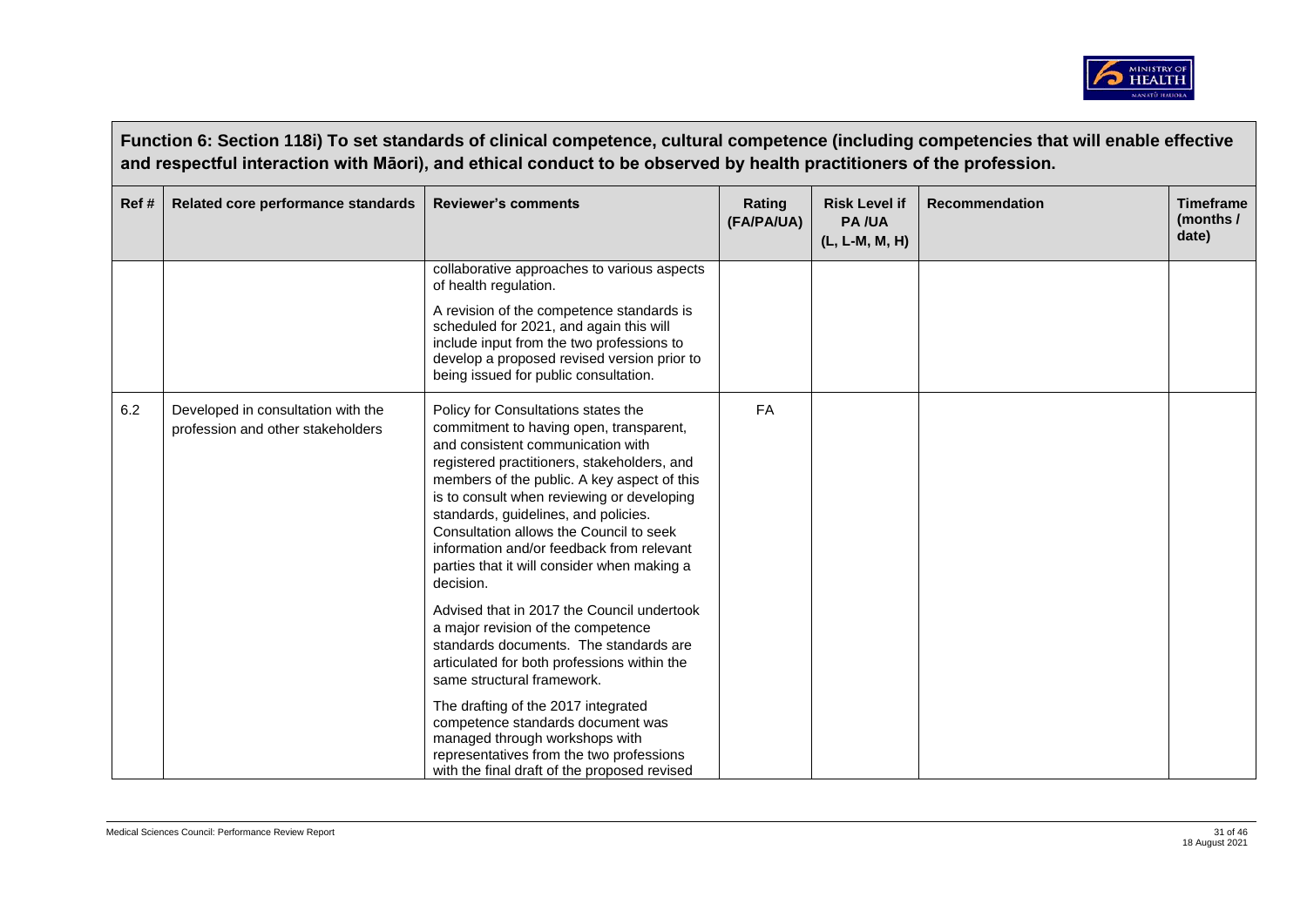

|      | Function 6: Section 118i) To set standards of clinical competence, cultural competence (including competencies that will enable effective<br>and respectful interaction with Māori), and ethical conduct to be observed by health practitioners of the profession. |                                                                                                                                                                                                                                                                                                                                                                                                                                                                                                                                                                                                                                                                                                                                                                                                                                                                                                                                                                                                                                                                                      |                      |                                                 |                                                                                                                                                                                                                                                                                                                                                                                                                                                                                                                                                                                                                                                                                                                                                                 |                                                                   |  |  |  |
|------|--------------------------------------------------------------------------------------------------------------------------------------------------------------------------------------------------------------------------------------------------------------------|--------------------------------------------------------------------------------------------------------------------------------------------------------------------------------------------------------------------------------------------------------------------------------------------------------------------------------------------------------------------------------------------------------------------------------------------------------------------------------------------------------------------------------------------------------------------------------------------------------------------------------------------------------------------------------------------------------------------------------------------------------------------------------------------------------------------------------------------------------------------------------------------------------------------------------------------------------------------------------------------------------------------------------------------------------------------------------------|----------------------|-------------------------------------------------|-----------------------------------------------------------------------------------------------------------------------------------------------------------------------------------------------------------------------------------------------------------------------------------------------------------------------------------------------------------------------------------------------------------------------------------------------------------------------------------------------------------------------------------------------------------------------------------------------------------------------------------------------------------------------------------------------------------------------------------------------------------------|-------------------------------------------------------------------|--|--|--|
| Ref# | Related core performance standards                                                                                                                                                                                                                                 | <b>Reviewer's comments</b>                                                                                                                                                                                                                                                                                                                                                                                                                                                                                                                                                                                                                                                                                                                                                                                                                                                                                                                                                                                                                                                           | Rating<br>(FA/PA/UA) | <b>Risk Level if</b><br>PA/UA<br>(L, L-M, M, H) | <b>Recommendation</b>                                                                                                                                                                                                                                                                                                                                                                                                                                                                                                                                                                                                                                                                                                                                           | <b>Timeframe</b><br>(months /<br>date)                            |  |  |  |
|      |                                                                                                                                                                                                                                                                    | standards then being issued for public<br>consultation.                                                                                                                                                                                                                                                                                                                                                                                                                                                                                                                                                                                                                                                                                                                                                                                                                                                                                                                                                                                                                              |                      |                                                 |                                                                                                                                                                                                                                                                                                                                                                                                                                                                                                                                                                                                                                                                                                                                                                 |                                                                   |  |  |  |
| 6.3  | Inclusive of one or more competencies<br>that enable practitioners to interact<br>effectively and respectfully with Māori                                                                                                                                          | The Council has published a Code of Ethical<br>Conduct. Both the Code and the<br>Competence Standards include explicit<br>reference to the expectation for practitioners<br>to engage in professional behaviour that<br>demonstrates respect of cultural difference.<br>There are specifically articulated<br>requirements for practitioners to:<br>Include application of the Treaty of<br>Waitangi with an understanding of its<br>principles within the context of Aotearoa<br>New Zealand and medical imaging and<br>radiation therapy practice and its<br>practical application within the<br>profession; and<br>Uphold tikanga best practice guidelines<br>when working with Māori patients and<br>their whānau.<br>A Cultural Competence policy document<br>sets out the Council's expectations of<br>practitioners in terms of embracing cultural<br>competence as a cornerstone of their<br>professional practice. A review of this policy<br>is planned for later in 2021 and planning is<br>underway as to the best way to engage<br>Māori practitioners in this process. | PA                   |                                                 | That the Council proceed with its<br>planned review of the Cultural<br>Competence policy document, and<br>ensure that cultural safety is<br>incorporated as a key element within<br>the cultural competence<br>requirement.<br>That in partnership with Māori, the<br>Council develop, adopt and promote<br>tikanga best practice guidelines for its<br>scopes of practice, and include these<br>in the requirements on practitioners.<br>That the Council (together with the<br><b>Medical Radiation Technologists</b><br>Board and the Medical Sciences<br>Secretariat) develop a plan for<br>developing te reo Māori and tikanga<br>Māori practices within the<br>organisations, commence activation<br>this plan and continue this activation<br>over time. | $6 - 12$<br>months<br>to 1<br>(up<br>July 2022<br>and<br>ongoing) |  |  |  |

 $\Gamma$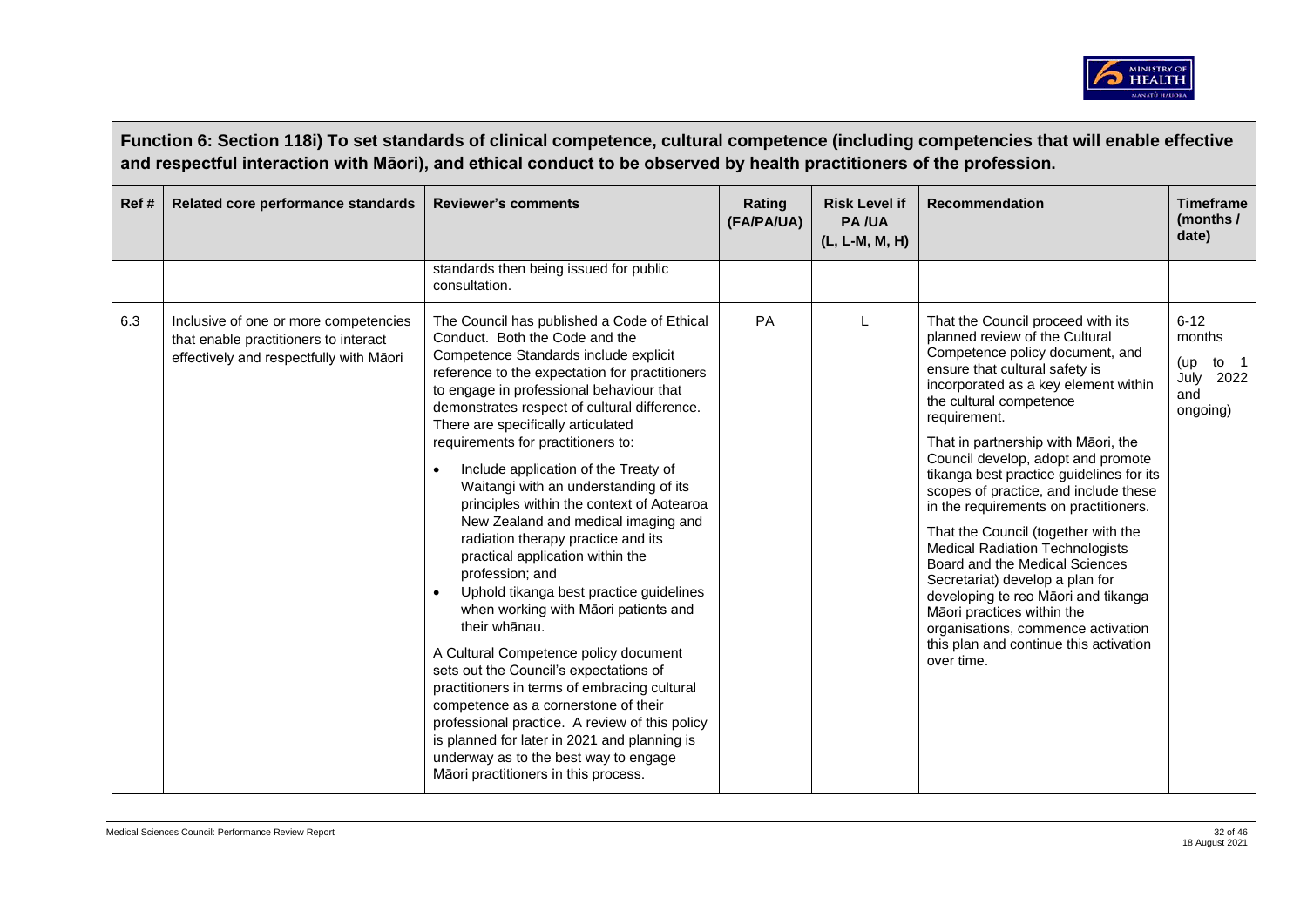

|      | Function 6: Section 118i) To set standards of clinical competence, cultural competence (including competencies that will enable effective<br>and respectful interaction with Māori), and ethical conduct to be observed by health practitioners of the profession. |                                                                                                                                                                                                                                                                                                                                          |                      |                                                        |                       |                                        |  |  |
|------|--------------------------------------------------------------------------------------------------------------------------------------------------------------------------------------------------------------------------------------------------------------------|------------------------------------------------------------------------------------------------------------------------------------------------------------------------------------------------------------------------------------------------------------------------------------------------------------------------------------------|----------------------|--------------------------------------------------------|-----------------------|----------------------------------------|--|--|
| Ref# | Related core performance standards                                                                                                                                                                                                                                 | <b>Reviewer's comments</b>                                                                                                                                                                                                                                                                                                               | Rating<br>(FA/PA/UA) | <b>Risk Level if</b><br><b>PA/UA</b><br>(L, L-M, M, H) | <b>Recommendation</b> | <b>Timeframe</b><br>(months /<br>date) |  |  |
|      |                                                                                                                                                                                                                                                                    | In its five-year strategic plan, the Council<br>states a commitment to working to improve<br>cultural safety for patients and medical<br>laboratory science and anaesthetic<br>technology practitioners to help facilitate<br>health equity. This overarching objective is<br>reflected in the Council's business plan for<br>2021-2022: |                      |                                                        |                       |                                        |  |  |
|      |                                                                                                                                                                                                                                                                    | Seek advice and create a plan in<br>respect of the Council's standards and<br>resources relating to cultural<br>competence; and<br>Work with education providers,<br>professional bodies, and employers to<br>ensure cultural safety is embedded in all<br>training and recertification programmes.                                      |                      |                                                        |                       |                                        |  |  |
|      |                                                                                                                                                                                                                                                                    | Building the Council's collective<br>understanding of cultural competency is<br>ongoing and in 2021 members undertook to<br>complete two online courses that focus on<br>Māori healthcare and cultural competence.<br>Secretariat staff are also engaging in the<br>same professional development<br>opportunities.                      |                      |                                                        |                       |                                        |  |  |
|      |                                                                                                                                                                                                                                                                    | The Council also participates in joint<br>workshops on Māori Cultural Competency<br>with its colleagues from the Medical<br>Radiation Technologists Board.                                                                                                                                                                               |                      |                                                        |                       |                                        |  |  |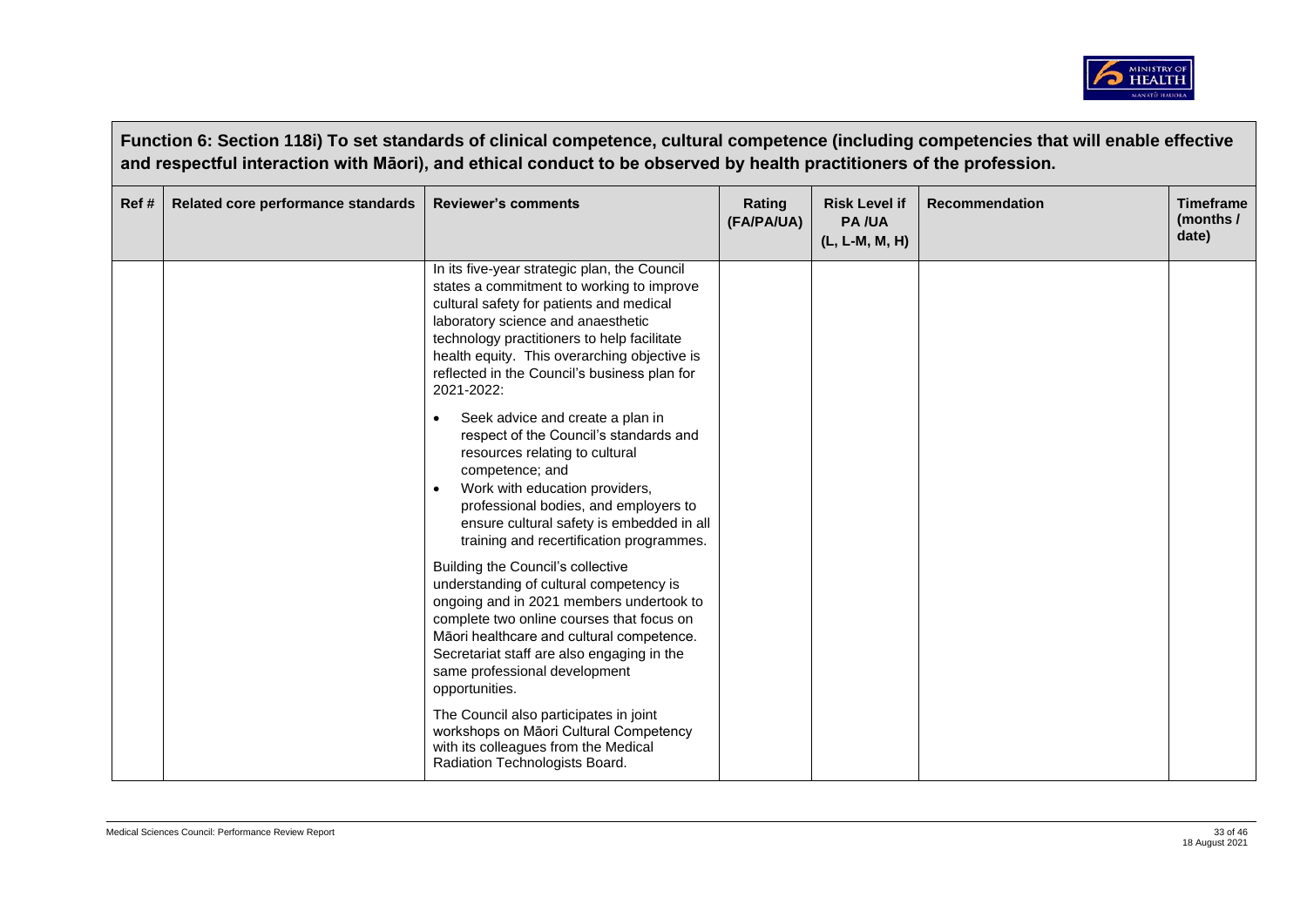

|      | Function 6: Section 118i) To set standards of clinical competence, cultural competence (including competencies that will enable effective<br>and respectful interaction with Māori), and ethical conduct to be observed by health practitioners of the profession. |                                                                                                                                                                                                      |                      |                                                        |                       |                                        |  |  |
|------|--------------------------------------------------------------------------------------------------------------------------------------------------------------------------------------------------------------------------------------------------------------------|------------------------------------------------------------------------------------------------------------------------------------------------------------------------------------------------------|----------------------|--------------------------------------------------------|-----------------------|----------------------------------------|--|--|
| Ref# | Related core performance standards                                                                                                                                                                                                                                 | <b>Reviewer's comments</b>                                                                                                                                                                           | Rating<br>(FA/PA/UA) | <b>Risk Level if</b><br><b>PA/UA</b><br>(L, L-M, M, H) | <b>Recommendation</b> | <b>Timeframe</b><br>(months /<br>date) |  |  |
|      |                                                                                                                                                                                                                                                                    | Discussion with Council representatives and<br>the Chief Executive confirmed the Council's<br>strong interest, focus and commitment on<br>improving cultural competencies and<br>working with Maori. |                      |                                                        |                       |                                        |  |  |

 $\Box$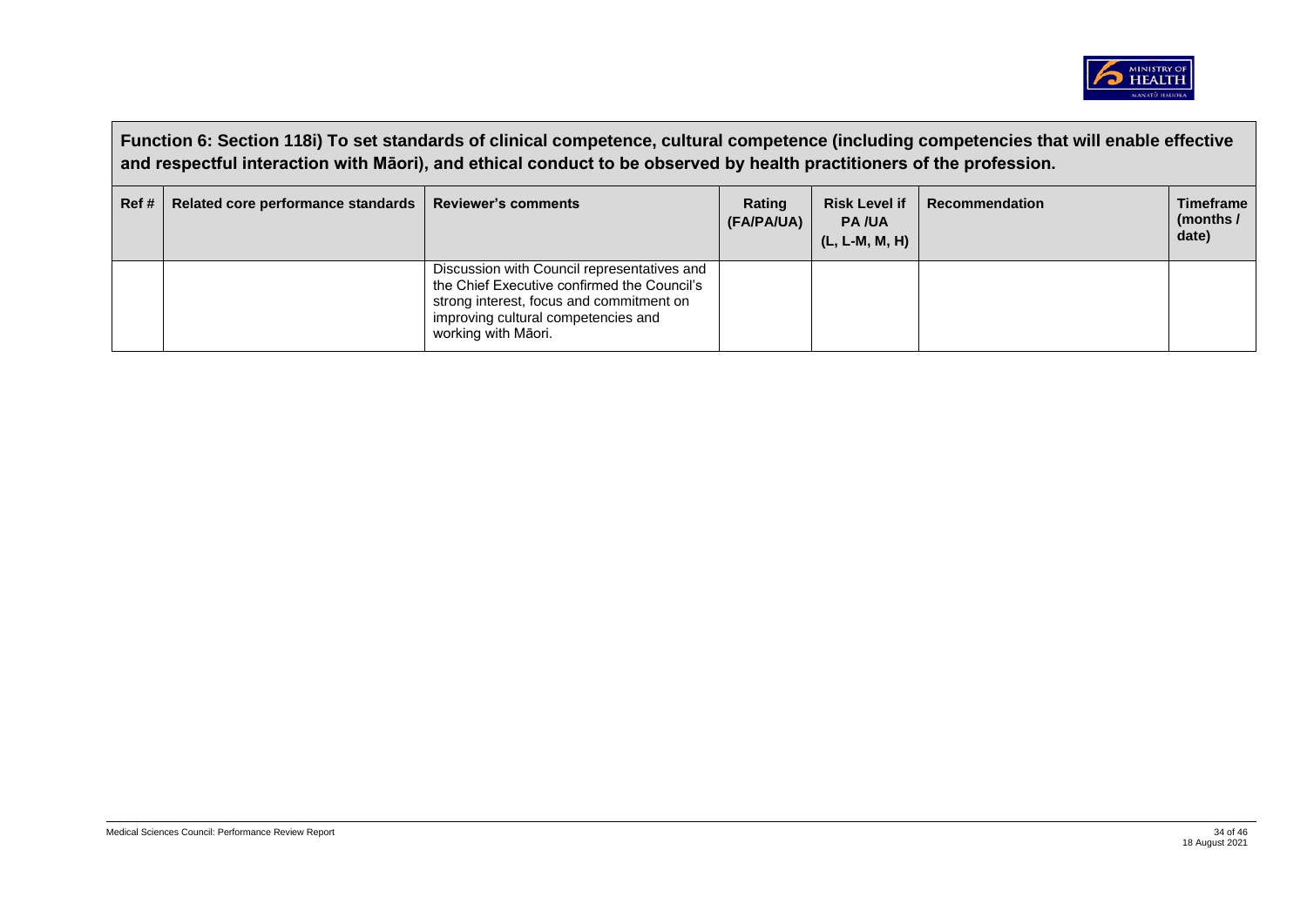

| Ref# | Related core performance standards                                                                                                      | <b>Reviewer's comments</b>                                                                                                                                                                                                                                                                                                                                                                            | Rating<br>(FA/PA/UA) | <b>Risk Level if</b><br><b>PA/UA</b><br>(L, L-M, M, H) | <b>Recommendation</b> | <b>Timeframe</b><br>(months /<br>date) |
|------|-----------------------------------------------------------------------------------------------------------------------------------------|-------------------------------------------------------------------------------------------------------------------------------------------------------------------------------------------------------------------------------------------------------------------------------------------------------------------------------------------------------------------------------------------------------|----------------------|--------------------------------------------------------|-----------------------|----------------------------------------|
| 7.1  | The RA understands the environment<br>in which it works and has effective and<br>collaborative relationships with other<br>authorities. | The Council's partnership arrangement with<br>the Medical Radiation Technologists Board<br>through their joint ownership of a shared<br>secretariat, the Medical Sciences Secretariat<br>(MSS) provides the platform for sharing of<br>resources and joint initiatives in respect of<br>their regulatory frameworks.                                                                                  | FA                   |                                                        |                       |                                        |
|      |                                                                                                                                         | The Council has had an ongoing<br>collaborative relationship with other<br>authorities and continues to liaise with<br>colleagues from other authorities. Advised<br>that this is primarily at the operational level<br>with the Registrar and/or Chief Executive<br>engaging in ongoing forums to discuss<br>matters of common interest. Meetings are<br>typically scheduled for three-times a year. |                      |                                                        |                       |                                        |
|      |                                                                                                                                         | The Council is part of the whole-of-RAs<br>collective that has a Memorandum of<br>Understanding with the Health Practitioners<br>Disciplinary Tribunal (HPDT) and work is in<br>progress amongst the RAs to update this<br>important document.                                                                                                                                                        |                      |                                                        |                       |                                        |
|      |                                                                                                                                         | As part of its ongoing collaboration efforts, the<br>collective responsible authorities met early<br>2021 to discuss potential collaborative<br>initiatives for the upcoming year.<br>This<br>includes topics of cultural safety, equity, and<br>Te Tiriti o Waitangi obligations for responsible<br>authorities and working to agree the top three<br>collaborative projects.                        |                      |                                                        |                       |                                        |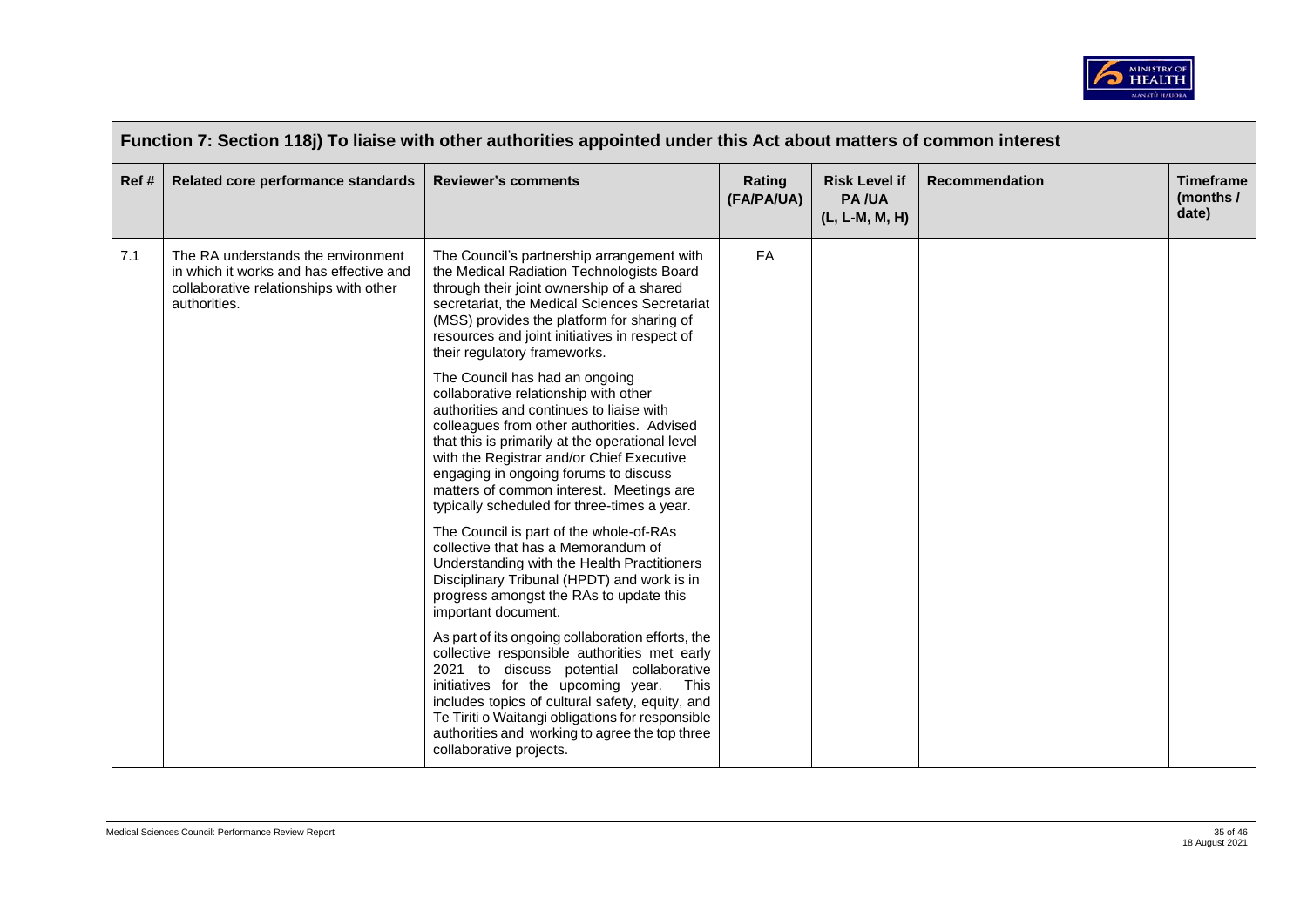

| Function 8: Section 118ja) To promote and facilitate inter-disciplinary collaboration and cooperation in the delivery of health services. |                                                                                                                                                                                                                                                       |                                                                                                                                                                                                                                                                                                                                                                                                                                                                                                                                                                                                                                                                                                                                                                                                                                                                                                                                                                                                                                                                                                                                                                                                                                                                                                                                                                                   |                      |                                                        |                       |                                        |  |
|-------------------------------------------------------------------------------------------------------------------------------------------|-------------------------------------------------------------------------------------------------------------------------------------------------------------------------------------------------------------------------------------------------------|-----------------------------------------------------------------------------------------------------------------------------------------------------------------------------------------------------------------------------------------------------------------------------------------------------------------------------------------------------------------------------------------------------------------------------------------------------------------------------------------------------------------------------------------------------------------------------------------------------------------------------------------------------------------------------------------------------------------------------------------------------------------------------------------------------------------------------------------------------------------------------------------------------------------------------------------------------------------------------------------------------------------------------------------------------------------------------------------------------------------------------------------------------------------------------------------------------------------------------------------------------------------------------------------------------------------------------------------------------------------------------------|----------------------|--------------------------------------------------------|-----------------------|----------------------------------------|--|
| Ref#                                                                                                                                      | Related core performance standards                                                                                                                                                                                                                    | <b>Reviewer's comments</b>                                                                                                                                                                                                                                                                                                                                                                                                                                                                                                                                                                                                                                                                                                                                                                                                                                                                                                                                                                                                                                                                                                                                                                                                                                                                                                                                                        | Rating<br>(FA/PA/UA) | <b>Risk Level if</b><br><b>PA/UA</b><br>(L, L-M, M, H) | <b>Recommendation</b> | <b>Timeframe</b><br>(months /<br>date) |  |
| 8.1                                                                                                                                       | The RA uses mechanisms within the<br>HPCA Act such as competence<br>standards, accreditation standards, and<br>communications to promote and<br>facilitate inter-disciplinary collaboration<br>and cooperation in the delivery of<br>health services. | An integrated set of competence standards<br>are in place for the three the scopes of<br>practice within the medical laboratory<br>science profession and the single scope of<br>practice within the anaesthetic technology<br>profession. The medical laboratory<br>science standards are structured as<br>several generic competencies that apply to<br>all scopes with an additional set of clinical<br>competencies that apply to each specific<br>scope of practice. For the anaesthetic<br>technology profession, the standards are<br>also expressed as several generic<br>competencies with one set of clinical<br>competencies that applies to the single<br>scope. The Code Of Ethical Conduct is set<br>out in a framework of five principles that<br>supports the competence standards.<br>Inter-disciplinary cooperation, collaboration<br>and communication across the professions<br>regulated by the Council (medical<br>laboratory science profession and<br>anaesthetic technology profession) and the<br>Medical Radiation Technologists Board<br>(medical imaging and radiation therapy<br>profession) is promoted and facilitated<br>through both authorities having a common<br>construct for the competence standards<br>required for each of these professions.<br>The Council's accreditation standards<br>include a specific requirement for principles | FA                   |                                                        |                       |                                        |  |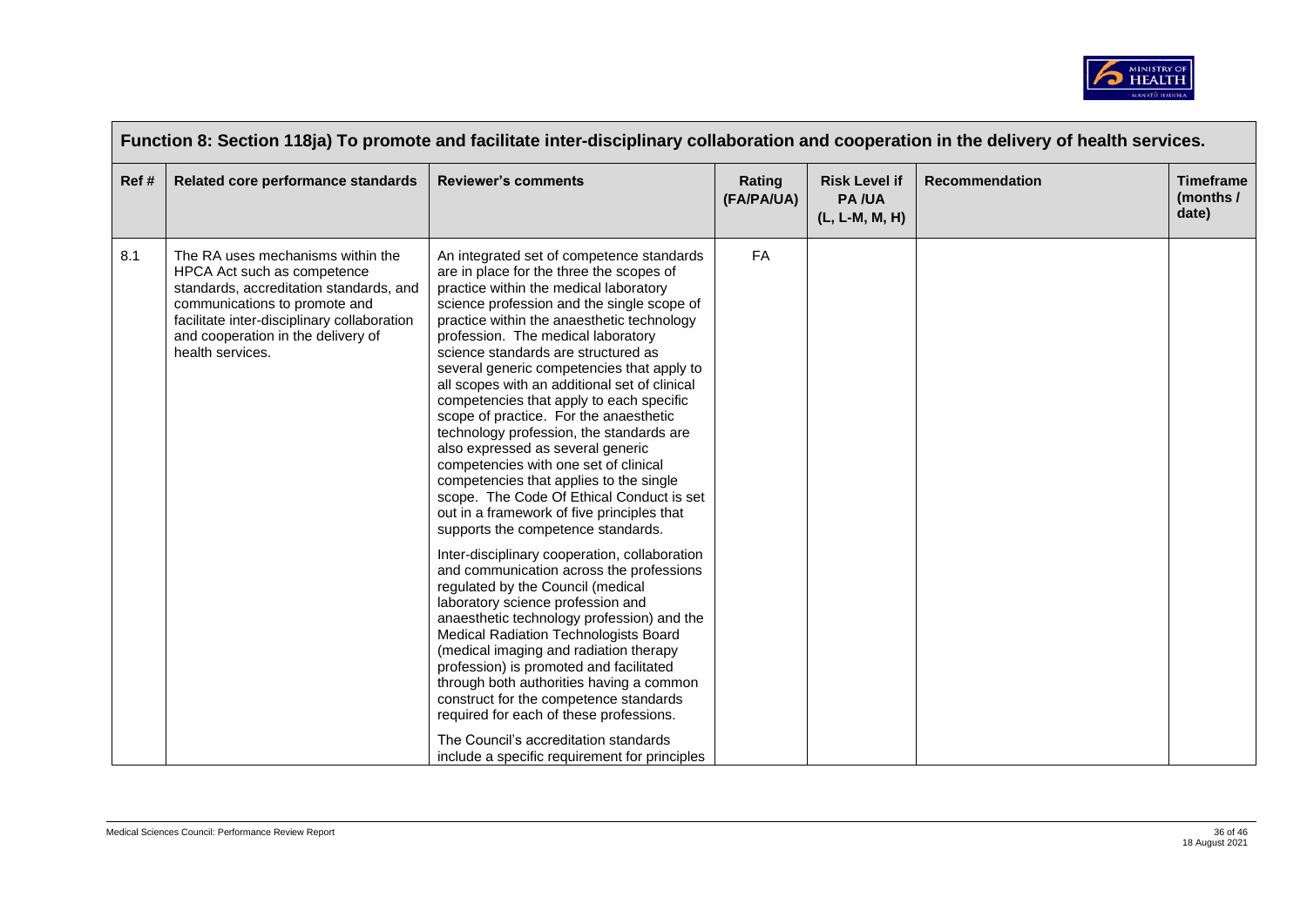

|      | Function 8: Section 118ja) To promote and facilitate inter-disciplinary collaboration and cooperation in the delivery of health services. |                                                                                                                                                                                                                                                                                                                                       |                      |                                                        |                       |                                        |  |  |
|------|-------------------------------------------------------------------------------------------------------------------------------------------|---------------------------------------------------------------------------------------------------------------------------------------------------------------------------------------------------------------------------------------------------------------------------------------------------------------------------------------|----------------------|--------------------------------------------------------|-----------------------|----------------------------------------|--|--|
| Ref# | Related core performance standards                                                                                                        | <b>Reviewer's comments</b>                                                                                                                                                                                                                                                                                                            | Rating<br>(FA/PA/UA) | <b>Risk Level if</b><br><b>PA/UA</b><br>(L, L-M, M, H) | <b>Recommendation</b> | <b>Timeframe</b><br>(months /<br>date) |  |  |
|      |                                                                                                                                           | of inter-professional learning and practice<br>to be embedded in the curriculum.<br>In 2021-2022 the Council is planning to<br>develop a quideline for registered<br>practitioners on teamwork and inter-<br>professional collaboration. This will be<br>managed as a joint initiative with Medical<br>Radiation Technologists Board. |                      |                                                        |                       |                                        |  |  |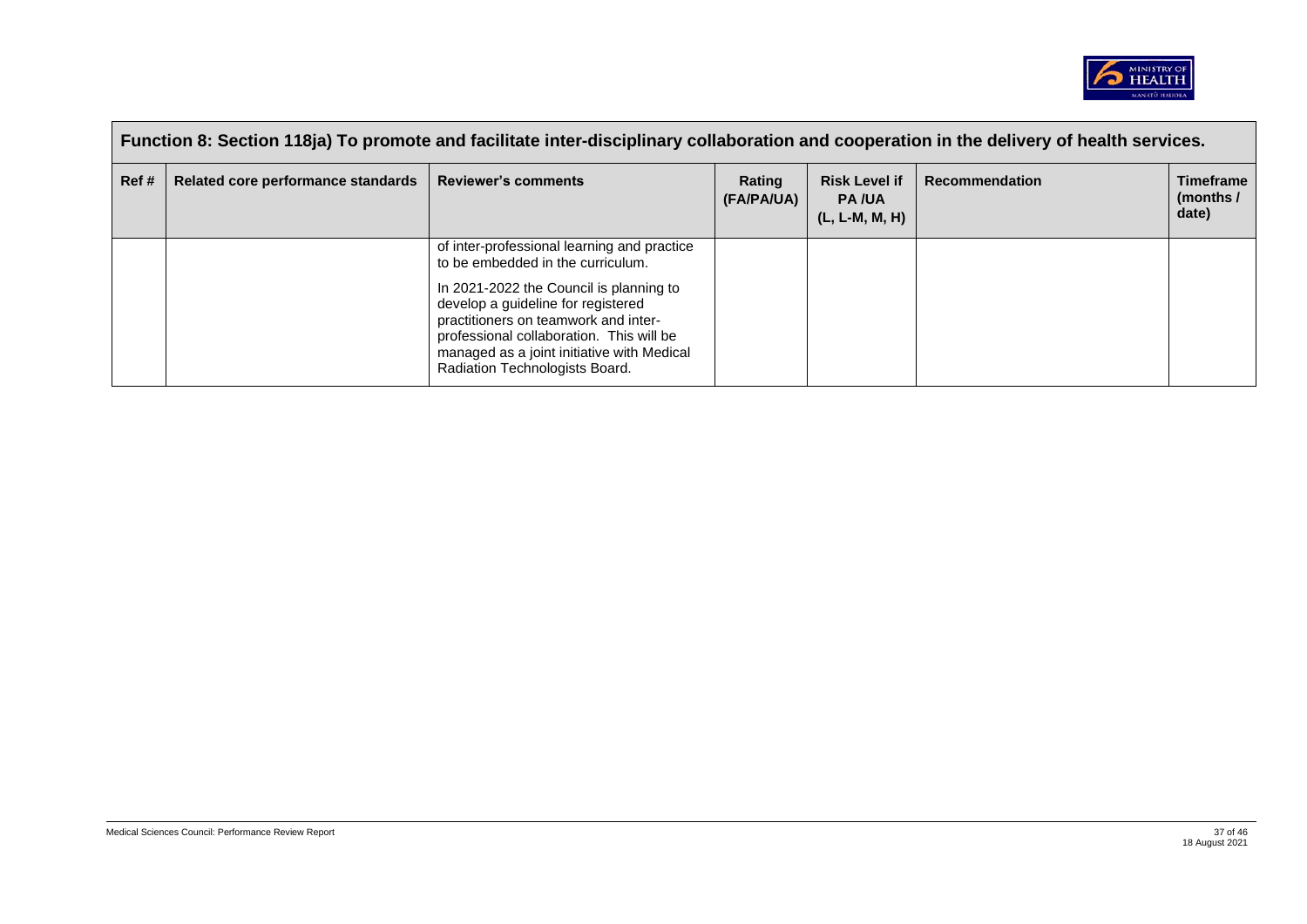

| Function 9: Section 118I) To promote public awareness of the responsibilities of the authority. |                                                                                                                                                                                                                                                                                                            |                                                                                                                                                                                                                                                                                                                                                                                                                                                                                                                                                                                                                                                                                                                                                                                                                                                                     |                      |                                                        |                                                                                                                                                                                                                               |                                        |  |  |
|-------------------------------------------------------------------------------------------------|------------------------------------------------------------------------------------------------------------------------------------------------------------------------------------------------------------------------------------------------------------------------------------------------------------|---------------------------------------------------------------------------------------------------------------------------------------------------------------------------------------------------------------------------------------------------------------------------------------------------------------------------------------------------------------------------------------------------------------------------------------------------------------------------------------------------------------------------------------------------------------------------------------------------------------------------------------------------------------------------------------------------------------------------------------------------------------------------------------------------------------------------------------------------------------------|----------------------|--------------------------------------------------------|-------------------------------------------------------------------------------------------------------------------------------------------------------------------------------------------------------------------------------|----------------------------------------|--|--|
| Ref#                                                                                            | Related core performance standards                                                                                                                                                                                                                                                                         | <b>Reviewer's comments</b>                                                                                                                                                                                                                                                                                                                                                                                                                                                                                                                                                                                                                                                                                                                                                                                                                                          | Rating<br>(FA/PA/UA) | <b>Risk Level if</b><br><b>PA/UA</b><br>(L, L-M, M, H) | <b>Recommendation</b>                                                                                                                                                                                                         | <b>Timeframe</b><br>(months /<br>date) |  |  |
| 9.1                                                                                             | The RA:<br>Demonstrates its understanding of<br>$\bullet$<br>that the principal purpose of the<br>HPCA Act is to protect the health<br>and safety of members of the<br>public by providing for<br>mechanisms to ensure that health<br>practitioners are competent and fit<br>to practice their professions | The Council has a very good understanding<br>of its role in protecting public health and<br>safety which includes an informative and<br>comprehensive website for the public,<br>competency standards, CPD audits and<br>health notification processes.<br>The discussions with the Council<br>representatives, Chief Executive and staff<br>demonstrated their understanding of the<br>importance to protect public safety.<br>Policies consistently recognise the Council's<br>principal purpose to protect public safety.                                                                                                                                                                                                                                                                                                                                        | FA                   |                                                        |                                                                                                                                                                                                                               |                                        |  |  |
| 9.2                                                                                             | Provides clear, accurate, and<br>$\bullet$<br>publicly accessible information<br>about its purpose, functions and<br>core regulatory processes                                                                                                                                                             | The Council has a public website that<br>contains key information on its role and<br>functions and the core regulatory processes<br>that are in place. The website is structured<br>in recognition of key audience groups with<br>specific pages containing critical information<br>for the public, practitioners, and other key<br>stakeholders such as education providers.<br>This includes policies, newsletters, annual<br>reports and the Council's five-year strategic<br>plan.<br>The website is subject to regular reviews<br>(responsibility of designated member of the<br>secretariat staff team) in respect of its<br>design and structure, with the latest review<br>being completed with a new-look website<br>rolled-out in April 2021. Reviews of the<br>design and structure of the website are<br>managed as a joint initiative with the Medical | PA                   | L                                                      | That the Council publicly report on<br>the ethnicity breakdown of its<br>workforce and this could be included<br>in its annual report.<br>There is also an opportunity to add a<br>general search function to the<br>website. | 3 months<br>(15)<br>November<br>2021)  |  |  |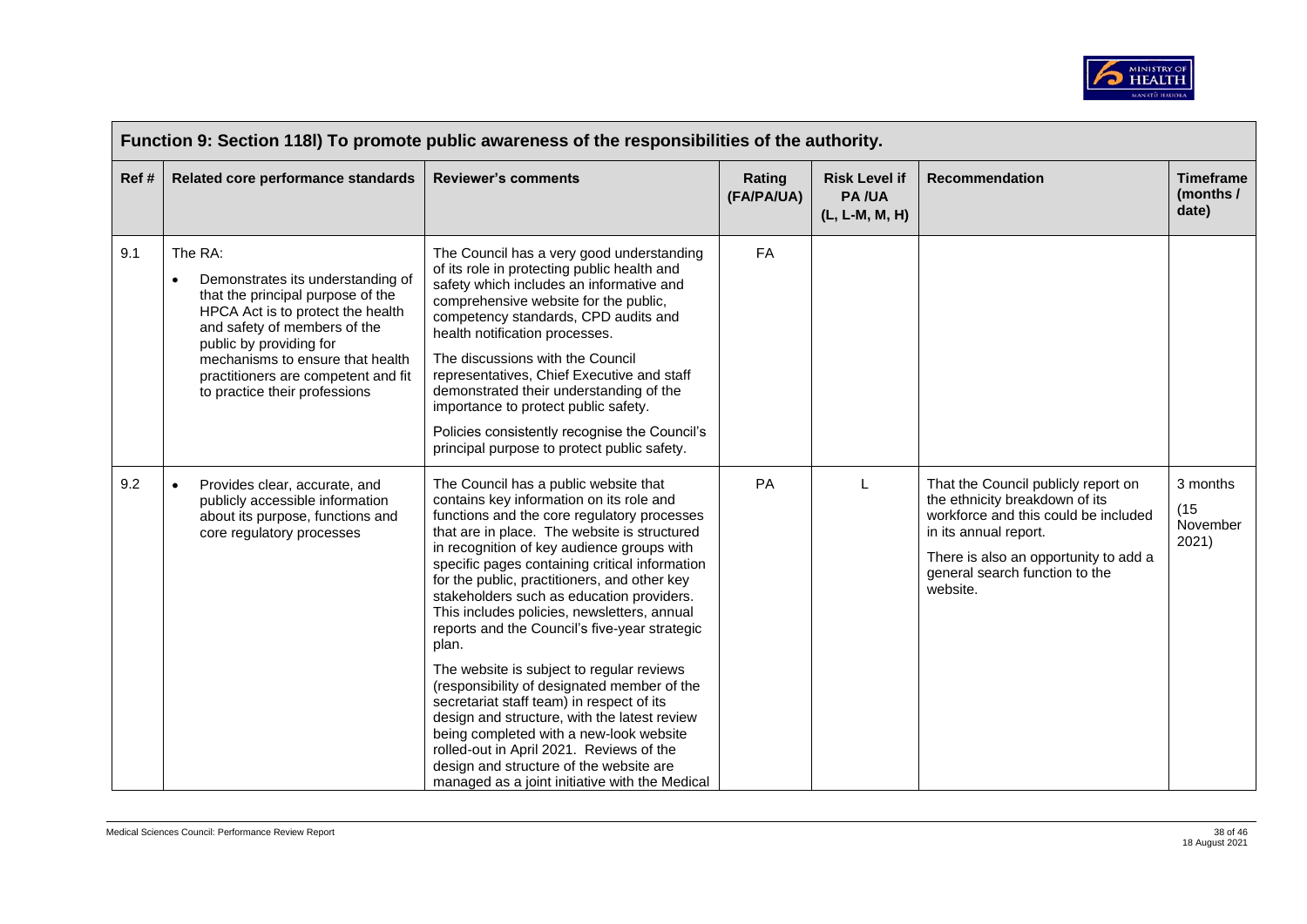

| Function 9: Section 118I) To promote public awareness of the responsibilities of the authority. |                                    |                                                                                                                                                        |                      |                                                          |                       |                                        |  |
|-------------------------------------------------------------------------------------------------|------------------------------------|--------------------------------------------------------------------------------------------------------------------------------------------------------|----------------------|----------------------------------------------------------|-----------------------|----------------------------------------|--|
| Ref #                                                                                           | Related core performance standards | <b>Reviewer's comments</b>                                                                                                                             | Rating<br>(FA/PA/UA) | <b>Risk Level if</b><br><b>PA/UA</b><br>$(L, L-M, M, H)$ | <b>Recommendation</b> | <b>Timeframe</b><br>(months /<br>date) |  |
|                                                                                                 |                                    | Radiation Technologists Board as both<br>websites have the same infrastructure but<br>their own branding and content. The<br>register can be searched. |                      |                                                          |                       |                                        |  |
|                                                                                                 |                                    | Ethnicity data is collected for the MoH but<br>the Council does not report on the ethnicity<br>of the workforce to practitioners or the<br>public.     |                      |                                                          |                       |                                        |  |

 $\blacksquare$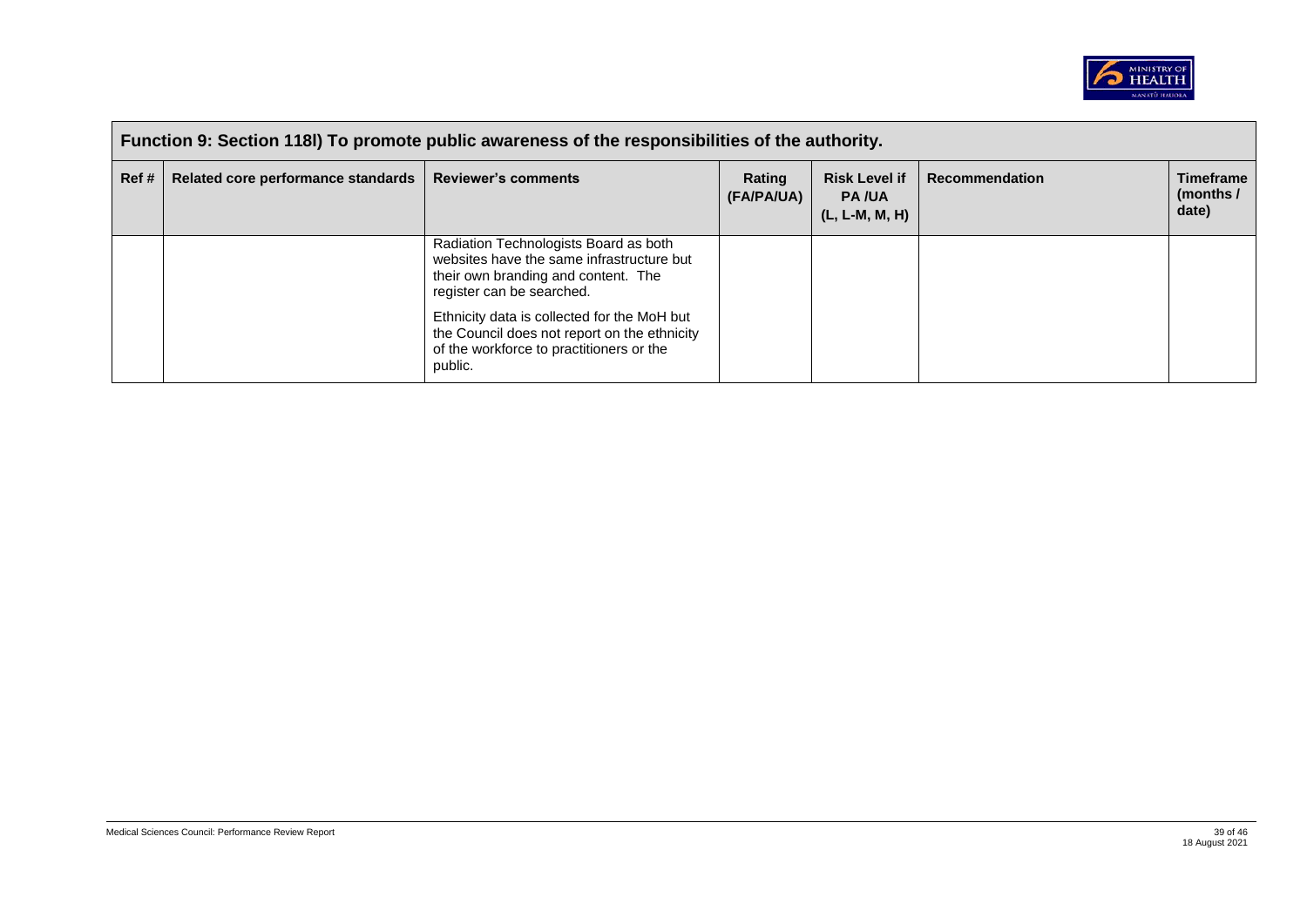

|      | Function 10: Section 118m) To exercise and perform any other functions, powers, and duties that are conferred or imposed on it by or<br>under this Act or any other enactment                                                                                 |                                                                                                                                                                                                                                                                                                                                                                                                                                                                                                                                                                                                                                                                                                                                                                                                                                                                                                                                                                                                                            |                      |                                                        |                                                                                                                                                                                                                                                                                                                                                                                                                                                                                                                                                                                                                                                                                                                                                                                                                                                                                                                                                                                                                                                                                                                                                                                                             |                                                                         |  |  |
|------|---------------------------------------------------------------------------------------------------------------------------------------------------------------------------------------------------------------------------------------------------------------|----------------------------------------------------------------------------------------------------------------------------------------------------------------------------------------------------------------------------------------------------------------------------------------------------------------------------------------------------------------------------------------------------------------------------------------------------------------------------------------------------------------------------------------------------------------------------------------------------------------------------------------------------------------------------------------------------------------------------------------------------------------------------------------------------------------------------------------------------------------------------------------------------------------------------------------------------------------------------------------------------------------------------|----------------------|--------------------------------------------------------|-------------------------------------------------------------------------------------------------------------------------------------------------------------------------------------------------------------------------------------------------------------------------------------------------------------------------------------------------------------------------------------------------------------------------------------------------------------------------------------------------------------------------------------------------------------------------------------------------------------------------------------------------------------------------------------------------------------------------------------------------------------------------------------------------------------------------------------------------------------------------------------------------------------------------------------------------------------------------------------------------------------------------------------------------------------------------------------------------------------------------------------------------------------------------------------------------------------|-------------------------------------------------------------------------|--|--|
| Ref# | Related core performance standards                                                                                                                                                                                                                            | <b>Reviewer's comments</b>                                                                                                                                                                                                                                                                                                                                                                                                                                                                                                                                                                                                                                                                                                                                                                                                                                                                                                                                                                                                 | Rating<br>(FA/PA/UA) | <b>Risk Level if</b><br><b>PA/UA</b><br>(L, L-M, M, H) | <b>Recommendation</b>                                                                                                                                                                                                                                                                                                                                                                                                                                                                                                                                                                                                                                                                                                                                                                                                                                                                                                                                                                                                                                                                                                                                                                                       | <b>Timeframe</b><br>(months /<br>date)                                  |  |  |
| 10.1 | The RA:<br>Ensures that the principles of<br>$\bullet$<br>equity and of te Tiriti o Waitangi/<br>the Treaty of Waitangi (as<br>articulated in Whakamaua: Māori<br>Health Action Plan 2020-2025) are<br>followed in the implementation of<br>all its functions | Discussed that In 2021 the Council is<br>looking to strengthen its engagement with<br>Māori to seek advice on the various<br>elements of its regulatory framework to<br>better ensure the framework is responsive to<br>the needs of Māori as tangata whenua of<br>Aotearoa New Zealand. This work is a joint<br>initiative with the Medical Radiation<br>Technologists Board. As a starting point<br>some discussion forums with Māori<br>practitioners from the professions are to be<br>arranged, to look at practical ways the<br>Council can promote improved culturally<br>competent practices across the medical<br>laboratory and anaesthetic technology<br>workforce.<br>The Council participates in joint workshops<br>with the Medical Radiation Technologists<br>Board. to build a collective understanding of<br>Māori cultural competence. The two<br>authorities are also planning to develop a<br>joint policy statement in respect of right-<br>touch-regulation (scheduled for late<br>2021/early 2022). | PA                   |                                                        | That the Council shift its objective in<br>this area from "better ensuring the<br>framework is responsive to the needs<br>of Māori as tangata whenua of<br>Aotearoa New Zealand" to "aligning<br>its regulatory framework to the<br>principles of Te Tiriti o Waitangi (as<br>articulated in Whakamaua: Māori<br>Health Action Plan 2020-2025) and<br>operationalising the principles of Te<br>Tiriti in all its functions". The<br>principles of tino rangatiratanga and<br>of partnership can be used as the<br>foundations of this alignment,<br>bringing shape and focus to the<br>principles of active participation,<br>equity and options.<br>Also, that the Council proceed with its<br>planned work alongside the Medical<br>Radiation Technologists Board to<br>build a broad understanding of what<br>cultural competence in Māori<br>contexts and cultural safety in<br>broader terms might look like within<br>the scopes of the two RAs. The<br>development and operationalising of<br>this understanding can then be<br>informed by the planned engagement<br>with practitioners, alongside seeking<br>information from other RAs, as well<br>as other key thought leaders in the<br>sector. | $6 - 12$<br>months<br>(up to $1$<br><b>July 2022</b><br>and<br>ongoing) |  |  |

 $\sim 10^{-10}$  m  $^{-1}$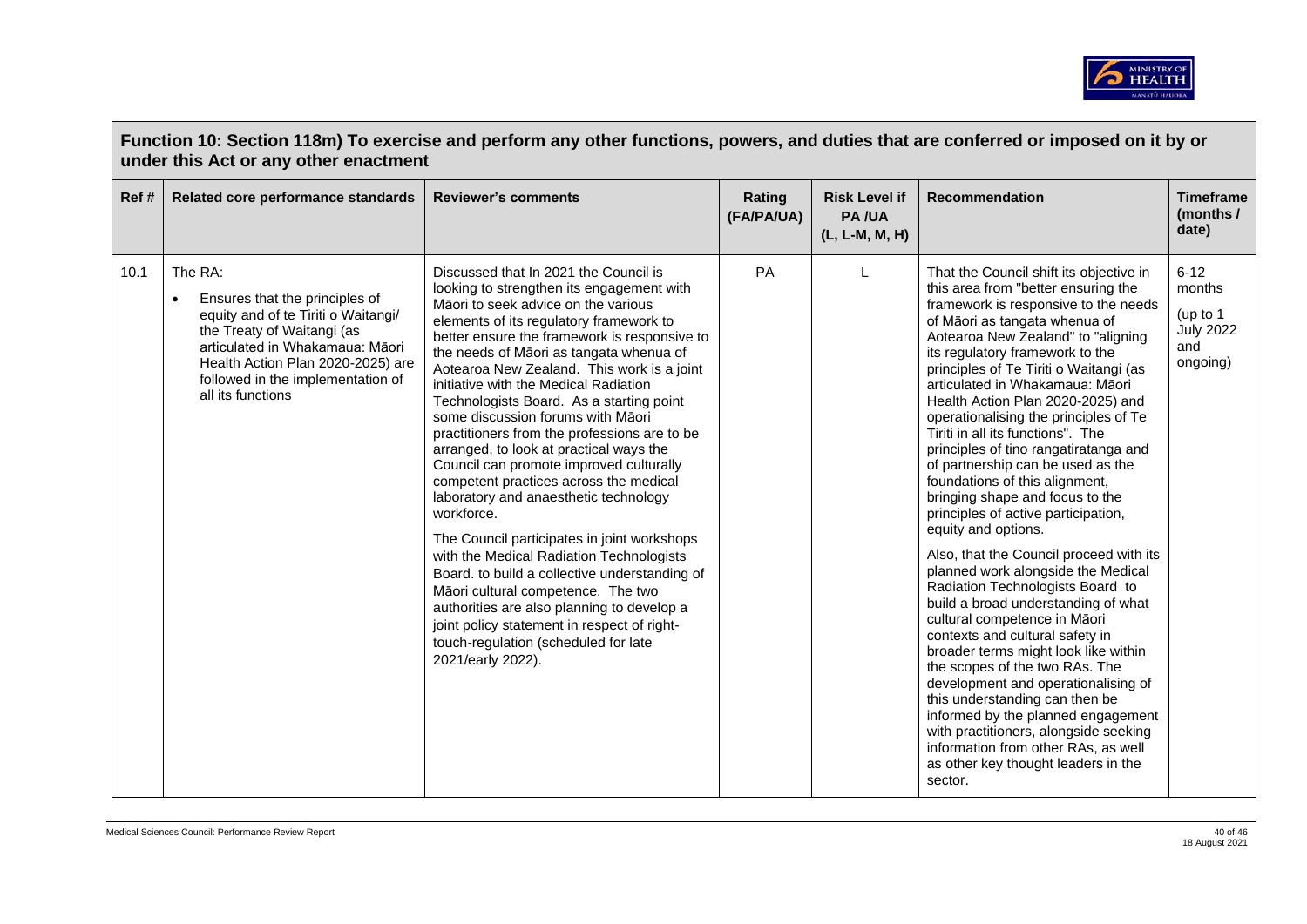

| Function 10: Section 118m) To exercise and perform any other functions, powers, and duties that are conferred or imposed on it by or<br>under this Act or any other enactment |                                                                                                                                |                                                                                                                                                                                                                                                                                                                                                                                                                                                                                                                                                                               |                      |                                                        |                |                                        |
|-------------------------------------------------------------------------------------------------------------------------------------------------------------------------------|--------------------------------------------------------------------------------------------------------------------------------|-------------------------------------------------------------------------------------------------------------------------------------------------------------------------------------------------------------------------------------------------------------------------------------------------------------------------------------------------------------------------------------------------------------------------------------------------------------------------------------------------------------------------------------------------------------------------------|----------------------|--------------------------------------------------------|----------------|----------------------------------------|
| Ref#                                                                                                                                                                          | Related core performance standards                                                                                             | <b>Reviewer's comments</b>                                                                                                                                                                                                                                                                                                                                                                                                                                                                                                                                                    | Rating<br>(FA/PA/UA) | <b>Risk Level if</b><br><b>PA/UA</b><br>(L, L-M, M, H) | Recommendation | <b>Timeframe</b><br>(months /<br>date) |
| 10.2                                                                                                                                                                          | $\bullet$<br>Ensure the principles of Right-<br>touch regulation are followed in<br>the implementation of all its<br>functions | The six principles of Right-touch regulation<br>are proportionate, consistent, targeted,<br>transparent, accountable, and agile. The<br>Council demonstrates these principles<br>through its policies, processes, systems,<br>plans and how it works with practitioners.                                                                                                                                                                                                                                                                                                      | <b>FA</b>            |                                                        |                |                                        |
|                                                                                                                                                                               |                                                                                                                                | Advised that ensuring continuous quality<br>improvement across all their regulatory and<br>corporate functions is an important<br>component of both the Council's and the<br>Medical Radiation Technologists Board's<br>business priorities. The organisation has a<br>commitment to strengthening a results-<br>approach to its business and in 2021 the<br>MSS team has introduced a schedule for<br>reporting the secretariat's performance in<br>meeting agreed measures across both<br>regulatory and corporate functions.                                               |                      |                                                        |                |                                        |
|                                                                                                                                                                               |                                                                                                                                | An annual strategic and business planning<br>process has been in place for the last 12-<br>years. Strategic plans are framed within a<br>five-year period and currently is the Strategic<br>Directions April 2021 - March 2026. It is<br>revised every year, taking into consideration<br>emerging issues and trends. An annual<br>business plan is documented for each<br>financial year, prioritising the initiatives that<br>are linked back to the strategic plan. The<br>Council monitors the annual business plan<br>regularly and includes this in meeting<br>minutes. |                      |                                                        |                |                                        |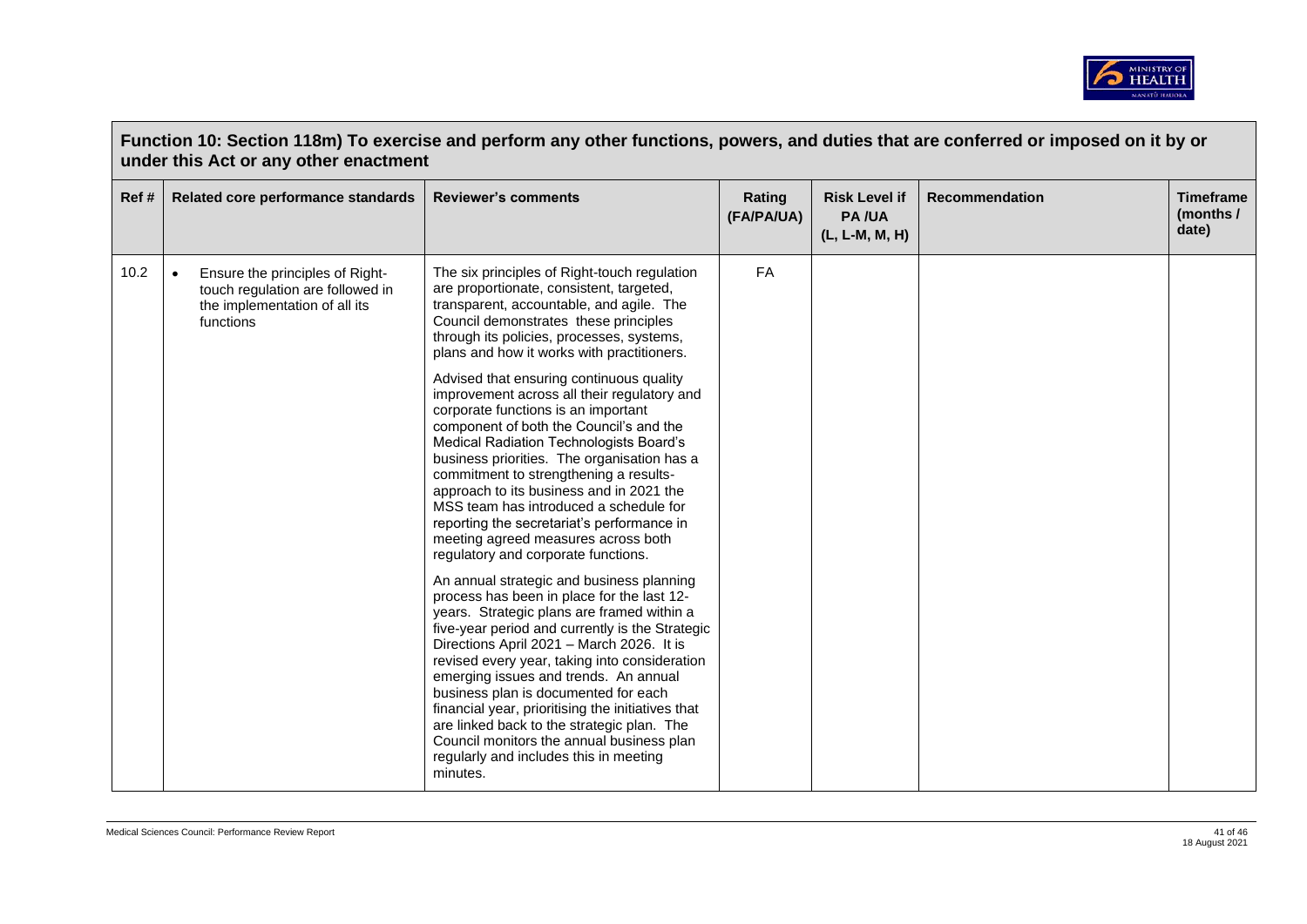

| Function 10: Section 118m) To exercise and perform any other functions, powers, and duties that are conferred or imposed on it by or<br>under this Act or any other enactment |                                                                                                                       |                                                                                                                                                                                                                                                                                                                                                                                                                                                               |                      |                                                        |                       |                                        |  |
|-------------------------------------------------------------------------------------------------------------------------------------------------------------------------------|-----------------------------------------------------------------------------------------------------------------------|---------------------------------------------------------------------------------------------------------------------------------------------------------------------------------------------------------------------------------------------------------------------------------------------------------------------------------------------------------------------------------------------------------------------------------------------------------------|----------------------|--------------------------------------------------------|-----------------------|----------------------------------------|--|
| Ref#                                                                                                                                                                          | Related core performance standards                                                                                    | <b>Reviewer's comments</b>                                                                                                                                                                                                                                                                                                                                                                                                                                    | Rating<br>(FA/PA/UA) | <b>Risk Level if</b><br><b>PA/UA</b><br>(L, L-M, M, H) | <b>Recommendation</b> | <b>Timeframe</b><br>(months /<br>date) |  |
| 10.3                                                                                                                                                                          | $\bullet$<br>Identifies and addresses emerging<br>areas of risk and prioritises any<br>areas of public safety concern | There are Policy And Guidelines: Risk<br>Management and a Risk Register. The risk<br>management process provides a set of tools<br>to help minimise threats to the Medical<br>Sciences Council's business as well as to<br>maximise opportunities for business<br>enhancement. The described risk<br>management process is to be applied to all<br>business activities including regulatory<br>functions, back-office (corporate) functions,<br>and projects. | FA                   |                                                        |                       |                                        |  |
|                                                                                                                                                                               |                                                                                                                       | The Risk Register applies a consequences<br>versus likelihood matrix for low, medium.<br>high and extreme risk ratings. Risk contexts<br>include: 1) regulation of practitioners, 2)<br>governance, 3) information management, 4)<br>business operations and 5) financial.<br>Includes a section that summarises changes<br>to the register over time.                                                                                                        |                      |                                                        |                       |                                        |  |
|                                                                                                                                                                               |                                                                                                                       | The Council maintains the Risks Register<br>and it is updated on a bi-annual schedule.<br>The risk register includes categories of risk<br>to be reviewed bi-monthly. The discussion<br>with the Council representatives showed<br>they are very aware of their risks.                                                                                                                                                                                        |                      |                                                        |                       |                                        |  |
|                                                                                                                                                                               |                                                                                                                       | Advised that as a shareholder owner of a<br>registered New Zealand company (Medical<br>Sciences Secretariat Limited), the Council<br>has mechanisms in place to check ongoing<br>compliance with the Companies Act 1993.<br>In 2020/2021 the Council, along with its                                                                                                                                                                                          |                      |                                                        |                       |                                        |  |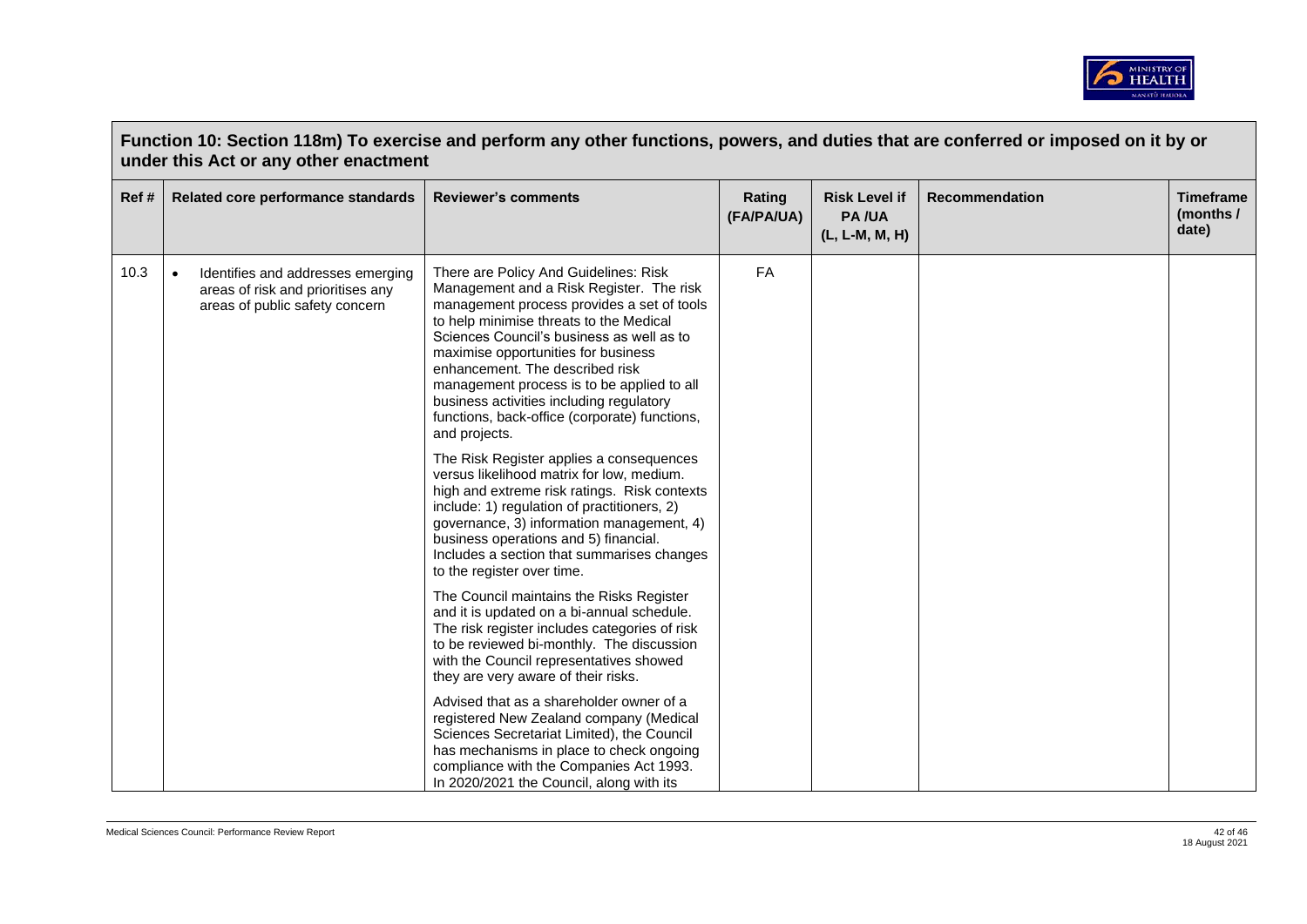

| Function 10: Section 118m) To exercise and perform any other functions, powers, and duties that are conferred or imposed on it by or<br>under this Act or any other enactment |                                                                                                                                                                                           |                                                                                                                                                                                                                                                                                                                                                                                                                                                                                           |                      |                                                        |                       |                                        |  |
|-------------------------------------------------------------------------------------------------------------------------------------------------------------------------------|-------------------------------------------------------------------------------------------------------------------------------------------------------------------------------------------|-------------------------------------------------------------------------------------------------------------------------------------------------------------------------------------------------------------------------------------------------------------------------------------------------------------------------------------------------------------------------------------------------------------------------------------------------------------------------------------------|----------------------|--------------------------------------------------------|-----------------------|----------------------------------------|--|
| Ref#                                                                                                                                                                          | Related core performance standards                                                                                                                                                        | <b>Reviewer's comments</b>                                                                                                                                                                                                                                                                                                                                                                                                                                                                | Rating<br>(FA/PA/UA) | <b>Risk Level if</b><br><b>PA/UA</b><br>(L, L-M, M, H) | <b>Recommendation</b> | <b>Timeframe</b><br>(months /<br>date) |  |
|                                                                                                                                                                               |                                                                                                                                                                                           | colleague shareholder, the Medical<br>Radiation Technologists Board, engaged in<br>a review of the company's Constitution and<br>Shareholders Agreement to ensure the<br>framework for the governance and<br>management of the secretariat remains<br>current, relevant, and fit for purpose.                                                                                                                                                                                             |                      |                                                        |                       |                                        |  |
|                                                                                                                                                                               |                                                                                                                                                                                           | As a gatekeeper of a significant volume of<br>personal information regarding health<br>practitioners, the Council must ensure<br>compliance with the Privacy Act 2020. In<br>addition, information is primarily managed<br>through digital means and the Council has<br>various cybersecurity measures in place to<br>protect the information in its stewardship.<br>There have been no known data breaches in<br>recent times in respect of personal<br>information held by the Council. |                      |                                                        |                       |                                        |  |
|                                                                                                                                                                               |                                                                                                                                                                                           | For Covid-19 the Council closed the office<br>and staff worked from home until at alert<br>level one. There are Covid precautions in<br>the office for health and safety.                                                                                                                                                                                                                                                                                                                 |                      |                                                        |                       |                                        |  |
| 10.4                                                                                                                                                                          | Consults and works effectively<br>$\bullet$<br>with all relevant stakeholders<br>across all its functions to identify<br>and manage risk to the public in<br>respect of its practitioners | Policy for Consultations states the<br>commitment to having open, transparent,<br>and consistent communication with<br>registered practitioners, stakeholders, and<br>members of the public.                                                                                                                                                                                                                                                                                              | FA                   |                                                        |                       |                                        |  |
|                                                                                                                                                                               |                                                                                                                                                                                           | The Council has a well-established<br>approach for consulting with relevant<br>stakeholders on matters relating to the<br>regulation of laboratory science practitioners                                                                                                                                                                                                                                                                                                                  |                      |                                                        |                       |                                        |  |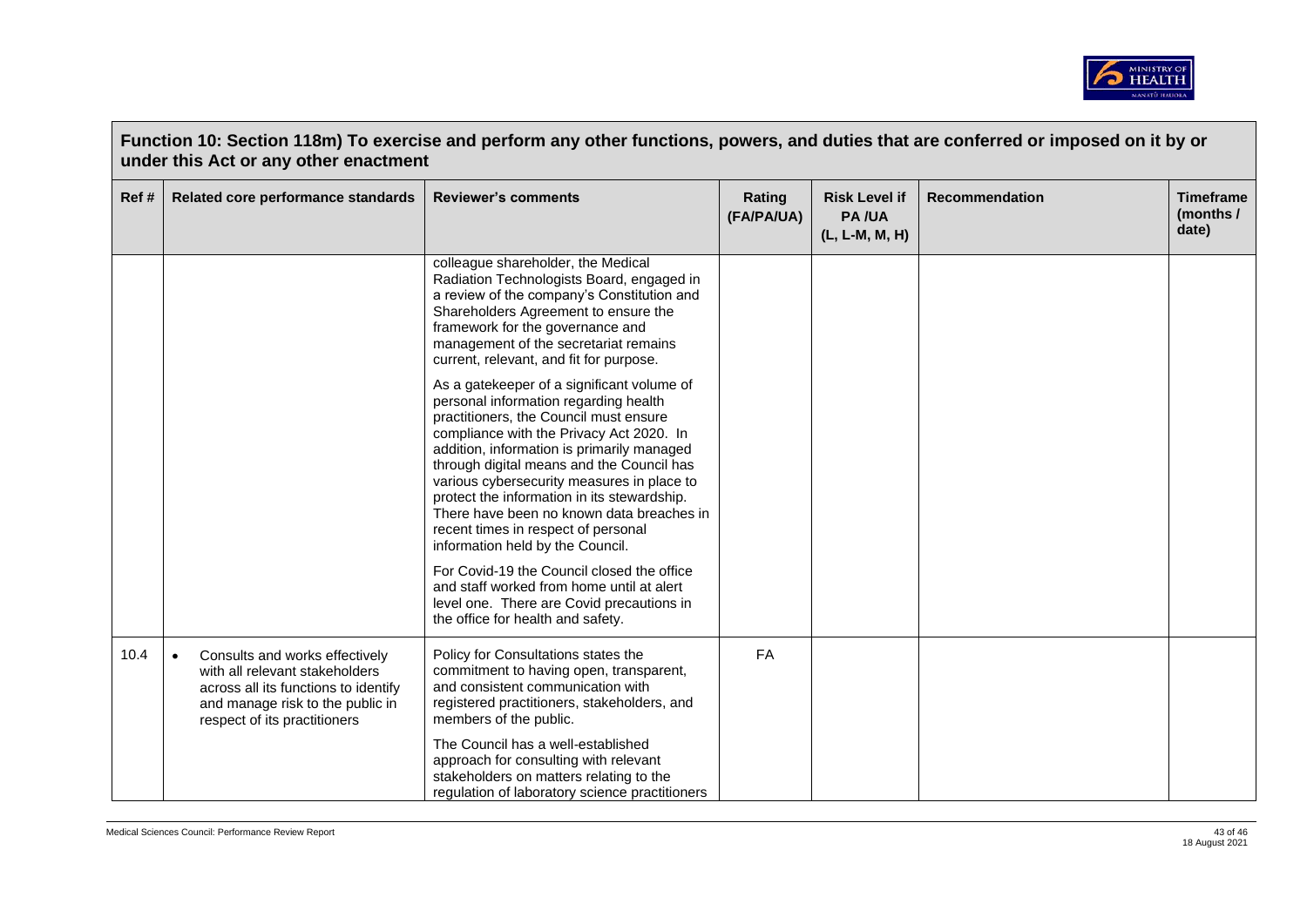

| Function 10: Section 118m) To exercise and perform any other functions, powers, and duties that are conferred or imposed on it by or<br>under this Act or any other enactment |                                                                                                                           |                                                                                                                                                                                                                                                                       |                      |                                                        |                       |                                        |  |
|-------------------------------------------------------------------------------------------------------------------------------------------------------------------------------|---------------------------------------------------------------------------------------------------------------------------|-----------------------------------------------------------------------------------------------------------------------------------------------------------------------------------------------------------------------------------------------------------------------|----------------------|--------------------------------------------------------|-----------------------|----------------------------------------|--|
| Ref #                                                                                                                                                                         | Related core performance standards                                                                                        | <b>Reviewer's comments</b>                                                                                                                                                                                                                                            | Rating<br>(FA/PA/UA) | <b>Risk Level if</b><br><b>PA/UA</b><br>(L, L-M, M, H) | <b>Recommendation</b> | <b>Timeframe</b><br>(months /<br>date) |  |
|                                                                                                                                                                               |                                                                                                                           | and anaesthetic technology practitioners.<br>Consultations are planned and<br>communicated to allow respondents<br>sufficient time to submit their feedback.<br>Different methods of consultation have been<br>used to account for different levels of<br>complexity. |                      |                                                        |                       |                                        |  |
|                                                                                                                                                                               |                                                                                                                           | The Council engages with the profession to<br>assist with execution of key components of<br>the regulatory framework to ensure<br>appropriate expertise is utilised and applied.<br>Some examples of this are:                                                        |                      |                                                        |                       |                                        |  |
|                                                                                                                                                                               |                                                                                                                           | 2017 revision of the competence<br>standards<br><b>Work Based Assessments</b><br>$\bullet$<br>Online examination questions writers<br>$\bullet$<br><b>Online Examination Committee</b>                                                                                |                      |                                                        |                       |                                        |  |
|                                                                                                                                                                               |                                                                                                                           | The Council maintains a list of key<br>stakeholders who are alerted to the release<br>of publications pertaining to the Council's<br>work.                                                                                                                            |                      |                                                        |                       |                                        |  |
| 10.5                                                                                                                                                                          | Consistently fulfils all other duties<br>$\bullet$<br>that are imposed on it under the<br>HPCA Act or any other enactment | There are policies and procedure in place for<br>financial management, Role And<br>Responsibilities Of Medical Science Council<br>Members, Council Members' Remuneration<br>and Good Governance Practice Within A<br>Statutory Authority.                             |                      |                                                        |                       |                                        |  |
|                                                                                                                                                                               |                                                                                                                           | Advised that the Council's fiscal prudence<br>and sustainability is monitored through<br>external audits under the Public Audit Act                                                                                                                                   |                      |                                                        |                       |                                        |  |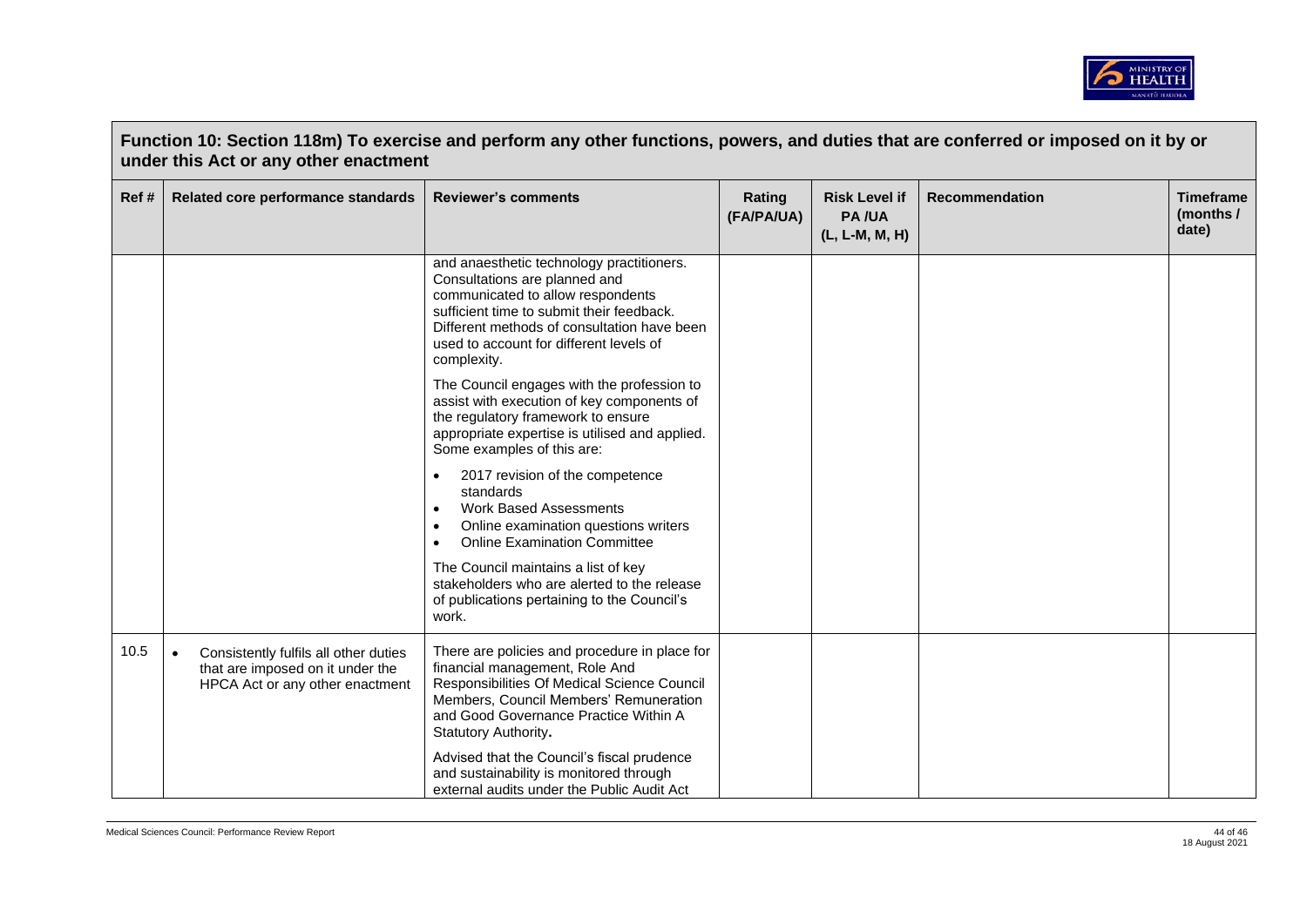

|      | Function 10: Section 118m) To exercise and perform any other functions, powers, and duties that are conferred or imposed on it by or<br>under this Act or any other enactment |                                                                                                                                                                                                                                                                                                                                                                                                                                                                                           |                      |                                                        |                       |                                        |  |  |
|------|-------------------------------------------------------------------------------------------------------------------------------------------------------------------------------|-------------------------------------------------------------------------------------------------------------------------------------------------------------------------------------------------------------------------------------------------------------------------------------------------------------------------------------------------------------------------------------------------------------------------------------------------------------------------------------------|----------------------|--------------------------------------------------------|-----------------------|----------------------------------------|--|--|
| Ref# | Related core performance standards                                                                                                                                            | <b>Reviewer's comments</b>                                                                                                                                                                                                                                                                                                                                                                                                                                                                | Rating<br>(FA/PA/UA) | <b>Risk Level if</b><br><b>PA/UA</b><br>(L, L-M, M, H) | <b>Recommendation</b> | <b>Timeframe</b><br>(months /<br>date) |  |  |
|      |                                                                                                                                                                               | 2001. All annual audits to date have<br>returned an untagged result.                                                                                                                                                                                                                                                                                                                                                                                                                      |                      |                                                        |                       |                                        |  |  |
|      |                                                                                                                                                                               | The Council has adopted a three-year<br>budgetary cycle which includes an annual<br>forecasting of the required level of<br>practitioner fees. This allows the Council to<br>take a proactive approach in engaging with<br>the profession and employers in respect of<br>any fee increases.                                                                                                                                                                                               |                      |                                                        |                       |                                        |  |  |
|      |                                                                                                                                                                               | With the potential for membership changes<br>on a three-year rolling cycle, the Council<br>needs to ensure incoming members are<br>brought up-to-speed relatively quickly in<br>respect of gaining a good understanding of<br>their key roles and functions. All incoming<br>members receive an orientation session<br>prior to their first meeting. All members are<br>subject to a Code of Conduct and a<br>Delegations policy clearly sets out the<br>different levels of delegations. |                      |                                                        |                       |                                        |  |  |
|      |                                                                                                                                                                               | Professional development that focuses on<br>their governance role and responsibilities is<br>critical for the ongoing collective strength of<br>the Council. Members are expected to<br>engage in professional development<br>opportunities to develop and enhance their<br>governance skills. Some of these<br>opportunities are managed as joint initiatives<br>between the Medical Sciences Council and<br>the Medical Radiation Technologists Board.                                  |                      |                                                        |                       |                                        |  |  |
|      |                                                                                                                                                                               | This has helped to facilitate a consistency in<br>thinking and approaches to various                                                                                                                                                                                                                                                                                                                                                                                                      |                      |                                                        |                       |                                        |  |  |